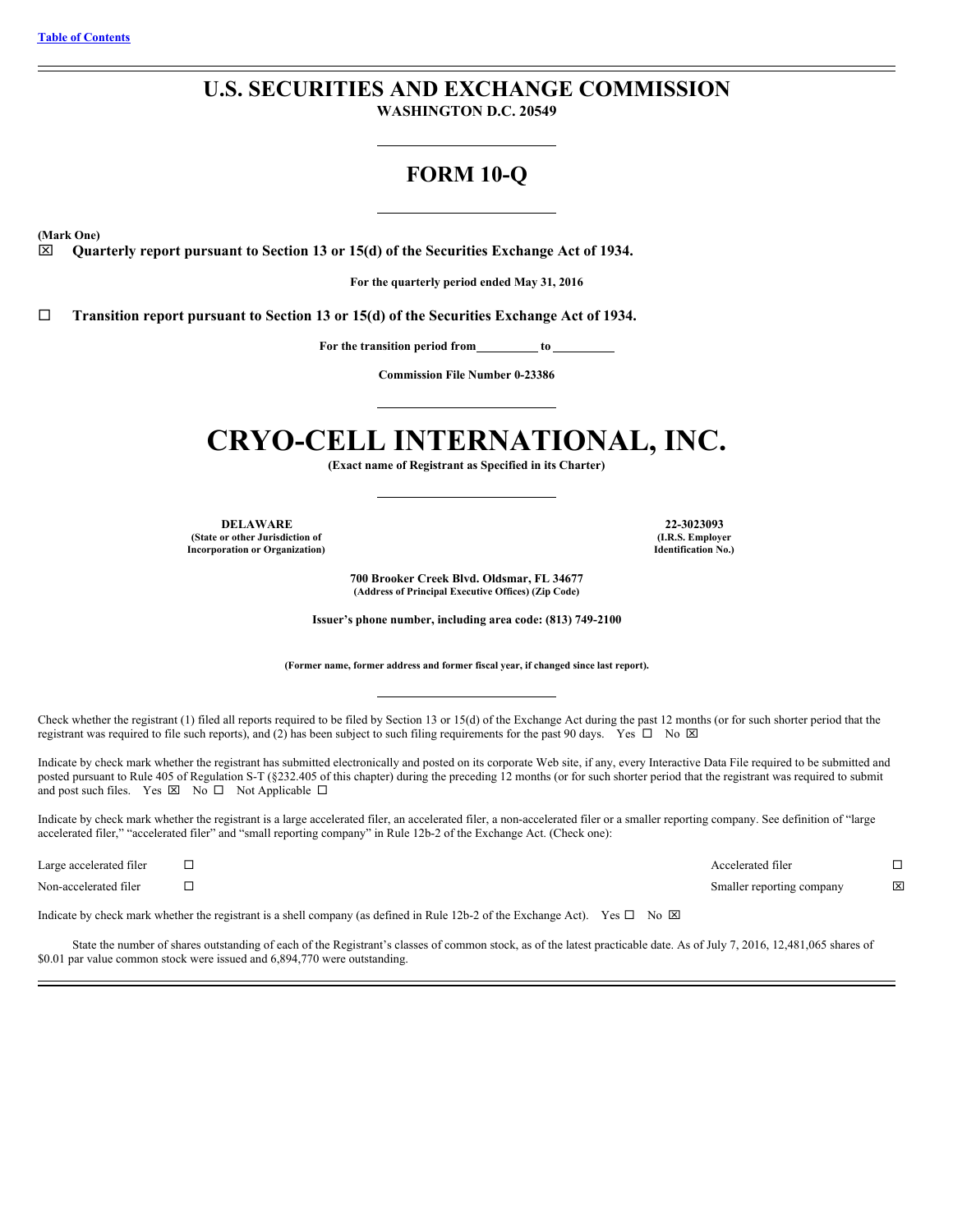# <span id="page-1-0"></span>**TABLE OF CONTENTS**

| <b>PART I - FINANCIAL INFORMATION (UNAUDITED)</b>                                             | <b>PAGE</b> |
|-----------------------------------------------------------------------------------------------|-------------|
| <b>Item 1. Financial Statements</b>                                                           |             |
| <b>Consolidated Balance Sheets</b>                                                            | 3           |
| <b>Consolidated Statements of Comprehensive Income</b>                                        | 4           |
| <b>Consolidated Statements of Cash Flows</b>                                                  | 5           |
| <b>Notes to Consolidated Financial Statements</b>                                             | 6           |
| Item 2. Management's Discussion and Analysis of Financial Condition and Results of Operations | 28          |
| <b>Item 3. Quantitative and Qualitative Disclosures about Market Risk</b>                     | 37          |
| <b>Item 4. Controls and Procedures</b>                                                        | 37          |
| <b>PART II - OTHER INFORMATION</b>                                                            |             |
| <b>Item 1. Legal Proceedings</b>                                                              | 38          |
| <b>Item 1A. Risk Factors</b>                                                                  | 39          |
| <b>Item 2. Unregistered Sales of Equity Securities and Use of Proceeds</b>                    | 39          |
| <b>Item 3. Defaults Upon Senior Securities</b>                                                | 40          |
| <b>Item 4. Mine Safety Disclosures</b>                                                        | 40          |
| <b>Item 5. Other Information</b>                                                              | 40          |
| <b>Item 6. Exhibits</b>                                                                       | 41          |
| <b>SIGNATURES</b>                                                                             | 42          |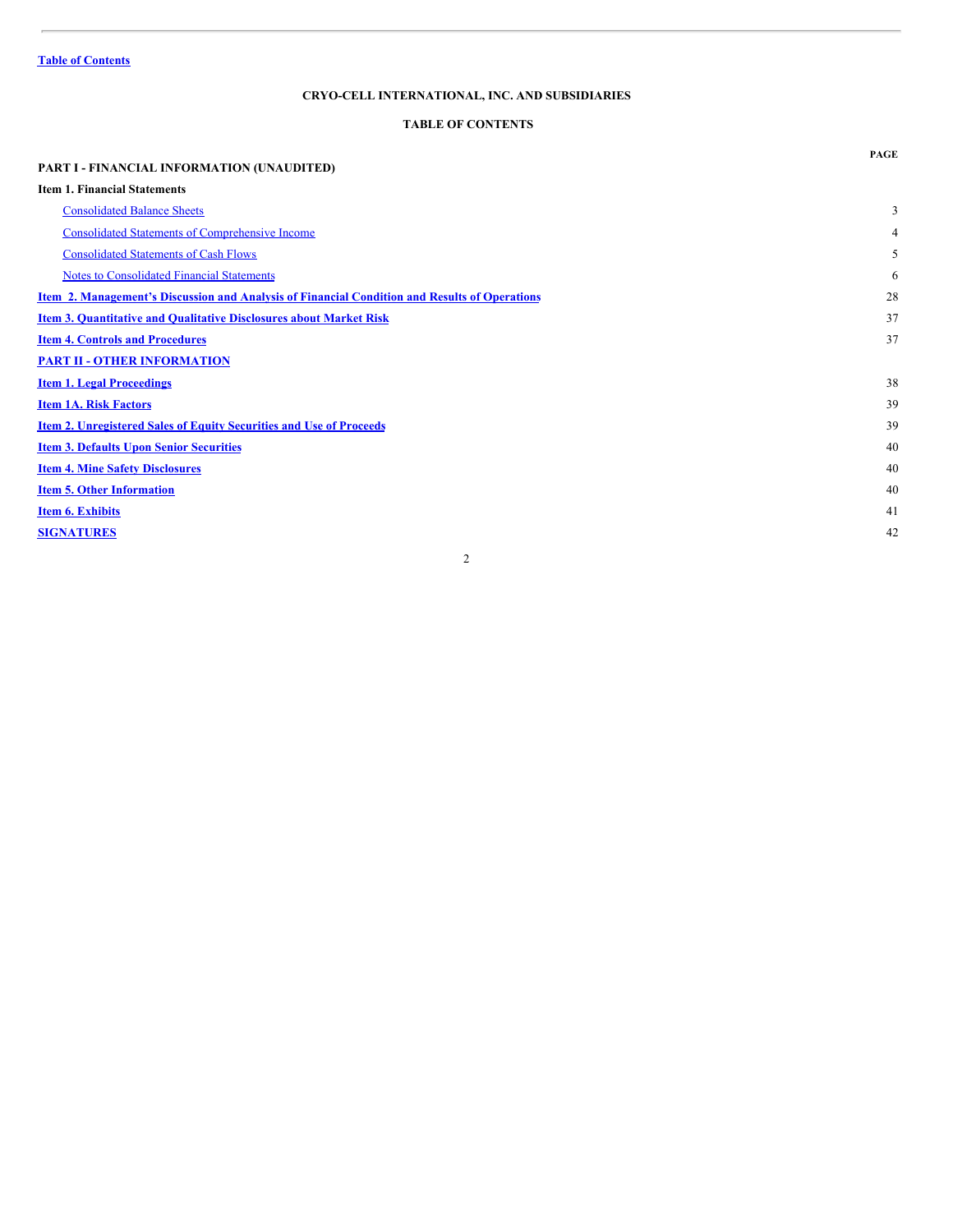<span id="page-2-0"></span>CONSOLIDATED BALANCE SHEETS

|                                                                                                                          | May 31,<br>2016 | November 30,   |
|--------------------------------------------------------------------------------------------------------------------------|-----------------|----------------|
|                                                                                                                          | (Unaudited)     | 2015           |
| <b>ASSETS</b>                                                                                                            |                 |                |
| <b>Current Assets</b>                                                                                                    |                 |                |
| Cash and cash equivalents                                                                                                | \$4,516,162     | \$4,152,162    |
| Restricted cash                                                                                                          |                 | 204.344        |
| Marketable securities                                                                                                    | 673,784         | 610.424        |
| Accounts receivable (net of allowance for doubtful accounts of \$2,227,935 and \$2,067,130, respectively)                | 3,701,757       | 3,058,379      |
| Deferred tax assets, current portion                                                                                     | 1,336,000       | 1,336,000      |
| Prepaid expenses                                                                                                         | 406,269         | 427,819        |
| Inventory, net                                                                                                           | 459,580         | 475,608        |
| Other current assets                                                                                                     | 41,012          | 88,392         |
| Total current assets                                                                                                     | 11,134,564      | 10,353,128     |
| <b>Property and Equipment-net</b>                                                                                        | 1,049,010       | 879,070        |
| <b>Other Assets</b>                                                                                                      |                 |                |
| Intangible assets, net                                                                                                   | 490,978         | 516,328        |
| Goodwill                                                                                                                 | 1,777,822       | 1,777,822      |
| Deferred tax assets, net of current portion                                                                              | 5,991,454       | 5,930,987      |
| Deposits and other assets, net                                                                                           | 25,500          | 40,611         |
| Total other assets                                                                                                       | 8,285,754       | 8,265,748      |
| <b>Total assets</b>                                                                                                      | \$20,469,328    | \$19,497,946   |
| <b>LIABILITIES AND STOCKHOLDERS' DEFICIT</b>                                                                             |                 |                |
| <b>Current Liabilities</b>                                                                                               |                 |                |
| Accounts payable                                                                                                         | \$1,675,627     | \$1,328,619    |
| Accrued expenses                                                                                                         | 1,966,309       | 2,005,351      |
| Current portion of note payable                                                                                          |                 | 307,420        |
| Deferred revenue                                                                                                         | 6,873,858       | 6,782,562      |
| Total current liabilities                                                                                                | 10,515,794      | 10,423,952     |
| <b>Other Liabilities</b>                                                                                                 |                 |                |
| Deferred revenue, net of current portion                                                                                 | 11,608,721      | 10,869,218     |
| Note payable, net of current portion                                                                                     | 650,100         | 868,947        |
| Long-term liability - revenue sharing agreements                                                                         | 2,300,000       | 2,300,000      |
| Total other liabilities                                                                                                  | 14,558,821      | 14,038,165     |
|                                                                                                                          |                 |                |
| <b>Total liabilities</b>                                                                                                 | 25,074,615      | 24,462,117     |
| Commitments and contingencies (Note 12)                                                                                  |                 |                |
| <b>Stockholders' Deficit</b>                                                                                             |                 |                |
| Preferred stock (\$.01 par value, 500,000 authorized and none issued and outstanding)                                    |                 |                |
| Series A Junior participating preferred stock (\$.01 par value, 20,000 authorized and none issued and outstanding)       |                 |                |
| Common stock (\$.01 par value, 20,000,000 authorized; 12,481,065 issued and 9,087,254 outstanding as of May 31, 2016 and |                 |                |
| 12,260,340 issued and 9,010,322 outstanding as of November 30, 2015)                                                     | 124,810         | 122,603        |
| Additional paid-in capital                                                                                               | 28,916,276      | 28,530,368     |
| Treasury stock, at cost                                                                                                  | (8,761,290)     | (8,318,083)    |
| Accumulated other comprehensive income                                                                                   | 69,712          | 169,932        |
| Accumulated deficit                                                                                                      | (24, 954, 795)  | (25, 468, 991) |
| Total stockholders' deficit                                                                                              | (4,605,287)     | (4,964,171)    |
| Total liabilities and stockholders' deficit                                                                              | \$20,469,328    | \$19,497,946   |
|                                                                                                                          |                 |                |

The accompanying notes are an integral part of these consolidated financial statements.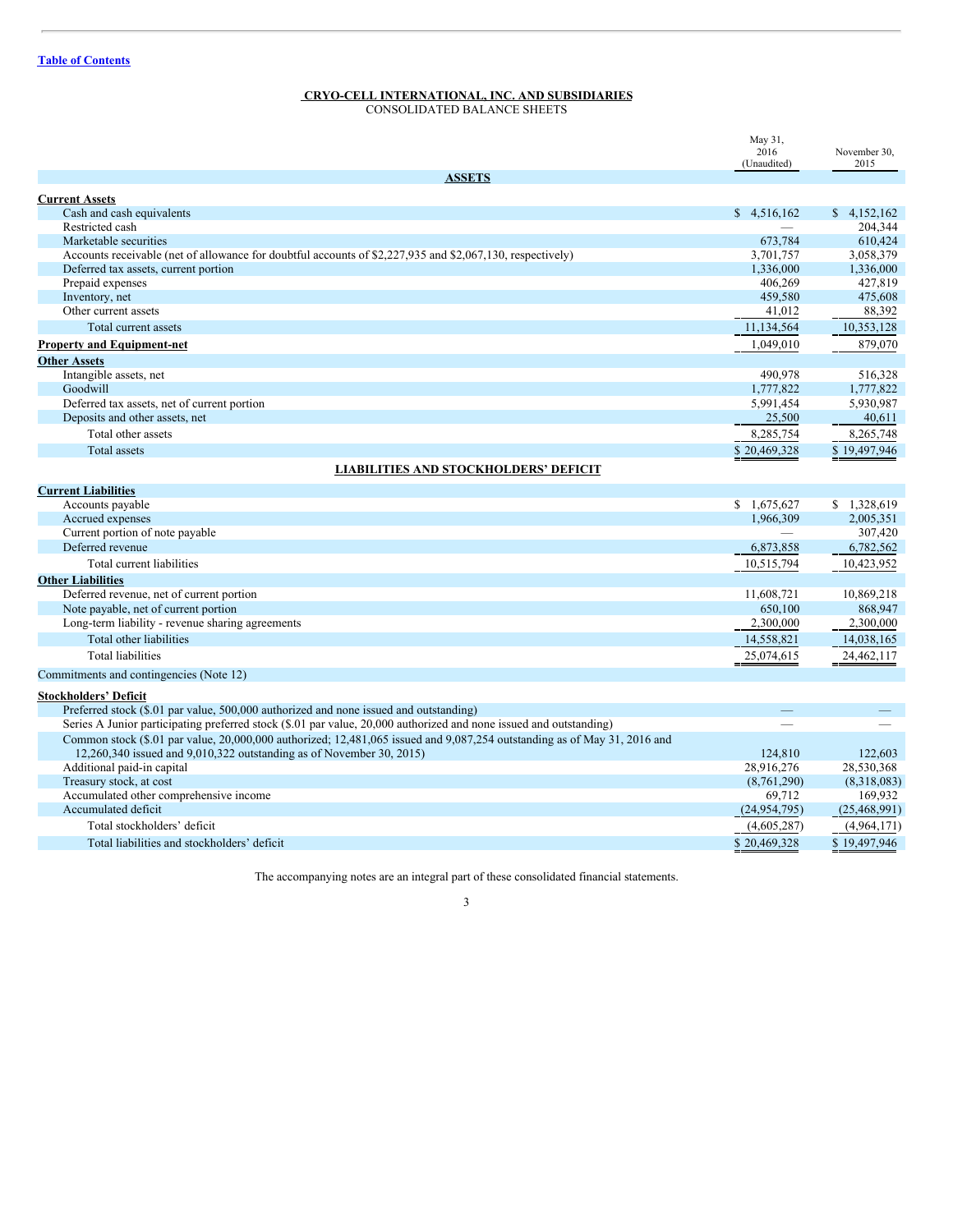<span id="page-3-0"></span>CONSOLIDATED STATEMENTS OF COMPREHENSIVE INCOME

(Unaudited)

|                                                                    |               | For the Three Months Ended |              | For the Six Months Ended |  |
|--------------------------------------------------------------------|---------------|----------------------------|--------------|--------------------------|--|
|                                                                    | May 31,       | May 31,                    | May 31,      | May 31,                  |  |
|                                                                    | 2016          | 2015                       | 2016         | 2015                     |  |
| <b>Revenue:</b><br>Processing and storage fees                     | \$5,349,745   | \$4,844,477                | \$10,370,204 | \$9,518,446              |  |
| Licensee and royalty income                                        | 356,932       | 169,412                    | 356,932      | 338,824                  |  |
| Product revenue                                                    | 66,379        |                            | 198,118      |                          |  |
| Total revenue                                                      | 5,773,056     | 5,013,889                  | 10,925,254   | 9,857,270                |  |
| <b>Costs and Expenses:</b>                                         |               |                            |              |                          |  |
| Cost of sales                                                      | 1,431,100     | 1,377,387                  | 2,779,391    | 2,651,374                |  |
| Selling, general and administrative expenses                       | 3,405,712     | 3,006,779                  | 7,002,965    | 5,920,752                |  |
| Research, development and related engineering                      | 11,988        | 10,531                     | 20,672       | 22,519                   |  |
| Depreciation and amortization                                      | 41,872        | 17,101                     | 83,420       | 35,343                   |  |
| Total costs and expenses                                           | 4,890,672     | 4,411,798                  | 9,886,448    | 8,629,988                |  |
| <b>Operating Income</b>                                            | 882,384       | 602,091                    | 1,038,806    | 1,227,282                |  |
| <b>Other Income (Expense):</b>                                     |               |                            |              |                          |  |
| Other expense                                                      | (647)         | 11,402                     | (18,671)     | 7,327                    |  |
| Interest expense                                                   | (343, 463)    | (369, 801)                 | (604, 797)   | (671,087)                |  |
| Gain on extinguishment of debt                                     | 300,593       |                            | 300,593      |                          |  |
| Total other expense                                                | (43, 517)     | (358, 399)                 | (322, 875)   | (663,760)                |  |
| Income before equity in losses of affiliate and income tax expense | 838,867       | 243,692                    | 715,931      | 563,522                  |  |
| Equity in losses of affiliate                                      |               | (8, 248)                   |              | (16, 496)                |  |
| Income before income tax expense                                   | 838,867       | 235,444                    | 715,931      | 547,026                  |  |
| Income tax expense                                                 | (201, 735)    | (25, 412)                  | (201, 735)   | (50, 824)                |  |
| <b>Net Income</b>                                                  | 637,132       | $\frac{S}{2}$<br>210,032   | 514,196      | 496,202                  |  |
| Net income per common share - basic                                | 0.07          | $\mathbb{S}$<br>0.02       | 0.06         | 0.05                     |  |
| Weighted average common shares outstanding - basic                 | 9,087,807     | 9,809,127                  | 9,029,909    | 9,816,762                |  |
| Net income per common share - diluted                              | 0.07          | $\mathbb{S}$<br>0.02       | 0.06         | 0.05                     |  |
| Weighted average common shares outstanding - diluted               | 9,397,230     | 10,042,604                 | 9,336,538    | 10,049,315               |  |
| <b>Other Comprehensive (Loss) Income</b>                           |               |                            |              |                          |  |
| Unrealized (loss) gain on marketable securities (net of tax)       | (6, 493)      | 226,276                    | (100, 220)   | 226,276                  |  |
| <b>Comprehensive Income</b>                                        | \$<br>630,639 | \$<br>436,308              | 413,976      | 722,478<br>\$            |  |

The accompanying notes are an integral part of these consolidated financial statements.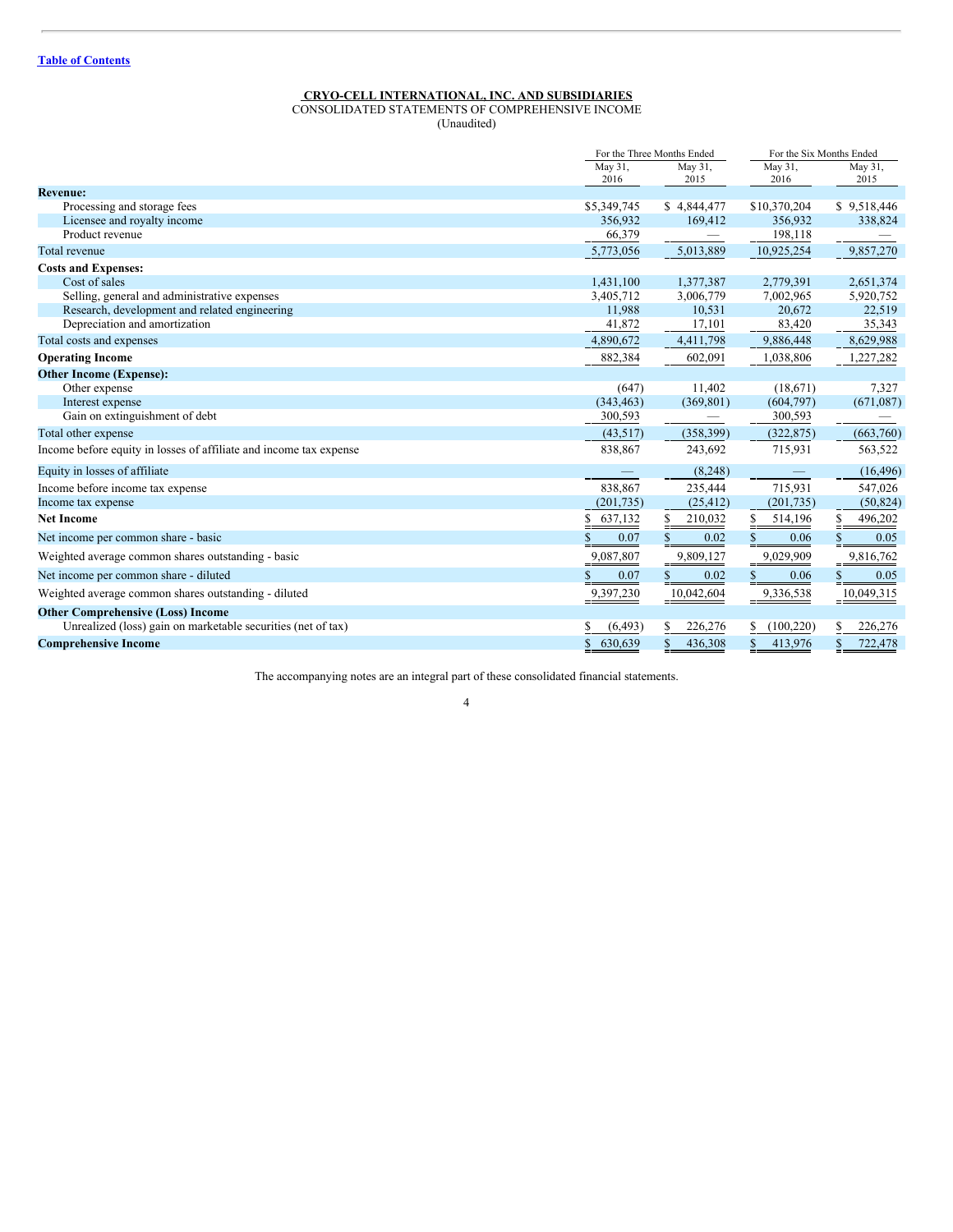<span id="page-4-0"></span>CONSOLIDATED STATEMENTS OF CASH FLOWS

(Unaudited)

|                                                                                   | For the Six Months Ended |             |
|-----------------------------------------------------------------------------------|--------------------------|-------------|
|                                                                                   | May 31,                  | May 31,     |
|                                                                                   | 2016                     | 2015        |
| Net income                                                                        | $\mathbb{S}$<br>514,196  | \$496,202   |
| Adjustments to reconcile net income to net cash provided by operating activities: |                          |             |
| Depreciation and amortization expense                                             | 147,652                  | 114,028     |
| Compensatory element of stock options                                             | 388,115                  | 244,925     |
| Provision for doubtful accounts                                                   | 375,199                  | 273,417     |
| Equity in losses of affiliate                                                     |                          | 16,496      |
| Gain on extinguishment of debt                                                    | (300, 593)               |             |
| Changes in assets and liabilities:                                                |                          |             |
| Accounts receivable                                                               | (1,018,577)              | 91,388      |
| Prepaid expenses                                                                  | 21,550                   | (111, 329)  |
| Inventory                                                                         | 16,028                   |             |
| Other current assets                                                              | 47,380                   | (3,738)     |
| Deposits and other assets, net                                                    | 15,111                   | 11,243      |
| Accounts payable                                                                  | 347,008                  | 262,657     |
| Accrued expenses                                                                  | (39,042)                 | (193, 774)  |
| Deferred revenue                                                                  | 830,799                  | 630,174     |
| Net cash provided by operating activities                                         | 1,344,826                | 1,831,689   |
| Cash flows from investing activities:                                             |                          |             |
| Release of restricted cash held in escrow                                         | 204,344                  | (111)       |
| Purchases of property and equipment                                               | (292, 242)               | (40, 942)   |
| Purchases of marketable securities and other investments, net                     | (224, 047)               | (203, 419)  |
| Net cash used in investing activities                                             | (311, 945)               | (244, 472)  |
| Cash flows from financing activities:                                             |                          |             |
| Treasury stock purchases                                                          | (443, 207)               | (952, 463)  |
| Repayments of note payable                                                        | (875, 774)               |             |
| Proceeds from note payable                                                        | 650,100                  |             |
| Net cash used in financing activities                                             | (668, 881)               | (952, 463)  |
| Increase (decrease) in cash and cash equivalents                                  | 364,000                  | 634,754     |
| Cash and cash equivalents - beginning of period                                   | 4,152,162                | 3,279,267   |
| Cash and cash equivalents - end of period                                         | \$4,516,162              | \$3,914,021 |
| Supplemental non-cash investing activities:                                       |                          |             |
| Unrealized (loss) gain on marketable securities                                   | \$(100,220)              | 226,276     |

The accompanying notes are an integral part of these consolidated financial statements.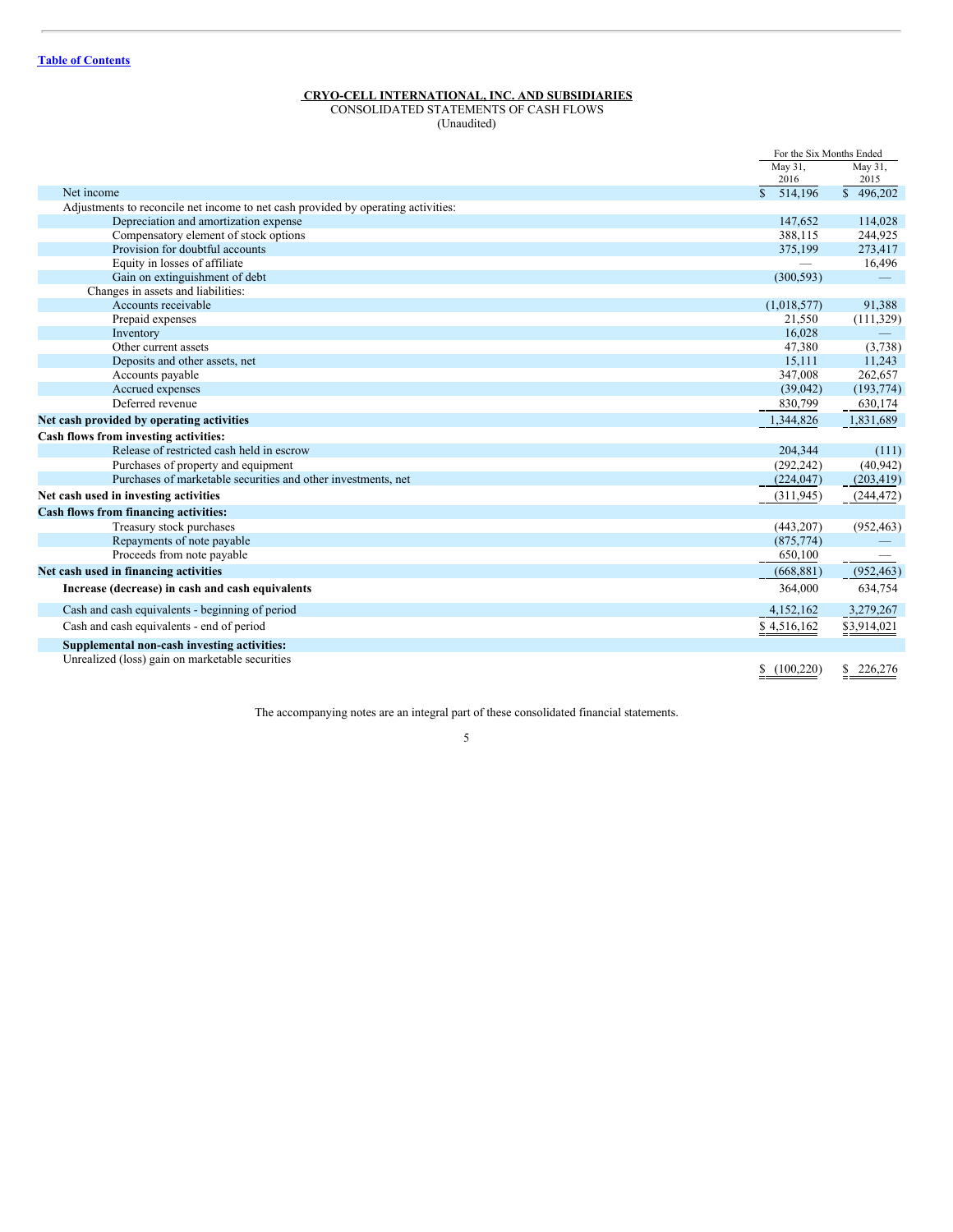#### <span id="page-5-0"></span>**CRYO-CELL INTERNATIONAL, INC. AND SUBSIDIARIES NOTES TO CONSOLIDATED FINANCIAL STATEMENTS May 31, 2016 (Unaudited)**

#### **Note 1 - Basis of Presentation and Significant Accounting Policies**

The unaudited consolidated financial statements including the Consolidated Balance Sheets as of May 31, 2016 and November 30, 2015, the related Consolidated Statements of Comprehensive Income for the three and six months ended May 31, 2016 and May 31, 2015 and the Consolidated Statements of Cash Flows for the six months ended May 31, 2016 and 2015 have been prepared by Cryo-Cell International, Inc. and its subsidiaries ("the Company" or "Cryo-Cell") pursuant to the rules and regulations of the Securities and Exchange Commission for interim financial reporting. Certain financial information and note disclosures, which are normally included in annual financial statements prepared in accordance with accounting principles generally accepted in the United States of America, have been condensed or omitted pursuant to those rules and regulations. It is suggested that these consolidated financial statements be read in conjunction with the financial statements and notes thereto included in the Company's November 30, 2015 Annual Report on Form 10-K. In the opinion of management, all adjustments (which include only normal recurring adjustments) necessary to present fairly the financial position, results of operations, and changes in cash flows for all periods presented have been made. The results of operations for the three and six months ended May 31, 2016 are not necessarily indicative of the results expected for any interim period in the future or the entire year ending November 30, 2016.

#### **Revenue Recognition**

#### *Revenue Recognition for Arrangements with Multiple Deliverables*

For multi-element arrangements, the Company allocates revenue to all deliverables based on their relative selling prices. In such circumstances, accounting principles establish a hierarchy to determine the selling price to be used for allocating revenue to deliverables as follows: (i) vendor-specific objective evidence of fair value ("VSOE"), (ii) third-party evidence of selling price ("TPE"), and (iii) best estimate of the selling price ("ESP"). VSOE generally exists only when the Company sells the deliverable separately and it is the price actually charged by the Company for that deliverable.

The Company has identified two deliverables generally contained in the arrangements involving the sale of its umbilical cord blood product. The first deliverable is the processing of a specimen. The second deliverable is either the annual storage of a specimen, the 21-year storage fee charged for a specimen or the life-time storage fee charged for a specimen. The Company has allocated revenue between these deliverables using the relative selling price method. The Company has VSOE for its annual storage fees as the Company renews storage fees annually with its customers on a stand-alone basis. Because the Company has neither VSOE nor TPE for the processing, 21-year storage and life-time storage deliverables, the allocation of revenue has been based on the Company's ESPs. Amounts allocated to processing a specimen are recognized at the time the processing of the specimen is complete. Amounts allocated to the storage of a specimen are recognized ratably over the contractual storage period. Any discounts given to the customer are recognized by applying the relative selling price method whereby after the Company determines the selling price to be allocated to each deliverable (processing and storage), the sum of the prices of the deliverables is then compared to the arrangement consideration, and any difference is applied to the separate deliverables ratably.

The Company's process for determining its ESP for deliverables without VSOE or TPE considers multiple factors that may vary depending upon the unique facts and circumstances related to each deliverable. Key factors considered by the Company in developing the ESPs for its processing, 21 year storage and life-time storage fee include the Company's historical pricing practices, as well as expected profit margins.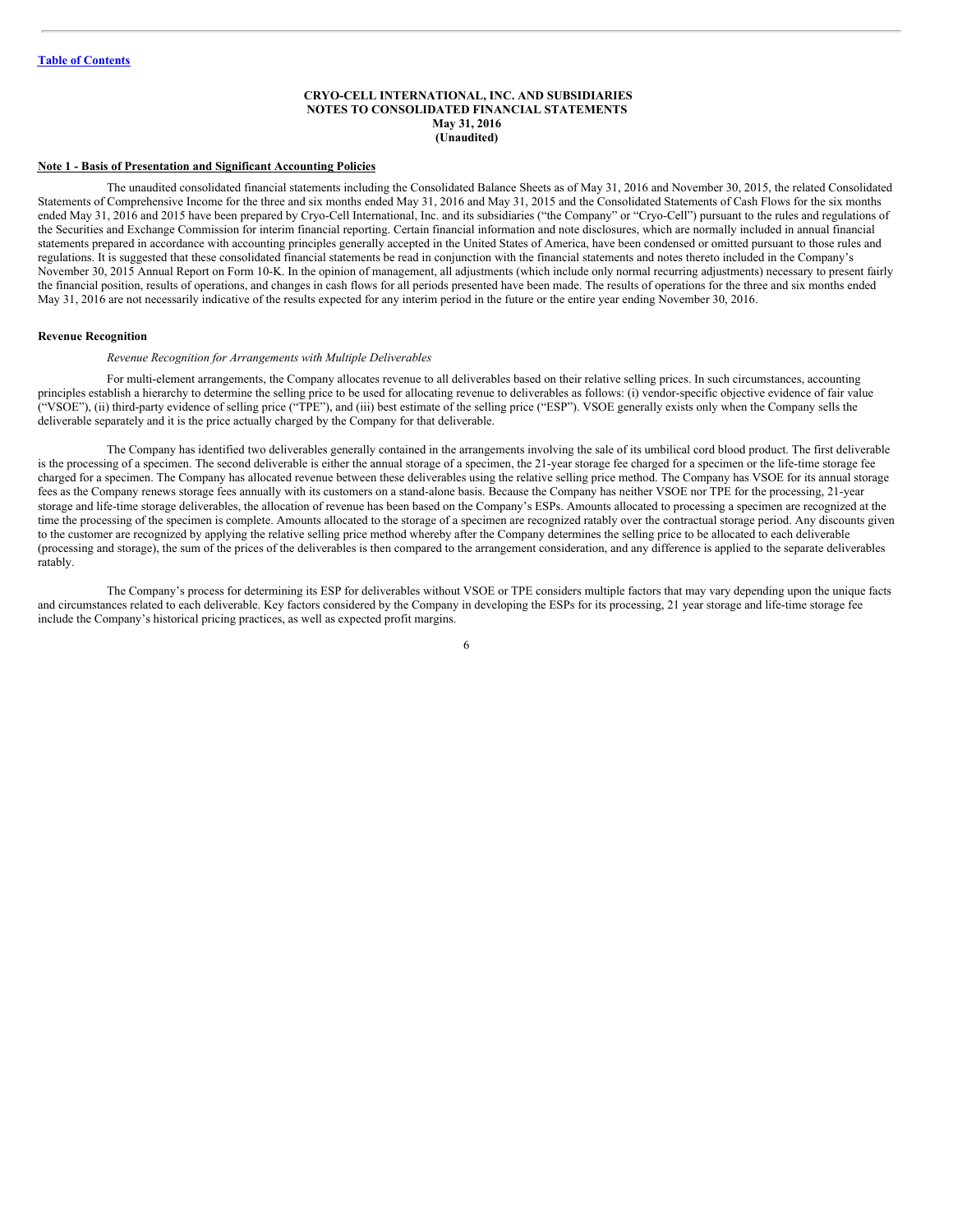The Company records revenue from processing and storage of specimens and pursuant to agreements with licensees. The Company recognizes revenue from processing fees upon completion of processing and recognizes storage fees ratably over the contractual storage period as well as other income from royalties paid by licensees related to long-term storage contracts which the Company has under license agreements. Contracted storage periods are annual, twenty-one years and lifetime. Deferred revenue on the accompanying consolidated balance sheets includes the portion of the annual storage fee, the twenty-one year storage fee and the life-time storage fee that is being recognized over the contractual storage period as well as royalties received from foreign licensees related to long-term storage contracts in which the Company has future obligations under the license agreement. The Company classifies deferred revenue as current if the Company expects to recognize the related revenue over the next 12 months. The Company also records revenue within processing and storage fees from shipping and handling billed to customers when earned. Shipping and handling costs that the Company incurs are expensed and included in cost of sales.

The Company records revenue from the sale of the Prepacyte®-CB product line upon shipment of the product to the Company's customers.

#### **Income Taxes**

Deferred income tax assets and liabilities are recognized for the estimated future tax consequences attributable to differences between financial statement carrying amounts of existing assets and liabilities and their respective tax bases. Deferred income tax assets and liabilities are measured using enacted tax rates expected to be recovered or settled. The Company has recorded a valuation allowance of \$2,630,000 as of both May 31, 2016 and November 30, 2015, as the Company does not believe it is "more likely than not" that all future income tax benefits will be realized. When the Company changes its determination as to the amount of deferred income tax assets that can be realized, the valuation allowance is adjusted with a corresponding impact to income tax expense in the period in which such determination is made. The ultimate realization of the Company's deferred income tax assets depends upon generating sufficient taxable income prior to the expiration of the tax attributes. In assessing the need for a valuation allowance, the Company projects future levels of taxable income. This assessment requires significant judgment. The Company examines the evidence related to the recent history of losses, the economic conditions in which the Company operates and forecasts and projections to make that determination.

There was approximately \$148,000 of U.S. income tax expense for the three and six months ended May 31, 2016. There was no U.S. income tax expense for the three and six months ended May 31, 2015 due to the utilization or expected utilization of net operating losses and foreign tax credit carryforwards, which were not previously benefited in the Company's financial statements.

The Company records foreign income taxes withheld from installment payments of non-refundable up-front license fees and royalty income earned on the processing and storage of cord blood stem cell specimens in geographic areas where the Company has license agreements. The Company recognized approximately \$54,000 and \$25,000 for the three months ended May 31, 2016 and 2015, respectively, of foreign income tax expense. The Company recognized approximately \$54,000 and \$51,000 for the six months ended May 31, 2016 and 2015, respectively, of foreign income tax expense. Foreign income tax expense is included in income tax expense in the accompanying consolidated statements of comprehensive income.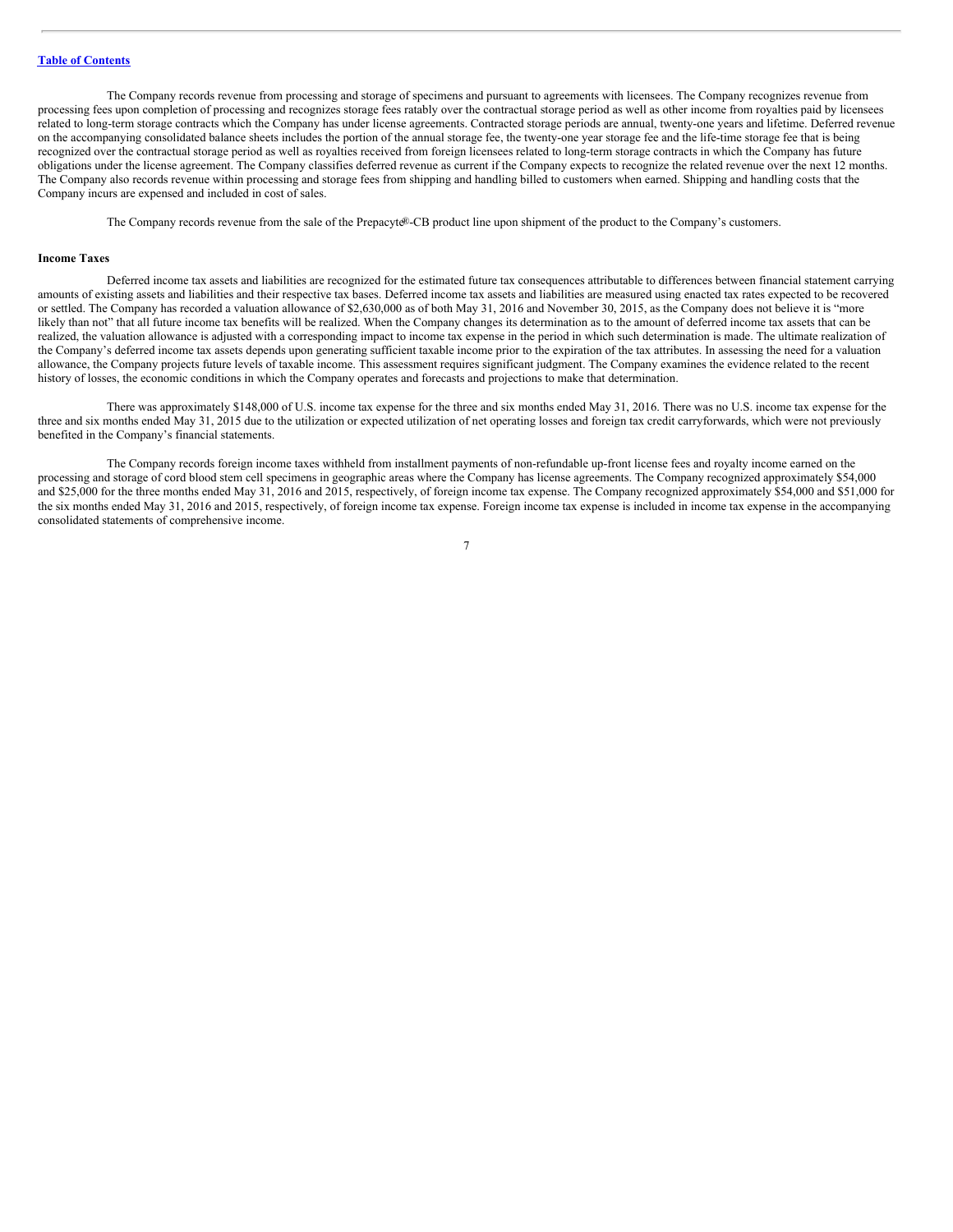The Company recognizes the financial statement benefit of a tax position only after determining that the relevant tax authority would more likely than not sustain the position following an audit. For tax positions meeting the more-likely-than-not threshold, the amount recognized in the financial statements is the largest benefit that has a greater than 50 percent likelihood of being realized upon ultimate settlement with the relevant tax authority. Increases or decreases to the unrecognized tax benefits could result from management's belief that a position can or cannot be sustained upon examination based on subsequent information or potential lapse of the applicable statute of limitation for certain tax positions.

The Company recognizes interest and penalties related to uncertain tax positions in income tax expense. For the three and six months ended May 31, 2016 and May 31, 2015, the Company had no provisions for interest or penalties related to uncertain tax positions.

#### **Long-Lived Assets**

The Company evaluates the realizability of its long-lived assets, which requires impairment losses to be recorded on long-lived assets used in operations when indicators of impairment, such as reductions in demand or when significant economic slowdowns are present. Reviews are performed to determine whether the carrying value of an asset is impaired, based on comparisons to undiscounted expected future cash flows. If this comparison indicates that there is impairment and carrying value is in excess of fair value, the impaired asset is written down to fair value, which is typically calculated using: (i) quoted market prices or (ii) discounted expected future cash flows utilizing a discount rate. The Company did not note any impairment for the three and six months ended May 31, 2016 and 2015.

#### **Stock Compensation**

As of May 31, 2016, the Company has three stock-based compensation plans, which are described in Note 10 to the unaudited consolidated financial statements. The Company's third stock-based employee compensation plan became effective December 1, 2011 as approved by the Board of Directors and approved by the stockholders at the 2012 Annual Meeting. The Company recognized approximately \$136,000 and \$54,000 for the three months ended May 31, 2016 and May 31, 2015, respectively, of stock compensation expense. The Company recognized approximately \$388,000 and \$245,000 for the six months ended May 31, 2016 and May 31, 2015, respectively, of stock compensation expense.

The Company recognizes stock-based compensation based on the fair value of the related awards. Under the fair value recognition guidance of stock-based compensation accounting rules, stock-based compensation expense is estimated at the grant date based on the fair value of the award and is recognized as expense over the requisite service period of the award. The fair value of service-based vesting condition and performance-based vesting condition stock option awards is determined using the Black-Scholes valuation model. For stock option awards with only service-based vesting conditions and graded vesting features, the Company recognizes stock compensation expense based on the graded-vesting method. To value awards with market-based vesting conditions the Company uses a binomial valuation model. The Company recognizes compensation cost for awards with market-based vesting conditions on a graded-vesting basis over the derived service period calculated by the binomial valuation model. The use of these valuation models involve assumptions that are judgmental and highly sensitive in the determination of compensation expense and include the expected life of the option, stock price volatility, risk-free interest rate, dividend yield, exercise price, and forfeiture rate. Forfeitures are estimated at the time of valuation and reduce expense ratably over the vesting period.

The estimation of stock awards that will ultimately vest requires judgment and to the extent that actual results or updated estimates differ from current estimates, such amounts will be recorded as a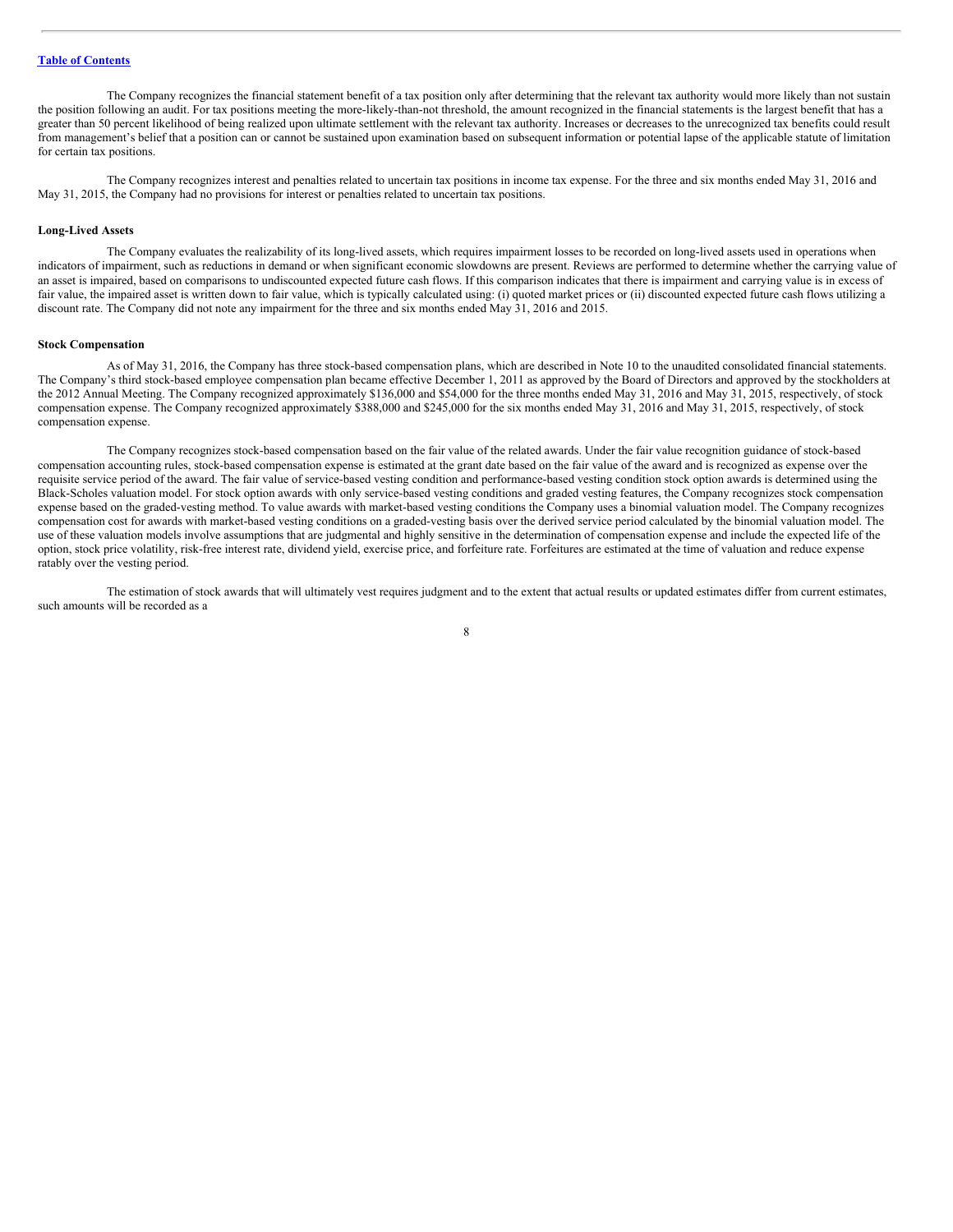cumulative adjustment in the period they become known. The Company considered many factors when estimating forfeitures, including the recipient groups and historical experience. Actual results and future changes in estimates may differ substantially from current estimates.

The Company issues performance-based equity awards which vest upon the achievement of certain financial performance goals, including revenue and income targets. Determining the appropriate amount to expense based on the anticipated achievement of the stated goals requires judgment, including forecasting future financial results. The estimate of the timing of the expense recognition is revised periodically based on the probability of achieving the required performance targets and adjustments are made as appropriate. The cumulative impact of any revision is reflected in the period of the change. If the financial performance goals are not met, the award does not vest, so no compensation cost is recognized and any previously stock-recognized stock-based compensation expense is reversed.

The Company issues equity awards with market-based vesting conditions which vest upon the achievement of certain stock price targets. If the awards are forfeited prior to the completion of the derived service period, any recognized compensation is reversed. If the awards are forfeited after the completion of the derived service period, the compensation cost is not reversed, even if the awards never vest.

#### **Fair Value of Financial Instruments**

Management uses a fair value hierarchy, which gives the highest priority to quoted prices in active markets. The fair value of financial instruments is estimated based on market trading information, where available. Absent published market values for an instrument or other assets, management uses observable market data to arrive at its estimates of fair value. Management believes that the carrying amount of cash and cash equivalents, accounts receivable, notes receivable, accounts payable and accrued expenses approximate fair value due to the short-term nature of these instruments. The Company believes that the fair value of its Revenue Sharing Agreements ("RSA") liability recorded on the balance sheet is between the recorded book value and up to the Company's previous settlement experience, due to the various terms and conditions associated with each RSA.

The Company uses an accounting standard that defines fair value as an exit price, representing the amount that would be received to sell an asset or paid to transfer a liability in an orderly transaction between market participants at the measurement date. As such, fair value is a market-based measurement that should be determined based on assumptions that market participants would use in pricing an asset or liability. As a basis for considering such assumptions, the standard establishes a three-level fair value hierarchy that prioritizes the inputs used to measure fair value. The three levels of inputs used to measure fair value are as follows:

- Level 1 Quoted prices in active markets for identical assets or liabilities.
- Level 2 Observable inputs other than quoted prices included in Level 1, such as quoted prices for similar assets and liabilities in active markets; quoted prices for identical or similar assets and liabilities in markets that are not active; or other inputs that are observable or can be corroborated by observable market data.
- Level 3 Unobservable inputs that are supported by little or no market activity and that are significant to the fair value of the assets or liabilities. This includes certain pricing models, discounted cash flow methodologies and similar techniques that use significant unobservable inputs.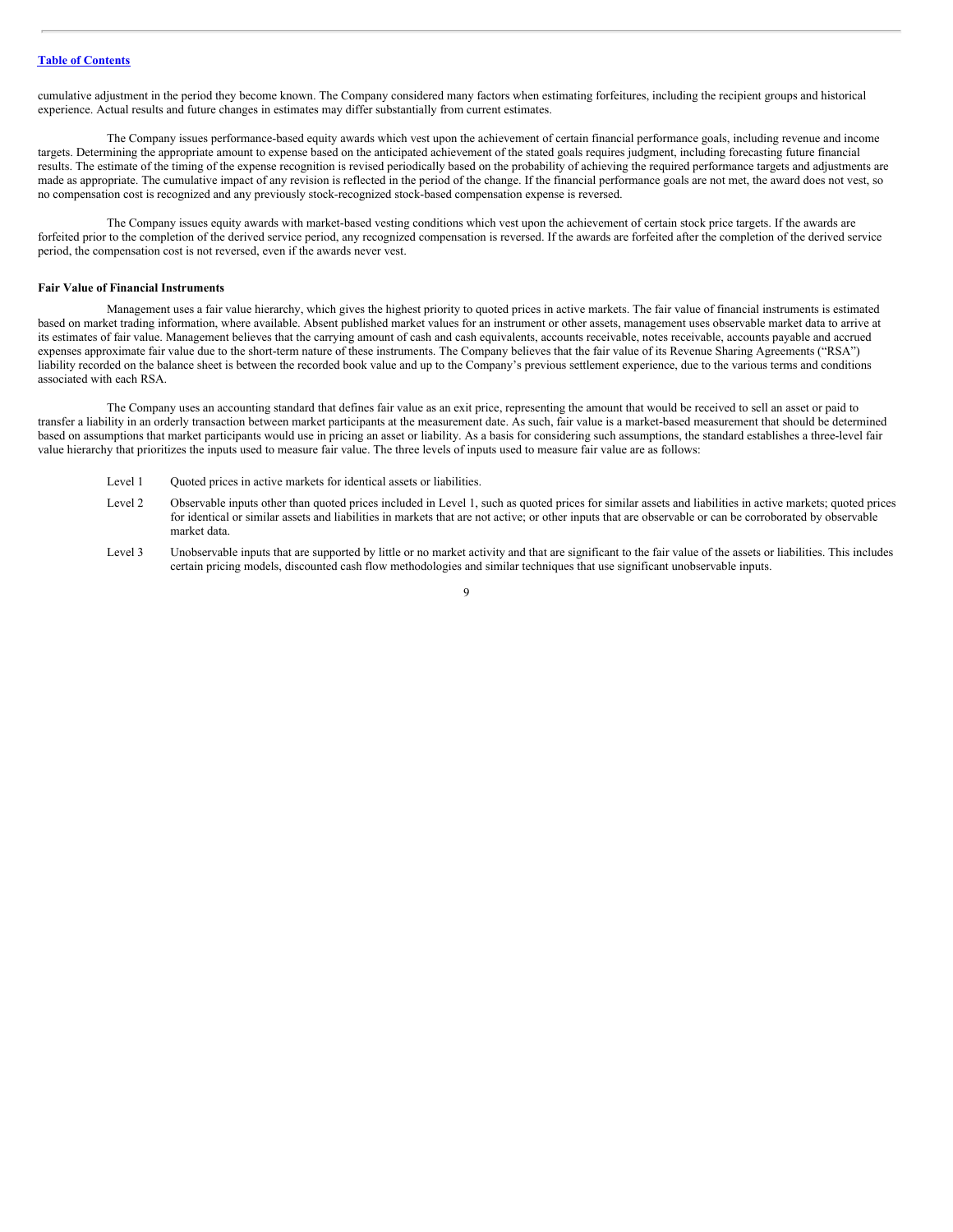The following table summarizes the financial assets and liabilities measured at fair value on a recurring basis as of May 31, 2016 and November 30, 2015, respectively, segregated among the appropriate levels within the fair value hierarchy:

|                               |                               |           | Fair Value Measurements                               |         |
|-------------------------------|-------------------------------|-----------|-------------------------------------------------------|---------|
|                               | Fair Value at                 |           | at May 31, 2016 Using                                 |         |
| Description                   | May 31, 2016                  | Level 1   | Level <sub>2</sub>                                    | Level 3 |
| Assets:                       |                               |           |                                                       |         |
| Trading securities            | S.<br>297,099                 | \$297,099 |                                                       |         |
| Available-for-sale securities | 376,685                       | 376,685   |                                                       |         |
| Total                         | 673,784<br>S.                 | \$673,784 |                                                       |         |
|                               | Fair Value at<br>November 30, |           | Fair Value Measurements<br>at November 30, 2015 Using |         |
| Description                   | 2015                          | Level 1   | Level 2                                               | Level 3 |
| Assets:                       |                               |           |                                                       |         |
| <b>Trading Securities</b>     | S.<br>136,798                 | \$136,798 | --                                                    |         |
| Available-for-sale            | 473,626                       | 473,626   | _                                                     |         |
|                               | 610,424                       | \$610,424 |                                                       |         |
|                               |                               |           |                                                       |         |

The following is a description of the valuation techniques used for these items, as well as the general classification of such items pursuant to the fair value hierarchy:

*Trading securities –* Fair values for these investments are based on quoted prices in active markets and are therefore classified within Level 1 of the fair value hierarchy. For trading securities, there was (\$823) and \$3,768 in unrealized holding loss and gain, respectively, recorded in other income and expense on the accompanying consolidated statements of comprehensive income for the three months ended May 31, 2016 and 2015. For trading securities, there was (\$20,652) and (\$645) in unrealized holding loss, respectively, recorded in other income and expense on the accompanying consolidated statements of comprehensive income for the six months ended May 31, 2016 and 2015.

*Available-for-sale securities –* During the second quarter of fiscal 2015, management reevaluated its marketable securities and determined that there was a change in certain securities from trading to available-for-sale classification. These investments are classified as available for sale and consist of marketable equity securities that we intend to hold for an indefinite period of time. Investments are stated at fair value and unrealized holding gains and losses are reported as a component of accumulated other comprehensive income until realized. Realized gains or losses on disposition of investments are computed using the first in, first out (FIFO) method and reported as income or loss in the period of disposition in the accompanying consolidated statements of comprehensive income. For available-for-sale securities, there was (\$6,493) and \$226,276 in unrealized holding loss and gain, net of tax, respectively, reported as comprehensive income on the accompanying statements of comprehensive income for the three months ended May 31, 2016 and 2015. For available-for-sale securities, there was (\$100,220) and \$226,276 in unrealized holding loss and gain, net of tax, respectively, reported as a component of comprehensive income on the accompanying consolidated statements of comprehensive income for the six month period ended May 31, 2016 and 2015. Additionally, there was \$7,361 in realized gains on the disposition of available for sale securities recorded in other income and expense on the accompanying consolidated statements of comprehensive income for the three and six months ended May 31, 2015.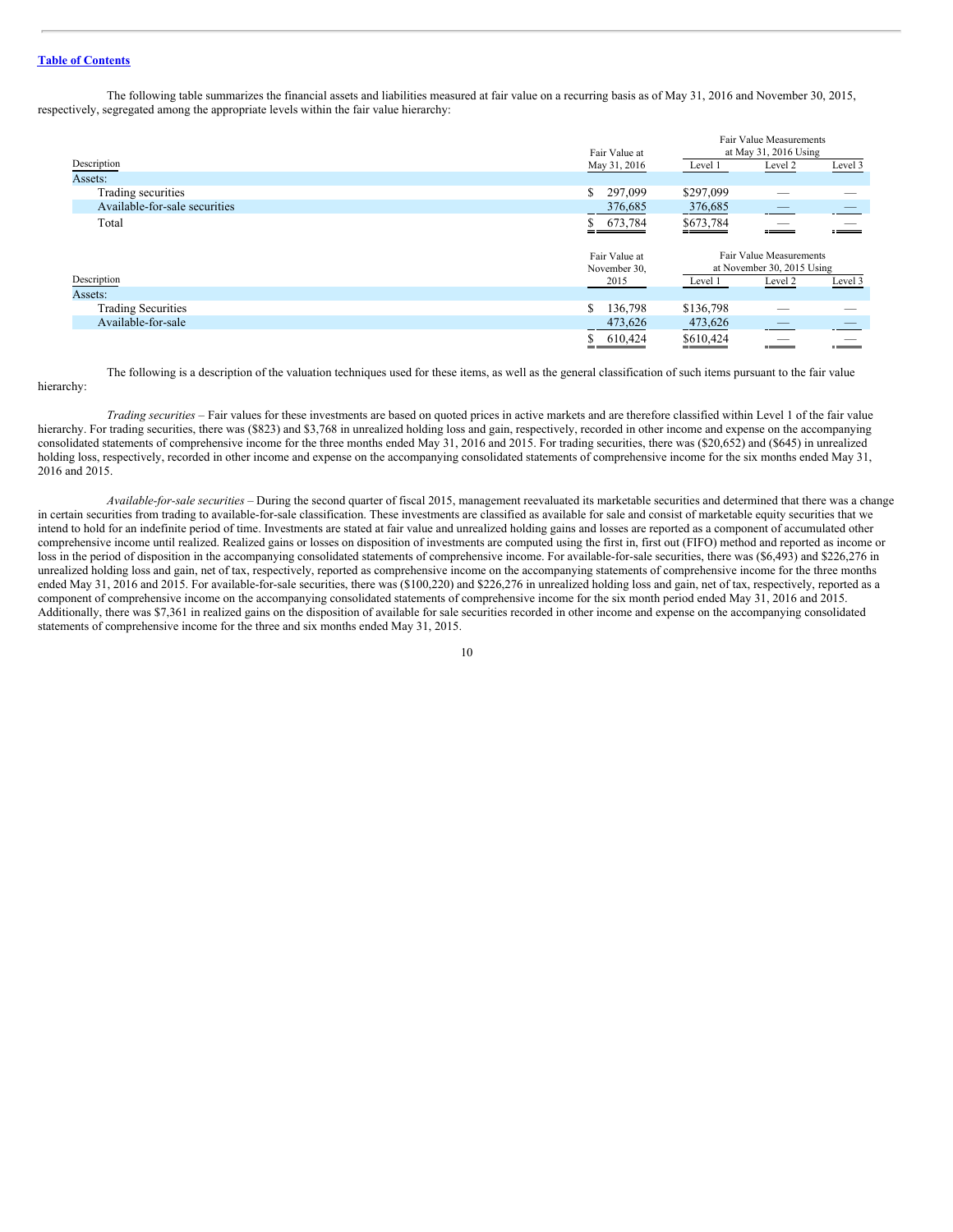#### **Product Warranty and Cryo-Cell CaresTM Program**

In December 2005, the Company began providing its customers that enrolled after December 2005 a payment warranty under which the Company agrees to pay \$50,000 to its client if the umbilical cord blood product retrieved is used for a stem cell transplant for the donor or an immediate family member and fails to engraft, subject to various restrictions. Effective February 1, 2012, the Company increased the \$50,000 payment warranty to a \$75,000 payment warranty to all of its new clients. Additionally, under the Cryo-Cell Cares**TM** program, the Company will pay \$10,000 to the client to offset personal expenses if the umbilical cord blood product is used for bone marrow reconstitution in a myeloblative transplant procedure. The product warranty and the Cryo-Cell Cares program are available to clients who enroll under this structure for as long as the specimen is stored with the Company. The Company has not experienced any claims under the warranty program nor has it incurred costs related to these warranties. The Company does not maintain insurance for this warranty program and therefore maintains reserves to cover any estimated potential liabilities. The Company's reserve balance is based on the \$75,000 or \$50,000 (as applicable) maximum payment and the \$10,000 maximum expense reimbursement multiplied by formulas to determine the projected number of units requiring a payout. The Company determined the estimated expected usage and engraftment failure rates based on an analysis of the historical usage and failure rates and the historical usage and failure rates in other private and public cord blood banks based on published data. The Company's estimates of expected usage and engraftment failure could change as a result of changes in actual usage rates or failure rates and such changes would require an adjustment to the established reserves. The historical usage and failure rates have been very low and a small increase in the number of transplants or engraftment failures could cause a significant increase in the estimated rates used in determining the Company's reserve. In addition, the reserve will increase as additional umbilical cord blood specimens are stored which are subject to the warranty. As of May 31, 2016 and November 30, 2015 the Company recorded reserves under these programs in the amounts of approximately \$17,000 and \$17,000, respectively, which are included in accrued expenses in the accompanying consolidated balance sheets.

#### **Recently Issued Accounting Pronouncements**

In June 2016, the FASB issued Accounting Standards Update No. 2016-13, Financial Instruments - Credit Losses (Topic 326): Measurement of Credit Losses on *Financial Instruments*. This update provides financial statement users with more decision-useful information about the expected credit losses on financial instruments and other commitments to extend credit held by a reporting entity at each reporting date. To achieve this objective, the amendments in this update replace the incurred loss impairment methodology in current GAAP with a methodology that reflects expected credit losses and requires consideration of a broader range of reasonable and supportable information to inform credit loss estimates. The new standard is effective for fiscal years, and interim periods within those fiscal years, beginning after December 15, 2019. The Company is currently evaluating the effect that the updated standard will have on our financial statements.

In May 2016, the FASB issued Accounting Standards Update No. 2016-12,*Revenue from Contracts with Customers (Topic 606): Narrow-Scope Improvements and Practical Expedients.* This update clarifies the objectives of collectability, sales and other taxes, noncash consideration, contract modifications at transition, completed contracts at transition and technical correction. The amendments in this update affect the guidance in Accounting Standards Update No. 2014-09, *Revenue from Contracts with Customers (Topic 606),* which is not yet effective but will become effective for annual and interim periods beginning after December 15, 2017. The Company has not yet selected a transition method nor has it determined the effect of the standard on its consolidated financial statements and related disclosures.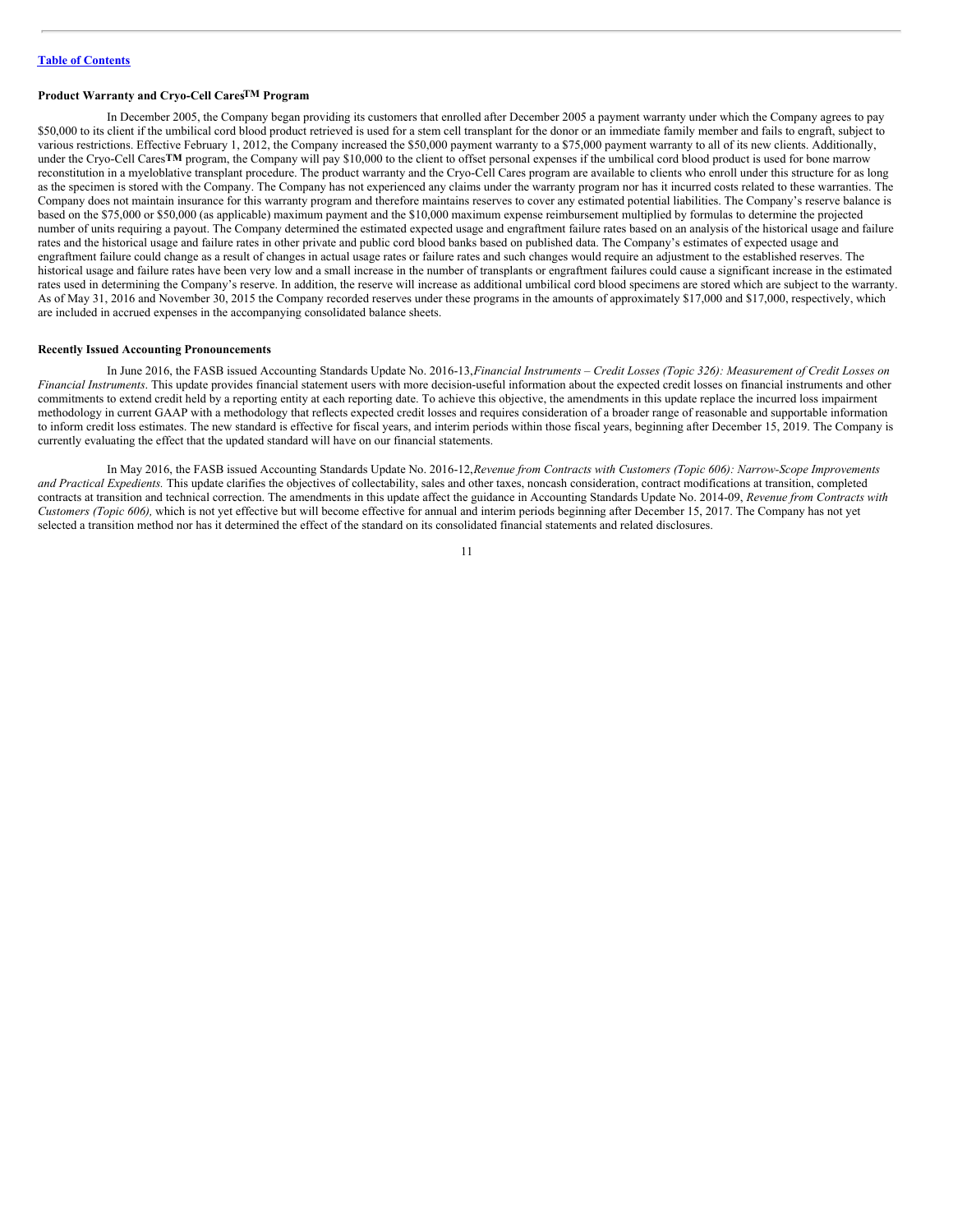In April 2016, the FASB issued Accounting Standards Update No. 2016-10,*Revenue from Contracts with Customers (Topic 606): Identifying Performance Obligations and Licensing.* This update clarifies how an entity identifies performance obligations related to customer contracts as well as help to improve the operability and understanding of the licensing implementation guidance. The amendments in this update affect the guidance in Accounting Standards Update No. 2014-09, *Revenue from Contracts with Customers (Topic 606),* which is not yet effective but will become effective for annual and interim periods beginning after December 15, 2017. The Company has not yet selected a transition method nor has it determined the effect of the standard on its consolidated financial statements and related disclosures.

In March 2016, the FASB issued Accounting Standards Update No. 2016-09,*Compensation – Stock Compensation (Topic 718): Improvements to Employee Share-Based Payment Accounting.* This update simplifies several aspects of the accounting for employee share-based payment transactions including the accounting for income taxes, forfeitures, and statutory tax withholding requirements, as well as classification in the statement of cash flows. The new standard is effective for fiscal years, and interim periods within those fiscal years, beginning after December 15, 2016. The Company is currently evaluating the effect that the updated standard will have on our financial statements.

In March 2016, the FASB issued Accounting Standards Update No. 2016-08,*Revenue from Contracts with Customers (Topic 606): Principal versus Agent Considerations (Reporting Revenue Gross versus Net).* This update amends the principal-versus-agent implementation guidance and illustrations in the Board's new revenue standard (ASC 606). The FASB issued the ASU in response to concerns identified by stakeholders, including those related to (1) determining the appropriate unit of account under the revenue standard's principal-versus-agent guidance and (2) applying the indicators of whether an entity is a principal or an agent in accordance with the revenue standard's control principle. The new standard is effective for fiscal years, and interim periods within those fiscal years, beginning after December 15, 2017, with early adoption permitted. The Company is currently evaluating the effect that the updated standard will have on our financial statements.

In February 2016, the FASB issued Accounting Standards Update No. 2016-02,*Leases (Topic 842).* This update requires organizations that lease assets with lease terms of more than 12 months to recognize assets and liabilities for the rights and obligations created by those leases on their balance sheets. It also requires new qualitative and quantitative disclosures to help investors and other financial statement users better understand the amount, timing, and uncertainty of cash flows arising from leases. The new standard is effective for fiscal years, and interim periods within those fiscal years, beginning after December 15, 2018, with early adoption permitted. The Company is currently evaluating the effect that the updated standard will have on its consolidated balance sheets and related disclosures.

In January 2016, the FASB issued Accounting Standards Update No. 2016-01,*Financial Instruments—Overall (Subtopic 825-10): Recognition and* Measurement of Financial Assets and Financial Liabilities. This update requires all equity investments to be measured at fair value with changes in fair value recognized in net income, requires an entity to present separately in other comprehensive income the portion of the total change in the fair value of a liability resulting from a change in the instrument-specific credit risk when the entity has elected to measure the liability at fair value in accordance with the fair value option for financial instruments, and eliminates the requirement for public entities to disclose the methods and significant assumptions used to estimate the fair value that is required to be disclosed for financial instruments measured at amortized cost on the balance sheet. The new standard is effective for fiscal years beginning after December 15, 2017, including interim periods within those fiscal years. Early adoption is permitted for the accounting guidance on financial liabilities under the fair value option. The Company is currently evaluating the impact of the new standard on our financial statements.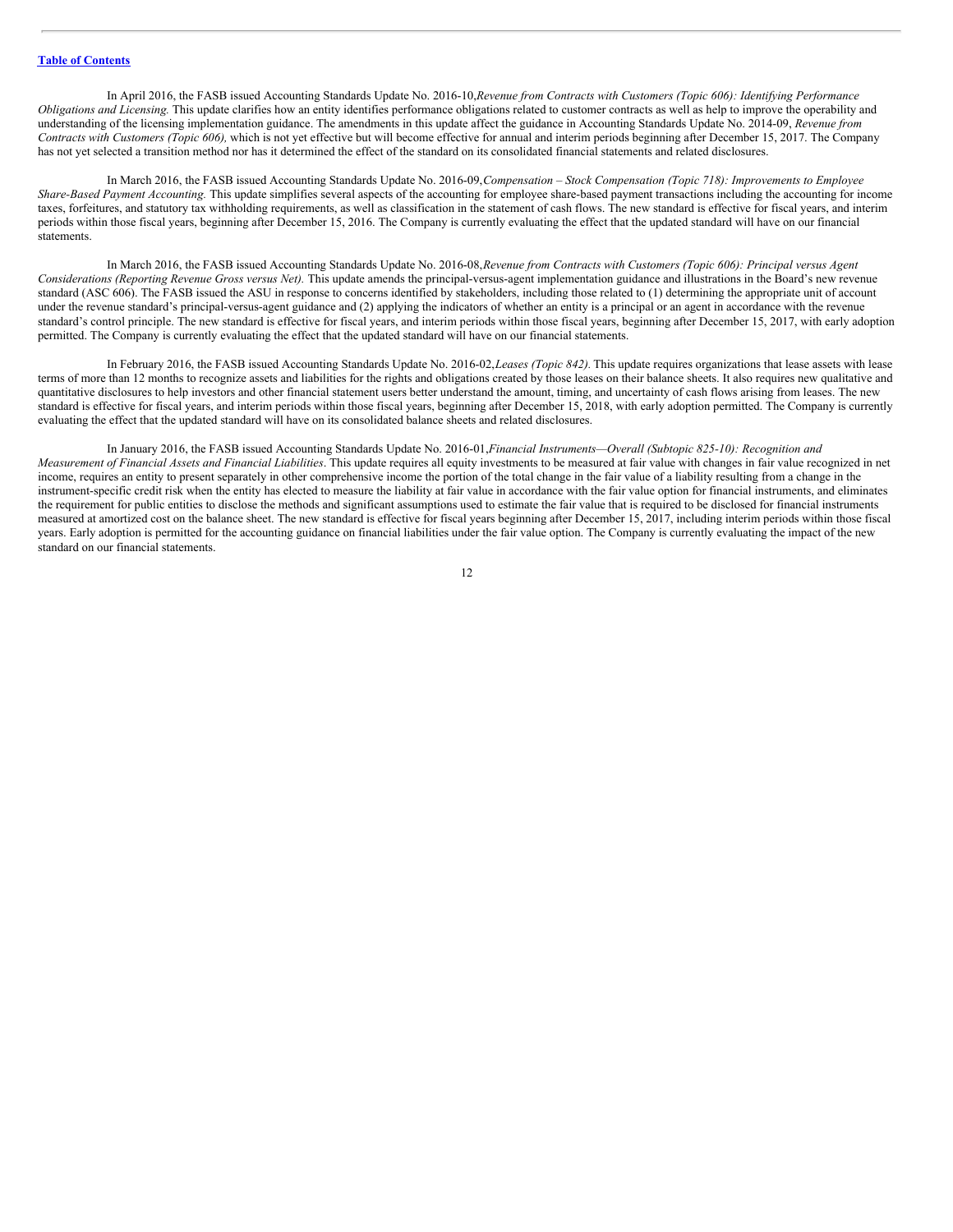In November 2015, the FASB issued Accounting Standards Update No. 2015-17,*Income Taxes (Topic 740): Balance Sheet Classification of Deferred Taxes*, which requires that deferred tax assets and liabilities be classified as non-current in a classified balance sheet. This update is effective for fiscal years, and interim reporting periods within those years, beginning after December 15, 2016. The standard permits the use of either the retrospective or prospective transition method. The adoption of this standard is expected to result in a reclassification between current and non-current deferred tax assets within the Company's consolidated balance sheets and related disclosures.

In July 2015, the FASB issued Accounting Standards Update No 2015-11,*Inventory (Topic 330): Simplifying the Measurement of Inventory.*This update simplifies the subsequent measurement of inventory. It replaces the current lower of cost or market test with the lower of cost or net realizable value test. Net realizable value is defined as the estimated selling prices in the ordinary course of business, less reasonably predictable costs of completion, disposal, and transportation. The new standard should be applied prospectively and is effective for annual reporting periods beginning after December 15, 2016 and interim periods within those annual periods, with early adoption permitted. The Company does not expect the adoption of this standard to have a material impact on the Company's financial statements.

In June 2014, the FASB issued Accounting Standards Update No. 2014-12,*Compensation – Stock Compensation (Topic 718): Accounting for Share-Based* Payments When the Terms of an Award Provide That a Performance Target Could be Achieved after the Requisite Service Period ("ASU 2014-12"). This update requires that a performance target that affects vesting, and that could be achieved after the requisite service period, be treated as a performance condition in determining expense recognition for the award. As a result, this type of performance condition may delay expense recognition until achievement of the performance target is probable. ASU 2014-12 is effective for reporting periods beginning after December 15, 2015, and early adoption is permitted. We will adopt ASU 2014-12 effective December 1, 2016 and it is not anticipated to have a material impact on our financial statements.

In May 2014, the FASB issued Accounting Standards Update No. 2014-09*, Revenue from Contracts with Customers (Topic 606).*This update provides a comprehensive new revenue recognition model that requires a company to recognize revenue to depict the transfer of goods or services to a customer at an amount that reflects the consideration it expects to receive in exchange for those goods or services. The guidance also requires additional disclosure about the nature, amount, timing and uncertainty of revenue and cash flows arising from customer contracts. In August 2015, the FASB issued Accounting Standards Update No. 2015-14, *Revenue from Contracts with* Customers (Topic 606): Deferral of the Effective Date, which defers the effective date of the guidance in Accounting Standards Update No. 2014-09 by one year. This update is now effective for annual and interim periods beginning after December 15, 2017, which will require us to adopt these provisions in the first quarter of fiscal 2019. Early application is permitted for annual reporting periods beginning after December 15, 2016, including interim reporting periods within that reporting period. This update permits the use of either the retrospective or cumulative effect transition method. The Company has not yet selected a transition method nor has it determined the effect of the standard its consolidated financial statements and related disclosures.

#### **Note 2 – Acquisition**

On June 11, 2015, the Company entered into an Asset Purchase Agreement (the "APA") with CytoMedical Design Group LLC ("CytoMedical"), for the purchase of certain assets and assumption of certain liabilities and contracts that CytoMedical used in the operation of its cord blood business, including the Prepacyte-CB Processing System which is used in cell processing laboratories to process and store stem cells from umbilical cord blood (the "Acquisition"). This transaction has been accounted for as a business combination. The purchase price was \$2,400,000, plus the value of inventory, comprised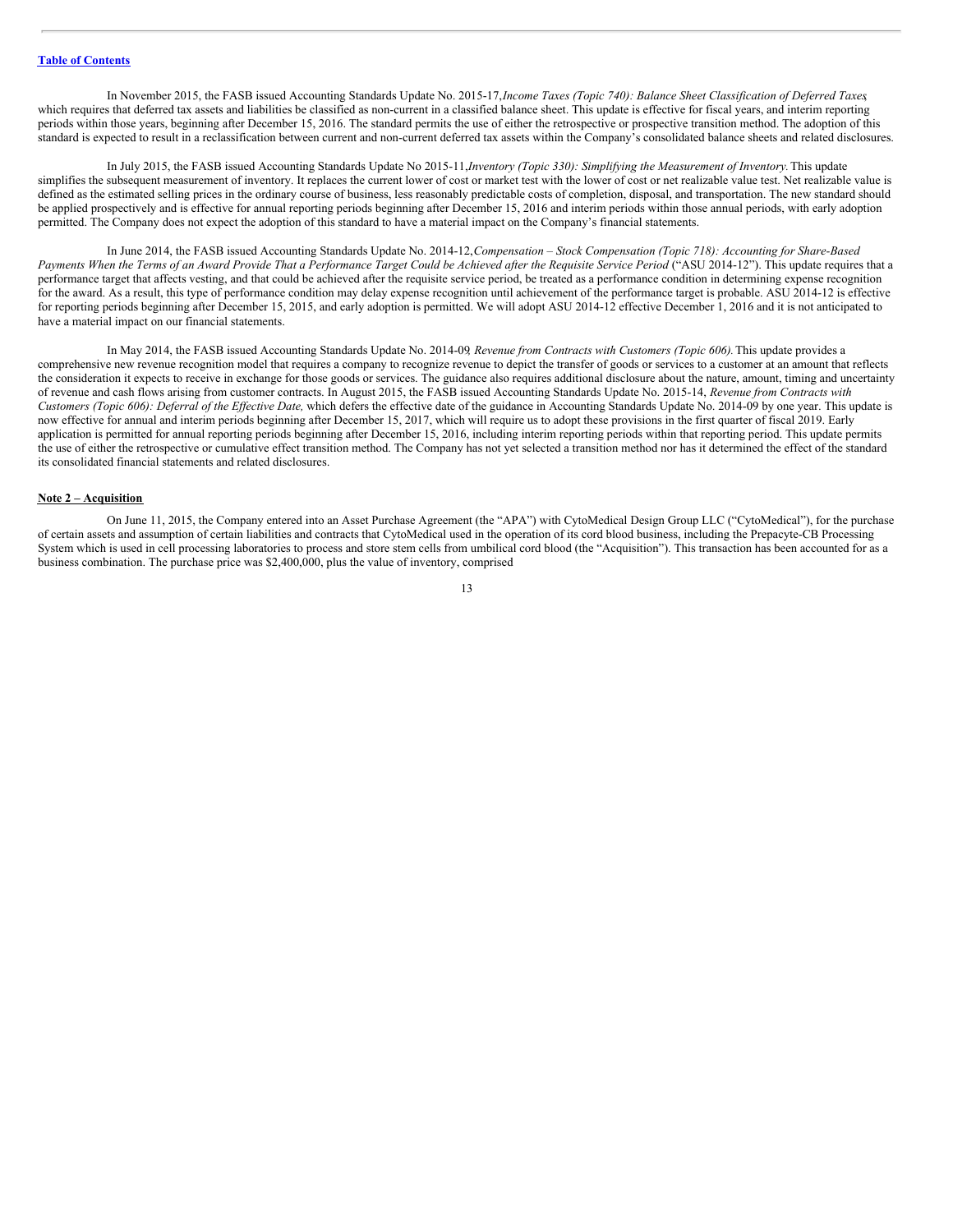#### **Table of [Contents](#page-1-0)**

of \$1,553,272 in cash and assumed liabilities of the seller less any prepayment made by the Company to CytoMedical (\$966,597 at closing and \$586,675 on or before September 30, 2015) and a note payable to the seller in the amount of \$1,300,000. The closing was effective on June 30, 2015. As part of the closing, Cryo-Cell paid \$861,783 as required per the Disbursement of Funds Schedule in the Amendment No. 1 to Asset Purchase Agreement ('Amended APA') dated June 30, 2015 with CytoMedical, dated June 30, 2015 and a prepayment for inventory of \$104,000 paid by the Company to CytoMedical during the second quarter of fiscal 2015 was applied to the purchase. On September 30, 2015, \$662,500 was due to be paid to CytoMedical. A portion of the amount due on September 30, 2015 (\$225,000) was contingent on the number of the Company's new clients choosing to have their umbilical cord blood processed using the Prepacyte-CB product during the months of July, August and September, 2015. This amount was reduced to \$149,175. On September 30, 2015, the Company paid \$586,675 in accordance with the APA. In connection with the Acquisition, the Company incurred approximately \$22,000 in transaction costs, which were included in selling, general and administrative expenses.

The following summarizes the fair value of the consideration for the Acquisition:

| \$ 375,374  |
|-------------|
| 1,073,898   |
| 1.300,000   |
| 104,000     |
| \$2,853,272 |
|             |

The following summarizes the allocation of the total purchase price for the Acquisition:

| Inventory                              | \$ 529,097  |
|----------------------------------------|-------------|
| Tooling molds                          | 35,353      |
| License agreement                      | 470,000     |
| Customer relationships                 | 41,000      |
| Total identifiable net assets acquired | 1,075,450   |
| Goodwill                               | \$1,777,822 |

In connection with the APA, the Company assumed an exclusive perpetual license agreement which enables the Company to use licensed technology in its umbilical cord blood processing and storage product for cord blood banking. Under the terms of the APA, the Company will pay a royalty of \$5 per bag set unit sold, subject to minimum annual royalties totaling \$35,000.

The goodwill is attributable to the manufacturing process used in the operation of the cord blood business. The goodwill recognized will be deductible for income tax purposes.

The fair value of inventory and tooling molds were estimated by applying a comparable cost/market approach, representing Level 2 measurements. The fair value of the license agreement and customer relationships were estimated by applying an income approach, representing Level 3 measurements. The fair value estimates are based on (1) an assumed discount rate of  $16\%, (2)$  long-term sustainable growth rate of  $3\%,$  and (3) a ten and fifteen year lives for the license agreement and customer relationships, respectively.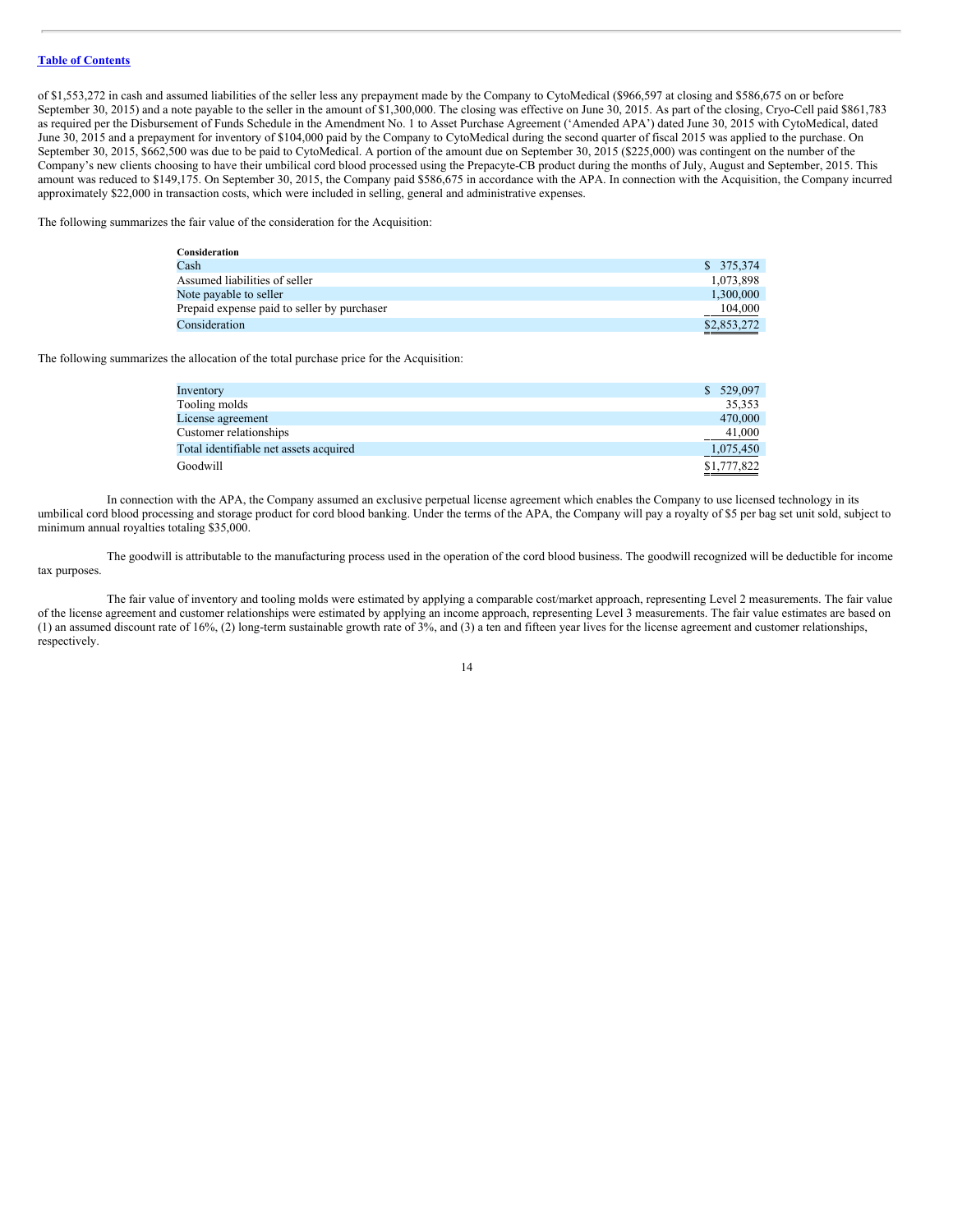The fair values of the license agreement and customer relationships reflect the anticipated cash flows over their expected lives.

The operating results of Prepacyte CB have been included in the consolidated statements of comprehensive income since the date of acquisition.

#### **Note 3 – Inventory**

Inventory has been pledged as collateral on the note payable incurred in connection with the APA (Note 2). The components of inventory at May 31, 2016 and November 30, 2015 are as follows:

|                   | May 31, 2016 | November 30, 2015 |
|-------------------|--------------|-------------------|
| Raw materials     | 14.228       | 9.041             |
| Work-in-process   | 144,013      | 134,727           |
| Finished goods    | 251,276      | 282,152           |
| Collection kits   | 57.781       | 57.406            |
| Inventory reserve | (7.718)      | (7,718)           |
| Total inventory   | 459,580      | 475,608           |

#### **Note 4– Goodwill**

Goodwill represents the excess of the purchase price of the assets acquired from CytoMedical (Note 2) over the estimated fair value of the net tangible and identifiable intangible assets acquired. The annual impairment assessment is performed as of September 1, 2015, and an assessment is performed at other times if an event occurs or circumstances change that would more likely than not reduce the fair value of the asset below its carrying value. Step one of the impairment assessment compares the fair value of the reporting unit to its carrying value and if the fair value exceeds its carrying value, goodwill is not impaired. If the carrying value exceeds the fair value, the implied fair value of goodwill is compared to the carrying value of goodwill. If the implied fair value exceeds the carrying value then goodwill is not impaired; otherwise, an impairment loss would be recorded by the amount the carrying value exceeds the implied fair value. As of May 31, 2016 and November 30, 2015, goodwill is reflected on the consolidated balance sheets at \$1,777,822.

As of May 31, 2016, there were no indications of impairment and no impairment loss was recorded for goodwill.

#### **Note 5– Intangible Assets**

The Company incurs certain legal and related costs in connection with patent and trademark applications. If a future economic benefit is anticipated from the resulting patent or trademark or an alternate future use is available to the Company, such costs are capitalized and amortized over the expected life of the patent or trademark. The Company's assessment of future economic benefit involves considerable management judgment. A different conclusion could result in the reduction of the carrying value of these assets.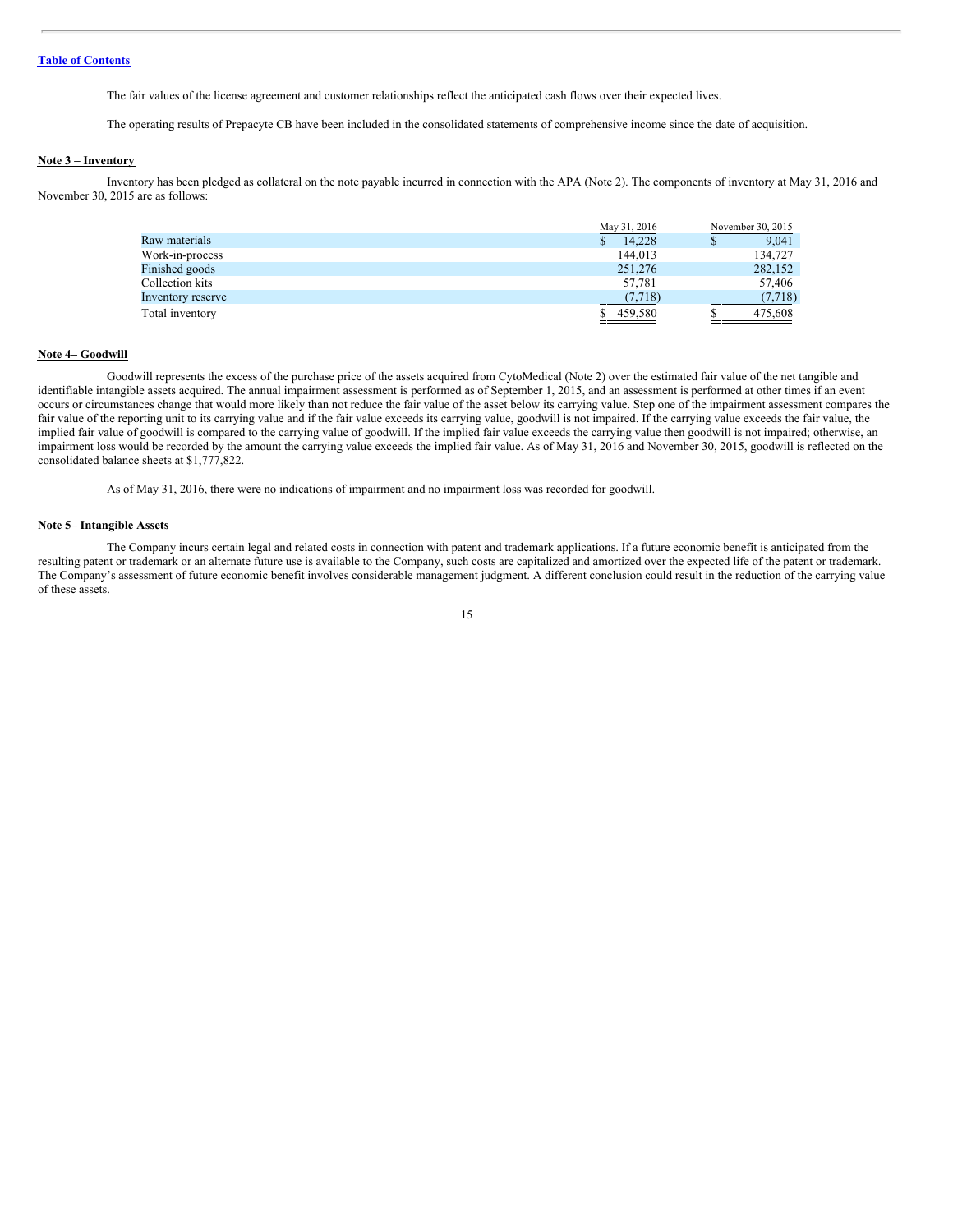Intangible assets were as follows as of May 31, 2016 and November 30, 2015:

|                                | Useful lives  | May 31, 2016 | <b>November 30, 2015</b> |
|--------------------------------|---------------|--------------|--------------------------|
| Patents                        | $10-20$ years | 34,570       | 34,570                   |
| Less: Accumulated amortization |               | (9,006)      | (8,075)                  |
| License agreement              | 10 years      | 470,000      | 470,000                  |
| Less: Accumulated amortization |               | (43,081)     | (17,917)                 |
| Customer relationships         | 15 years      | 41,000       | 41,000                   |
| Less: Accumulated amortization |               | (2,505)      | (3,250)                  |
| Net Intangible Assets          |               | 490,978      | 516,328                  |
|                                |               |              |                          |

Amortization expense of intangibles was approximately \$13,000 and \$500 for the three months ended May 31, 2016 and May 31, 2015, respectively. Amortization expense of intangibles was approximately \$25,000 and \$900 for the six months ended May 31, 2016 and May 31, 2015, respectively.

#### **Note 6– Note Payable**

On June 30, 2015, the Company entered into a note payable in the amount of \$1,300,000 in connection with the APA (Note 2). The note was payable in 48 monthly installments of \$29,938 including principal and interest at the rate of 5% per annum, commencing on July 31, 2015, and ending on June 30, 2019. Pursuant to the APA, the note was secured by all assets, inventory, molds and tools sold and transferred to the Company, tangible personal property held for sale or lease, accounts, contract rights, and other rights to payment and general intangibles.

On April 22, 2016 the Company paid \$778,287 which constituted payment in full of the Company's payment obligations to CMDG pursuant to the terms of the original APA and Promissory Note, as well as pursuant to the terms of the Loan/Promissory Note Sale Agreement and Mutual Release executed by the Company and CMDG on April 22, 2016. Prior to making the payment in full, the Company made payments totaling \$269,443 pursuant to the terms of the original APA and Promissory Note. The remaining principal balance of the note payable is \$0 and \$1,176,367 and is reflected on the accompanying balance sheets as of May 31, 2016 and November 30, 2015, respectively. The difference between the remaining principal balance and the final payment made on April 22, 2016 was \$300,593 which was recorded as gain on extinguishment of debt for the three and six months ended May 31, 2016 on the accompanying consolidated statements of comprehensive income.

As of the three months ended May 31, 2016, the Company recognized \$7,874 of interest expense related to the note payable. As of the six months ended May 31, 2016, the Company recognized \$22,265 of interest expense related to the note payable.

#### **Note 7**–**Segment Reporting**

During the third quarter of fiscal 2015, the Company purchased certain assets and assumed certain liabilities and contracts that CytoMedical used in the operation of its cord blood business (See Note 2). The Company evaluated and determined that this acquisition qualifies as a separate segment.

The Company is organized in two reportable segments:

1. The cellular processing and cryogenic storage of umbilical cord blood and cord tissue stem cells for family use. Revenue is generated from the initial processing and testing fees and the annual storage fees charged each year for storage (the "Umbilical cord blood and cord tissue stem cell service").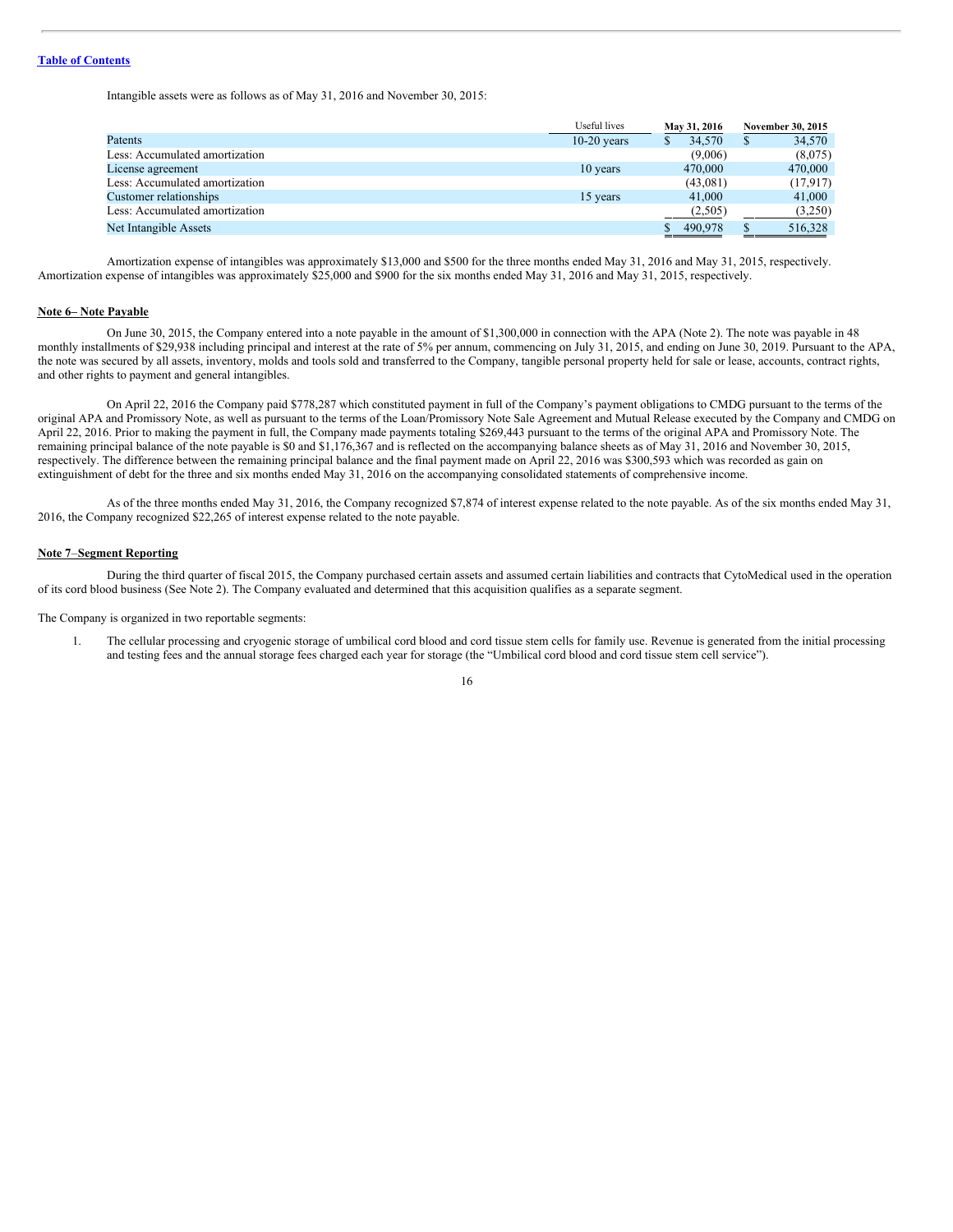## **Table of [Contents](#page-1-0)**

2. The manufacture of Prepacyte® CB units, the processing technology used to process umbilical cord blood stem cells. Revenue is generated from the sales of the Prepacyte® CB units (the "Prepacyte®-CB").

The following table shows, by segment: net revenue, cost of sales, operating profit, depreciation and amortization, interest expense, income tax benefit (expense) and other comprehensive income for the three months and six months ended May 31, 2016:

|                                                        |    | For the three months<br>ended May 31, 2016 |    | For the six months<br>ended May 31, 2016 |
|--------------------------------------------------------|----|--------------------------------------------|----|------------------------------------------|
| Net revenue                                            |    |                                            |    |                                          |
| Umbilical cord blood and cord tissue stem cell service | S. | 5,349,745                                  | S  | 10,370,204                               |
| Prepacyte®-CB                                          |    | 66,379                                     |    | 198,118                                  |
| Total net revenue                                      |    | 5,416,124                                  |    | 10,568,322                               |
| Cost of sales                                          |    |                                            |    |                                          |
| Umbilical cord blood and cord tissue stem cell service | \$ | 1,345,370                                  | \$ | 2,590,393                                |
| Prepacyte®-CB                                          |    | 85,730                                     |    | 188,998                                  |
| Total cost of sales                                    |    | 1,431,100                                  |    | 2,779,391                                |
| Depreciation and amortization                          |    |                                            |    |                                          |
| Umbilical cord blood and cord tissue stem cell service | \$ | 28,555                                     | \$ | 57,233                                   |
| Prepacyte®-CB                                          |    | 13,317                                     |    | 26,187                                   |
| Total depreciation and amortization                    |    | 41,872                                     |    | 83,420                                   |
| Operating income                                       |    |                                            |    |                                          |
| Umbilical cord blood and cord tissue stem cell service | \$ | 915,052                                    | \$ | 1,056,069                                |
| Prepacyte®-CB                                          |    | (32,668)                                   |    | (17,263)                                 |
| Total operating income                                 |    | 882,384                                    |    | 1,038,806                                |
| Interest expense                                       |    |                                            |    |                                          |
| Umbilical cord blood and cord tissue stem cell service | \$ | 335,589                                    | \$ | 582,532                                  |
| Prepacyte <sup>®</sup> -CB                             |    | 7,874                                      |    | 22,265                                   |
| Total interest expense                                 |    | 343,463                                    |    | 604,797                                  |

The following table shows the assets by segment as of May 31, 2016 and November 30, 2015:

|                                                        | As of May 31, 2016 | As of November 30,<br>2015 |
|--------------------------------------------------------|--------------------|----------------------------|
| Assets                                                 |                    |                            |
| Umbilical cord blood and cord tissue stem cell service | 17.741.253         | 16.697.621                 |
| $Prepace@$ -CB                                         | 2,728,075          | 2,800,325                  |
| Total assets                                           | 20.469.328         | 19.497.946                 |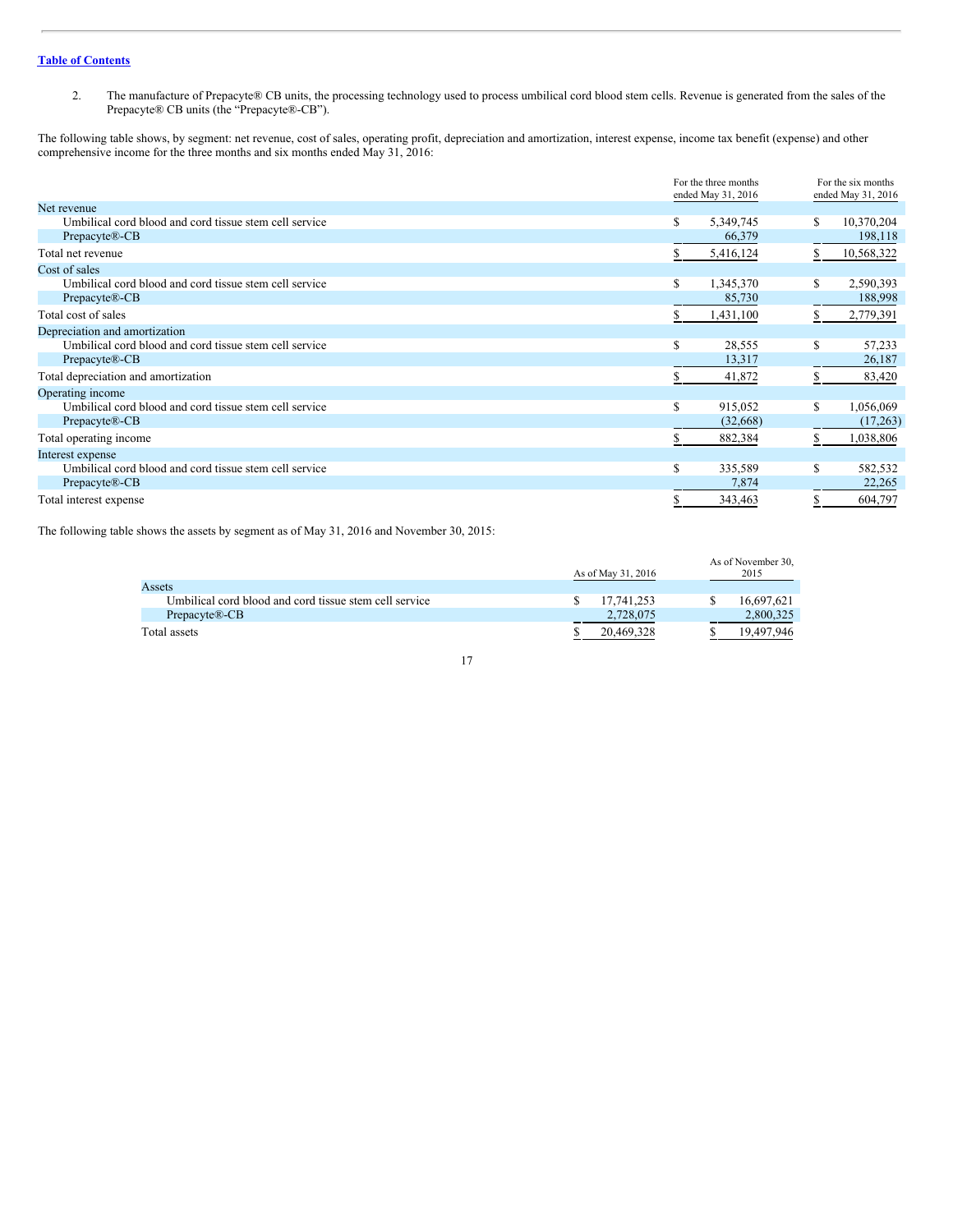#### **Table of [Contents](#page-1-0)**

#### **Note 8 – Income per Common Share**

The following table sets forth the calculation of basic and diluted net income per common share:

|                                                                | Three Months Ended |              |                 | Six Months Ended |
|----------------------------------------------------------------|--------------------|--------------|-----------------|------------------|
|                                                                | May 31,<br>2016    | May 31, 2015 | May 31,<br>2016 | May 31, 2015     |
| Numerator:                                                     |                    |              |                 |                  |
| Net Income                                                     | \$637,132          | 210,032      | \$514,196       | 496,202          |
| Denominator:                                                   |                    |              |                 |                  |
| Weighted-average shares outstanding-basic                      | 9.087.807          | 9.809.127    | 9,029,909       | 9,816,762        |
| Dilutive common shares issuable upon exercise of stock options | 309,423            | 233,477      | 306,629         | 232,553          |
| Weighted-average shares-diluted                                | 9,397,230          | 10.042.604   | 9,336,538       | 10,049,315       |
| Net income per common share:                                   |                    |              |                 |                  |
| Basic                                                          | 0.07               | 0.02         | 0.06            | 0.05             |
| Diluted                                                        | 0.07               | 0.02         | 0.06            | 0.05             |

For the three and six months ended May 31, 2016, the Company excluded the effect of 40,000 and 40,000, respectively, outstanding options from the computation of diluted earnings per share, as the effect of potentially dilutive shares from the outstanding stock options would be anti-dilutive.

For the three and six months ended May 31, 2015, the Company excluded the effect of 271,000 and 271,000, respectively, outstanding options from the computation of diluted earnings per share, as the effect of potentially dilutive shares from the outstanding stock options would be anti-dilutive.

#### **Note 9 - Investment in Saneron CCEL Therapeutics, Inc. ("Saneron")**

As of May 31, 2016 and November 30, 2015, the Company had an ownership interest of approximately 33% in Saneron, which is accounted for under the equity method of accounting. As of May 31, 2016 and November 30, 2015, the net Saneron investment reflected on the consolidated balance sheets is \$0. During 2015 management reviewed the Saneron investment to determine if there were any indicators that would imply that the investment was impaired. Based on management's review, there was evidence of a loss in value in the fourth quarter of 2015 and the Company impaired the net Saneron investment, resulting in a charge of approximately \$684,000. The main factors that led to this decision included a decline in grant funding, reduction in employees, and the inability to sustain research activities due to lack of funding. Without the ability to perform current and future research activities, management believes the carrying amount of the investment is impaired and not recoverable.

In October 2013, the Company entered into a Convertible Promissory Note Purchase Agreement with Saneron. Cryo-Cell will loan Saneron in quarterly payments an aggregate amount up to \$300,000, subject to certain conditions. The initial loan amount was \$150,000 to be paid in four quarterly installments of \$37,500 per quarter. If after the initial loan amount, Saneron has made best efforts, satisfactory to Cryo-Cell in its sole discretion, to have started independently or via serving as a sponsor of a clinical trial related to its U-CORD-CELL™ program, then Cryo-Cell will agree to lend Saneron an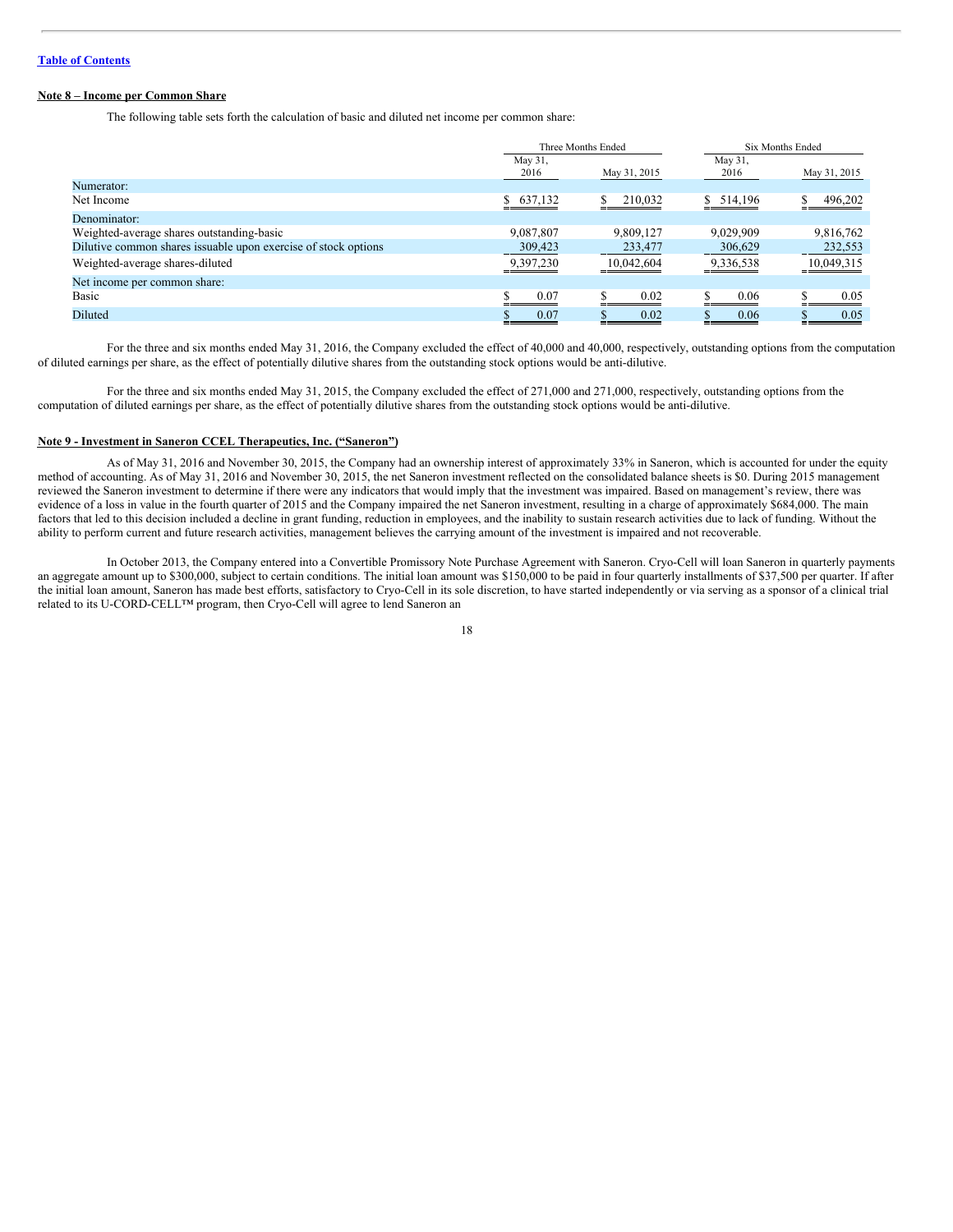additional \$150,000 through a series of four additional quarterly payments of \$37,500. Upon receipt of each quarterly payment, Saneron will deliver a convertible promissory note ("Note") that matures five years from the date of the Note. Upon maturity of any Note, Saneron will have the option to repay all or a portion of the loan in cash or convert the outstanding principal and accrued interest under the applicable Note(s) into shares of Saneron common stock. The Company made five payments of \$37,500 through November 30, 2014. The Company made no additional payments through May 31, 2016.

For the three months ended May 31, 2016 and May 31, 2015, the Company recorded equity in losses of Saneron operations of approximately \$0 and \$8,248, respectively, which related to certain stock awards that were granted by Saneron at below fair market value to certain employees, consultants and members of Saneron's management who represent owners of Saneron and serve on its board of directors. For the six months ended May 31, 2016 and Mary 31, 2015, the Company recorded equity in losses of Saneron operations of approximately \$0 and \$16,496, respectively, which related to certain stock awards that were granted by Saneron at below fair market value to certain employees, consultants and members of Saneron's management who represent owners of Saneron and serve on its board of directors.

#### **Note 10 – Stockholder's Equity**

#### **Employee Stock Incentive Plan**

The Company maintains the 2006 Stock Incentive Plan (the "2006 Plan") under which it has reserved 1,000,000 shares of the Company's common stock for issuance pursuant to stock options, restricted stock, stock-appreciation rights (commonly referred to as "SARs") and stock awards (i.e. performance options to purchase shares and performance units). As of May 31, 2016 and November 30, 2015, there were 566,430 options issued, but not yet exercised, under the 2006 Plan, respectively. As of May 31, 2016, there were 256,179 shares available for future issuance under the 2006 Plan.

The Company also maintains the 2012 Equity Incentive Plan (the "2012 Plan") which became effective December 1, 2011 as approved by the Board of Directors and approved by the stockholders at the 2012 Annual Meeting on July 10, 2012. The 2012 Plan originally reserved 1,500,000 shares of the Company's common stock for issuance pursuant to stock options, restricted stock, SARs, and other stock awards (i.e. performance shares and performance units). In May 2012, the Board of Directors approved an amendment to the 2012 Plan to increase the number of shares of the Company's common stock reserved for issuance to 2,500,000 shares. As of May 31, 2016, there were 569,729 service-based options issued, 129,729 service-based restricted common shares granted, 278,948 performance-based and 116,240 market-based restricted common shares granted under the 2012 plan. As of November 30, 2015, there were 400,000 service-based options issued, 129,729 service-based restricted common shares granted, 203,403 performance-based and 116,240 market-based restricted common shares granted under the 2012 plan.

#### *Service-based vesting condition options*

The fair value of each option award is estimated on the date of the grant using the Black-Scholes valuation model that uses the assumptions noted in the following table. Expected volatility is based on the historical volatility of the Company's stock over the most recent period commensurate with the expected life of the Company's stock options. The Company uses historical data to estimate option exercise and employee termination within the valuation model. The risk-free rate for periods within the contractual life of the option is based on the U.S. Treasury yield curve in effect at the time of grant. The expected term of options granted to employees is calculated, in accordance with the "simplified method" for "plain vanilla" stock options allowed under GAAP. Expected dividends are based on the historical trend of the Company not issuing dividends.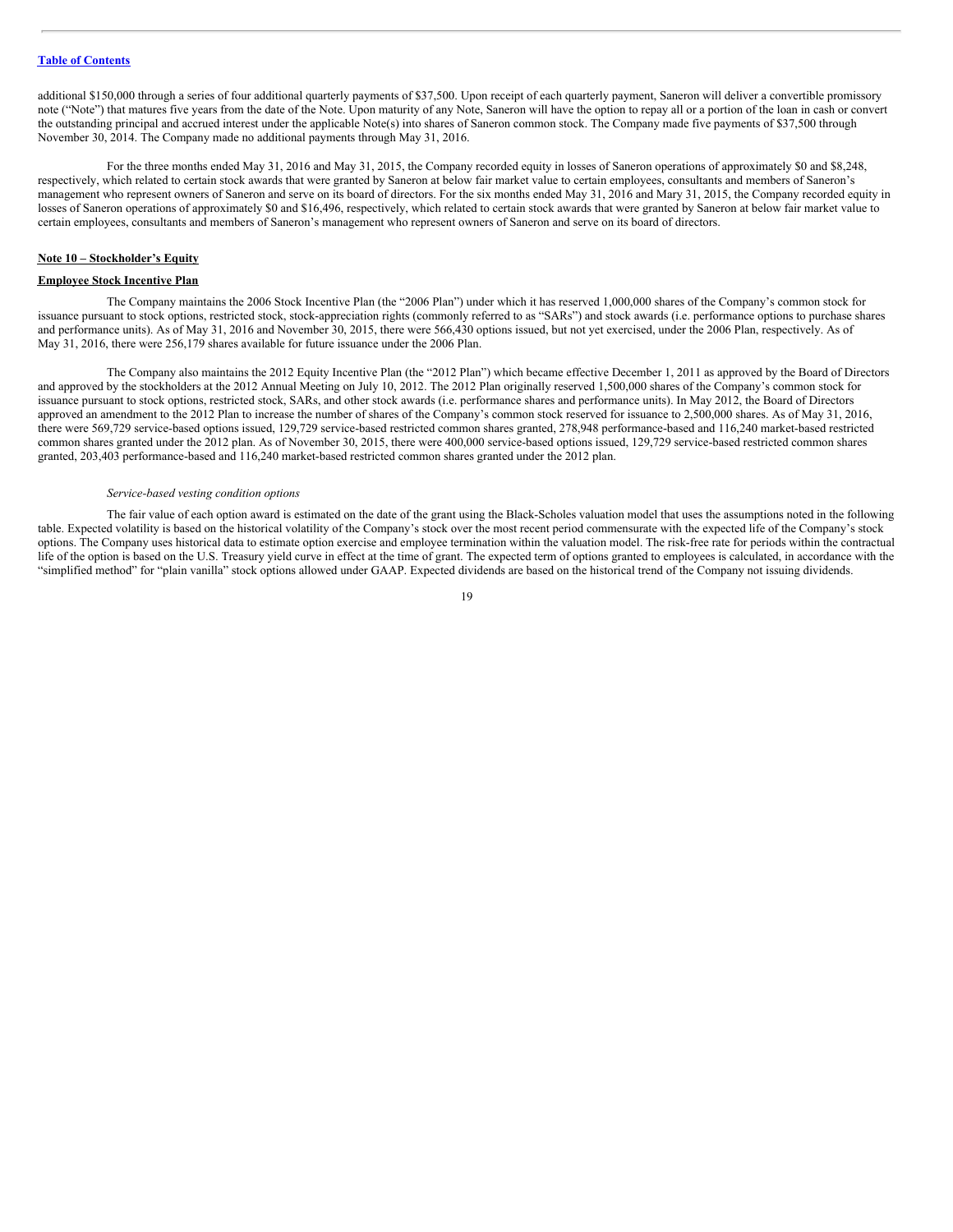There were 169,729 and 0 options granted during the three and six months ended May 31, 2016 and May 31, 2015, respectively.

Variables used to determine the fair value of the options granted for the three and six months ended May 31, 2016 are as follows:

|                          | Three Months Ended<br>May 31, 2016 | Six Months Ended<br>May 31, 2016 |
|--------------------------|------------------------------------|----------------------------------|
| Weighted average values: |                                    |                                  |
| Expected dividends       | $0\%$                              | $0\%$                            |
| Expected volatility      | 84.7%                              | 84.7%                            |
| Risk free interest rate  | 1.24%                              | $1.24\%$                         |
| Expected life            | 6 years                            | 6 years                          |

Stock option activity for options with only service-based vesting conditions for the six months ended May 31, 2016, was as follows:

|                                  | Options   | Weighted<br>Average<br>Exercise<br>Price | Weighted<br>Average<br>Remaining<br>Contractual<br>Life (Years) | Aggregate<br>Intrinsic<br>Value |
|----------------------------------|-----------|------------------------------------------|-----------------------------------------------------------------|---------------------------------|
| Outstanding at November 30, 2015 | 968,930   | \$2.17                                   | 5.01                                                            | \$1,095,525                     |
| Granted                          | 169,729   | 3.15                                     |                                                                 |                                 |
| Exercised                        |           | _                                        |                                                                 |                                 |
| Expired/forfeited                | (2,500)   | 2.10                                     |                                                                 | 2,250                           |
| Outstanding at May 31, 2016      | 1,136,159 | \$2.32                                   | 5.32                                                            | 804,396                         |
| Exercisable at May 31, 2016      | 1,019,264 | 2.22<br>____                             | 4.81<br>_______                                                 | 804,396                         |

The aggregate intrinsic value represents the total value of the difference between the Company's closing stock price on the last trading day of the period and the exercise price of the options, multiplied by the number of in-the-money stock options that would have been received by the option holders had all option holders exercised their options on either May 31, 2016 or May 31, 2015, as applicable. The intrinsic value of the Company's stock options changes based on the closing price of the Company's stock.

There were no options exercised during the six months ended May 31, 2016 and May 31, 2015.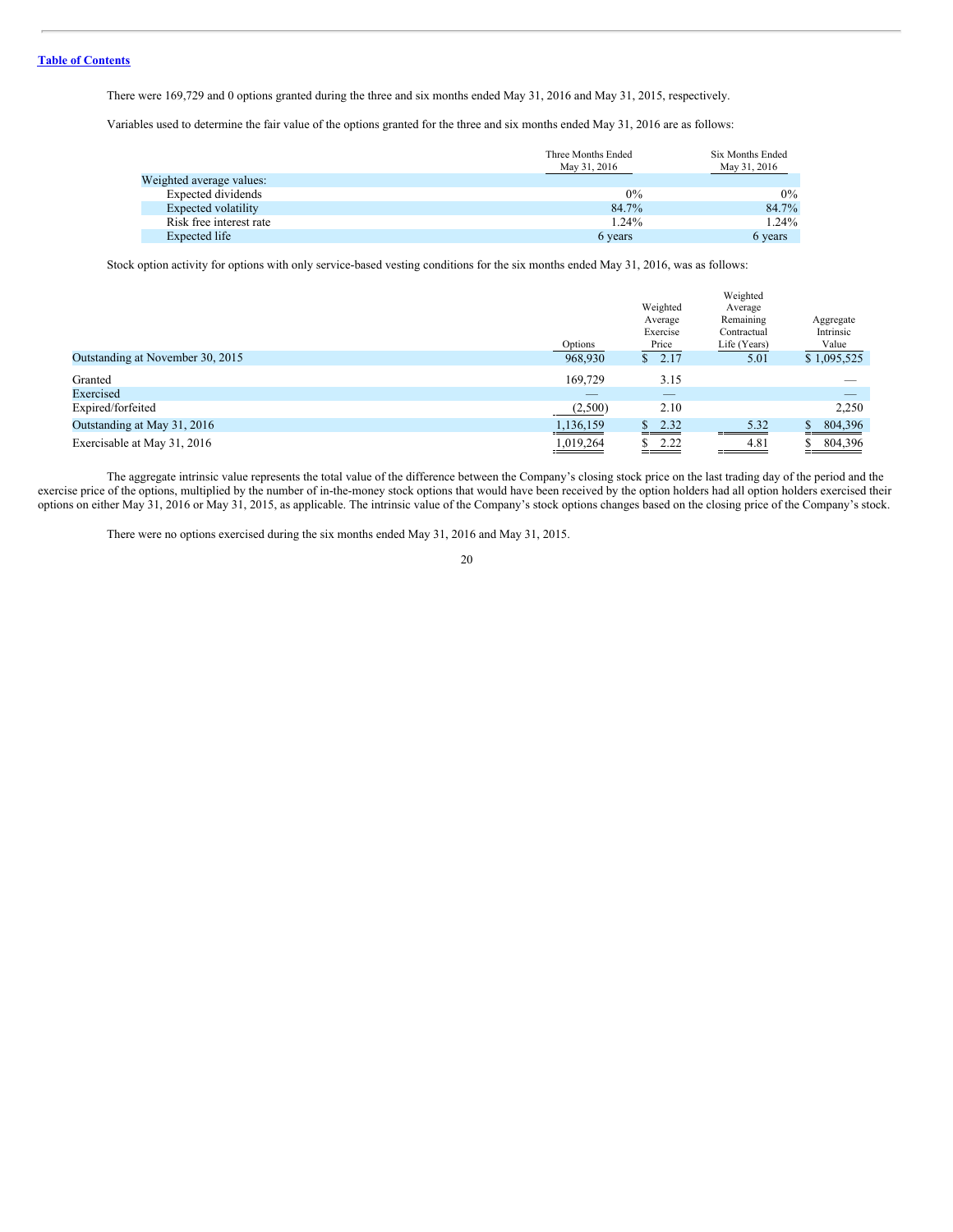Significant option groups outstanding and exercisable at May 31, 2016 and related price and contractual life information are as follows:

|                          |             | Outstanding    |                       |             | Exercisable |                       |
|--------------------------|-------------|----------------|-----------------------|-------------|-------------|-----------------------|
|                          |             | Weighted       |                       |             |             |                       |
|                          |             | Average        |                       |             |             |                       |
|                          |             | Remaining      | Weighted              |             |             | Weighted              |
|                          |             | Contractual    | Average               |             |             | Average               |
| Range of Exercise Prices | Outstanding | Life (Years)   | <b>Exercise Price</b> | Outstanding |             | <b>Exercise Price</b> |
| \$1.01 to \$2.00         | 465,930     | 4.98           | 1.72                  | 465,930     |             | 1.72                  |
| \$2.01 to \$3.00         | 478,000     | 3.99           | 2.56                  | 478,000     |             | 2.56                  |
| \$3.01 to \$4.00         | 192,229     | 9.44           | 3.15                  | 75,334      | a           | 3.14                  |
|                          | 1,136,159   | 5.32<br>====== | 2.32                  | 1,019,264   |             | 2.22                  |

A summary of the status of the Company's non-vested options as of May 31, 2016, and changes during the six months ended May 31, 2016, is presented below:

|                                 | Options   | Weighted Average<br>Grant-Date<br>Fair Value |
|---------------------------------|-----------|----------------------------------------------|
| Non-vested at November 30, 2015 | 15.003    | 1.90                                         |
| Granted                         | 169,729   | 1.91                                         |
| Vested                          | (67, 837) | 2.16                                         |
| Forfeited                       |           |                                              |
| Non-vested at May 31, 2016      | 116,895   | 1.76                                         |

As of May 31, 2016, there was approximately \$204,000 of total unrecognized compensation cost related to non-vested share-based compensation arrangements granted under the 2006 Plan and the 2012 Plan. The cost is expected to be recognized over a weighted-average period of 1.47 years as of May 31, 2016. The total fair value of shares vested during the six months ended May 31, 2016 was approximately \$147,000.

During the second fiscal quarter of 2016, the Company entered into Amended and Restated Employment Agreements ("2016 Employment Agreements") with each of the Company's Co-CEOs. Per the Employment Agreements, each of the Co-CEOs is to receive base grant equity awards in the form of qualified options of the Company's common stock. As of April 15, 2016, David Portnoy and Mark Portnoy were granted 70,270 and 59,459 options of the Company's common stock, respectively. The options were issued under the Company's 2012 Stock Plan and will vest 1/3 upon grant, 1/3 on December 1, 2016 and the remaining 1/3 on November 30, 2017. The fair value of these options vested as of May  $31, 2016$  was approximately \$97,000 and is reflected as selling, general and administrative expenses in the accompanying consolidated statement of comprehensive income. As of May 31, 2016, there was approximately \$142,000 of total unrecognized compensation cost related to the non-vested options of common stock and these will continue to vest as notated above and per the 2016 Employment Agreements through November 30, 2017.

#### *Performance and market-based vesting condition options*

The 2016 Employment Agreements also provide for the grant of qualified options of the Company's common stock based on certain performance measures being attained by each of the Company's Co-CEOs. The 2016 Employment Agreements provide that if David Portnoy and Mark Portnoy are employed by the Company on November 30, 2016, then no later than February 28, 2017, the Company will grant up to 186,487 and 162,163 qualified options of common stock, respectively, based on certain performance thresholds, as defined in the agreements. In addition, if David Portnoy and Mark Portnoy are employed by the Company on November 30, 2017, then no later than February 28, 2018, the Company will grant up to an additional 186,487 and 162,163 qualified options of common stock, respectively, based on similar performance thresholds, as defined in the 2016 Employment Agreements.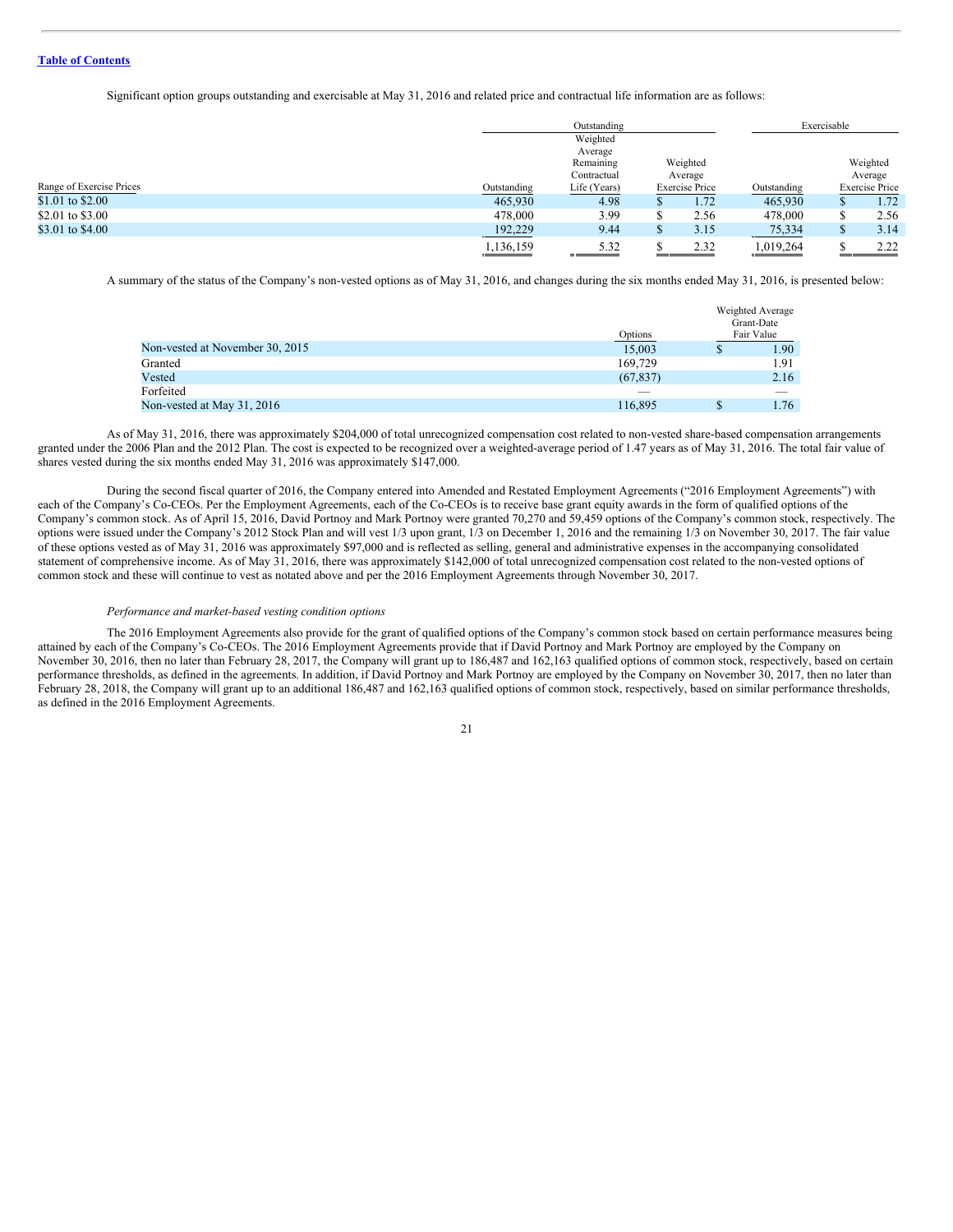There were no performance-based or market-based vesting condition options granted during the three months ended May 31, 2016 and May 31, 2015. As of May 31, 2016 and May 31, 2015, there were no performance or market-based vesting condition options outstanding.

#### *Restricted common shares*

During the first fiscal quarter of 2014, the Company entered into Amended and Restated Employment Agreements ("Employment Agreements") with each of the Company's Co-CEOs. Per the Employment Agreements, each of the Co-CEOs received base grant equity awards in the form of restricted shares of the Company's common stock. As of December 1, 2013, David Portnoy and Mark Portnoy were granted 70,270 and 59,459 shares of the Company's common stock, respectively. The shares were issued under the Company's 2012 Stock Plan and vested 1/3 upon grant, 1/3 on December 1, 2014 and the remaining 1/3 on December 1, 2015. The fair value of the shares vested as of May 31, 2015 was \$200,000 and is reflected as selling, general and administration expenses in the accompanying consolidated statement of comprehensive income. As of May 31, 2016, there was \$0 of total unrecognized compensation cost related to the non-vested shares of restricted common stock.

The Employment Agreements also provide for the grant of restricted shares of the Company's common stock based on certain performance measures being attained by each of the Company's Co-CEOs. The Employment Agreements provide that if David Portnoy and Mark Portnoy are employed by the Company on November 30, 2014, then no later than February 15, 2015, the Company will grant up to 186,487 and 162,163 shares of restricted common shares, respectively, based on certain performance thresholds, as defined in the agreements. The Company issued David Portnoy 93,244 shares and Mark Portnoy 81,082 shares during the first quarter of fiscal 2015. In addition, if David Portnoy and Mark Portnoy are employed by the Company on November 30, 2015, then no later than February 15, 2016, the Company will grant up to an additional 186,487 and 162,163 shares of restricted common shares, respectively, based on similar performance thresholds, as defined in the agreements. The Company issued David Portnoy 118,062 shares and Mark Portnoy 102,663 shares during the first quarter of fiscal 2016. As of May 31, 2016, there was \$0 of total unrecognized compensation cost related to the issuance of these shares of restricted common shares.

#### *Preferred Stock Rights Plan*

On November 26, 2014, the Board of Directors of the Company declared a dividend payable December 5, 2014 of one preferred share purchase right (a "Right") for each share of common stock, par value \$0.01 per share, of the Company (a "Common Share") outstanding as of the close of business on December 5, 2014 (the "Record Date") and authorized the issuance of one Right for each additional Common Share that becomes outstanding between the Record Date and the earliest of the close of business on the Distribution Date (hereinafter defined), the Redemption Date (hereinafter defined), and the close of business on the Final Expiration Date (hereinafter defined), and for certain additional Common Shares that become outstanding after the Distribution Date, such as upon the exercise of stock options or conversion or exchange of securities or notes.

The Rights will be issued pursuant to a Rights Agreement dated as of December 5, 2014 (the "Rights Agreement"), between the Company and Continental Stock and Transfer Trust, as Rights Agent (the "Rights Agent"). The Rights will not and are not intended to prevent an acquisition of the Company that the Board of Directors of the Company considers favorable to and in the best interests of all shareholders of the Company. Rather, because the exercise of the Rights may cause substantial dilution to an Acquiring Person (hereinafter defined) unless the Rights are redeemed by the Board of Directors before an acquisition transaction, the Rights Agreement ensures that the Board of Directors has the ability to negotiate with an Acquiring Person on behalf of unaffiliated shareholders. A description of the material terms and general effect of the Rights Agreement is set forth below.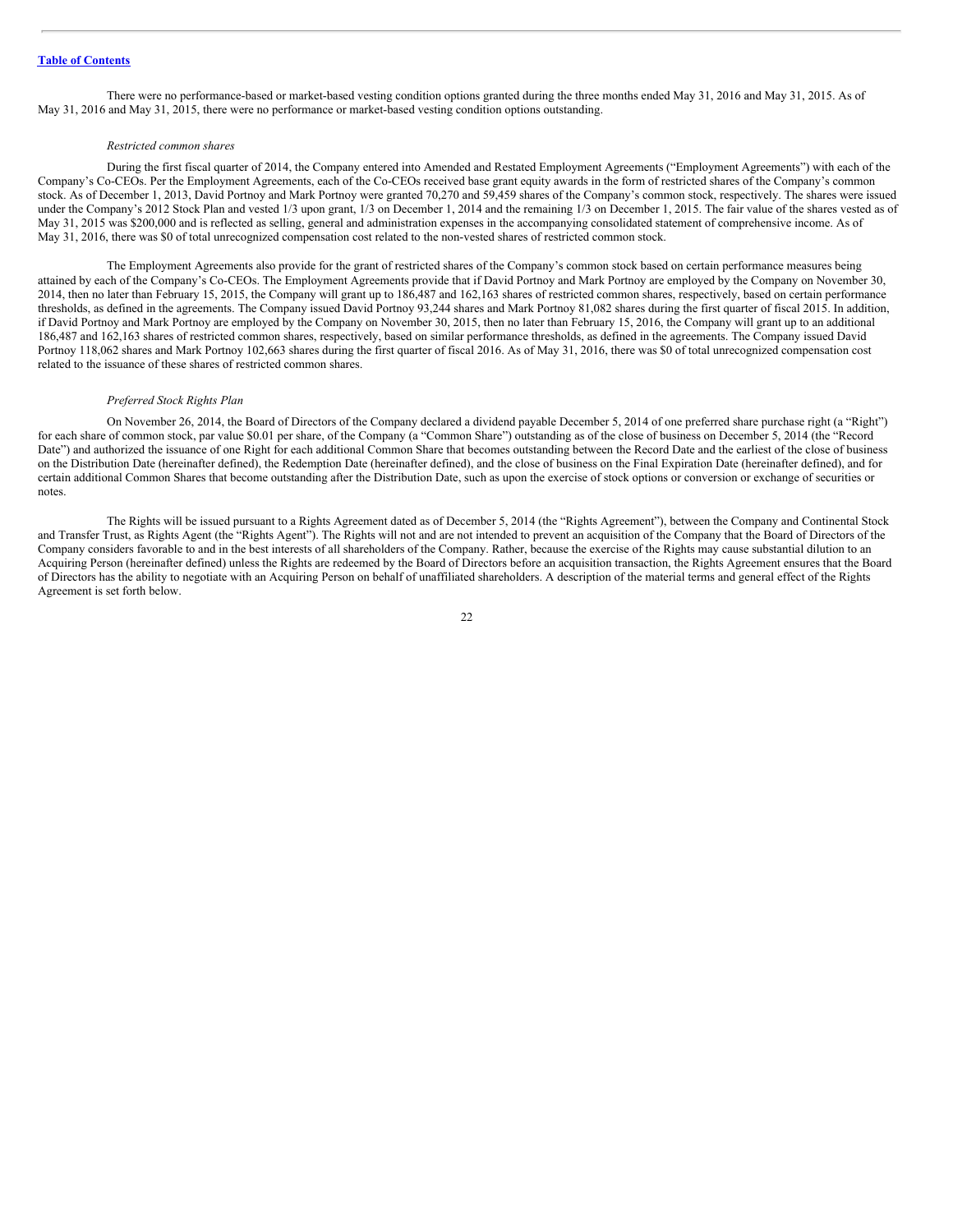Each Right represents the right to purchase from the Company one one-thousandth (1/1,000) of a share of Series A Junior Participating Preferred Stock (the "Preferred Shares"), subject to adjustment as provided in the Rights Agreement. This fraction of a Preferred Share is substantially similar to a Common Share, in that the Rights Agreement provides for each Preferred Share to have the voting, liquidation and dividend rights that are equivalent to 1,000 times the rights of a Common Share.

Initially, the Rights are not exercisable, are transferable only in connection with the transfer of Common Shares, and, generally, are evidenced only by the certificates for Common Shares. The holders of Rights will, solely by reason of their ownership of Rights, have no rights as shareholders of the Company, including, without limitation, the right to vote or to receive dividends. The Rights will become exercisable and trade separately from the Common Shares upon the Distribution Date (the "Distribution Date"), which takes place upon the earlier of:

- The tenth day after the earlier of either the public announcement or public disclosure of facts indicating that a person has become an Acquiring Person; or
- (ii) The tenth business day (or such later date as may be determined by the Board of Directors of the Company prior to any person becoming an Acquiring Person) after the date of the commencement or announcement of the intention to commence a tender or exchange offer, the consummation of which would result in any person becoming an Acquiring Person.

For the purposes of the Rights Agreement, an Acquiring Person is any person who, together with all affiliates and associates, becomes the Beneficial Owner (as defined in the Rights Agreement) of 20% or more of the outstanding Common Shares, other than: the Company; any subsidiary of the Company; any employee benefit plan of the Company or of any subsidiary of the Company, or any entity holding Common Shares pursuant to any such plan; any person who becomes the Beneficial Owner of 20% or more of outstanding Common Shares solely as a result of an acquisition of Common Shares by the Company, until such person thereafter becomes the Beneficial Owner (other than through a dividend or stock split) of an additional 0.25% or more of the outstanding Common Shares; any person who, the Board determines in good faith, inadvertently crossed the ownership threshold and then promptly sells down below the threshold (unless such divestiture requirement is waived by the Board); any person, along with its affiliates and associates, that, as of the time of the adoption of the Rights Agreement, is the Beneficial Owner of 20% or more of the Common Shares, until such person increases their ownership to 22.5% or above; and any person who or which is the Beneficial Owner of the common shares of an existing shareholder who is the Beneficial Owner of 20% or more of the Common Shares, until such person increases their percentage ownership by 0.25% or more.

In the event that a person becomes an Acquiring Person, the Board of Directors of the Company may elect to exchange any then-unexercised Rights (other than those of an Acquiring Person, which Rights become void), in whole or in part, for Common Shares at an exchange ratio of one Common Share per Right (subject to adjustment as provided in the Rights Agreement). In lieu of fractional Common Shares, the Company will pay to the Rights holders an amount of cash equal to the same fraction of the current per share market value of a whole Common Share, based upon the closing market price of the last trading day prior to exchange. If the Board of Directors determines, before the Distribution Date, to effect an exchange, the Board may delay the occurrence of the Distribution Date, provided that the Distribution Date must occur no later than 20 days after the earlier of the public announcement or public disclosure of facts indicating that an Acquiring Person has become such. However, notwithstanding the foregoing, the Board of Directors may not effect such an exchange at any time after an Acquiring Person, together with all affiliates and associates, becomes the Beneficial Owner of a majority of the outstanding Common Shares.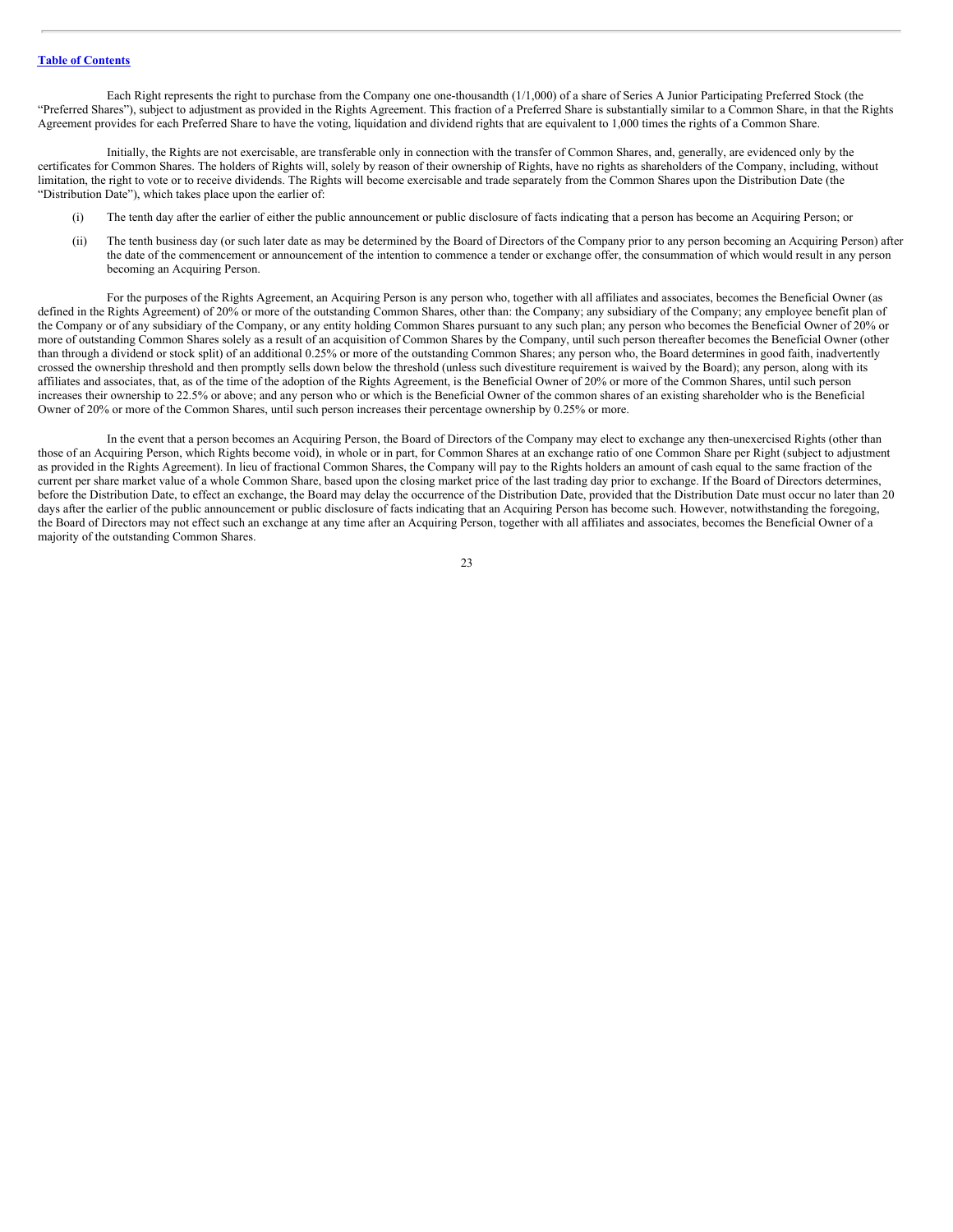The Board of Directors may, at its option, at any time prior to a person becoming an Acquiring Person, redeem the Rights in whole, but not in part, at a price of \$0.01 per Right (the "Redemption Price") (the date of such action by the Board of Directors being the "Redemption Date"). Immediately upon the action of the Board of Directors electing to redeem the Rights, without any further action and without any notice, the right to exercise the Rights will terminate and each Right will thereafter represent only the right to receive the Redemption Price.

Assuming that the Board of Directors has not elected to exchange or redeem the Rights, in the event that, after any person becomes an Acquiring Person, (i) the Company merges into another entity, (ii) another entity merges into the Company and all of the outstanding Common Shares do not remain outstanding after such merger, or (iii) the Company sells 50% or more of its assets, each holder of a Right will, upon exercise, become entitled to receive the number of common shares of the acquiring entity having a value equal to (x) multiplying the Purchase Price of a Right by the number of Rights exercisable by the holder, and dividing that product by (y) 50% of the current per share market price of the common shares of the acquiring entity. The acquiring entity is required to assume the obligations of the Company under the Rights Agreement and to reserve sufficient shares of its common stock to satisfy its obligations under the Rights Agreement. Pursuant to the Rights Agreement, the Company will not enter into any consolidation, merger or sale, unless it enters into a supplemental agreement with the acquiring entity for the benefit of the Rights holders.

Any of the terms of the Rights may be amended or terminated by the Board of Directors at any time, without the consent of the holders of the Rights, except that after such time as any person becomes an Acquiring Person, no such amendment may adversely affect the interests of the holders of the Rights (other than the Acquiring Person).

The Rights will expire on December 5, 2017, unless earlier redeemed, exchanged, terminated, or unless the expiration date is extended.

#### **Note 11 – License Agreements**

The Company enters into two types of licensing agreements and in both types, the Company earns revenue on the initial license fees. Under the technology agreements, the Company earns processing and storage royalties from the affiliates that process in their own facility. Under the marketing agreements, the Company earns processing and storage revenues from affiliates that store specimens in the Company's facility in Oldsmar, Florida.

#### **Technology Agreements**

The Company has entered into a definitive License and Royalty Agreement with LifeCell International Private Limited, formerly Asia Cryo-Cell Private Limited, ("LifeCell") to establish and market its umbilical cord blood and menstrual stem cell programs in India.

The Company changed the methodology used to record the processing and storage royalty income during fiscal year 2015 from recognizing royalty income based on historical estimates of specimens processed and stored to utilizing actual specimens processed and stored. The Company accounted for this change as a change in accounting estimate.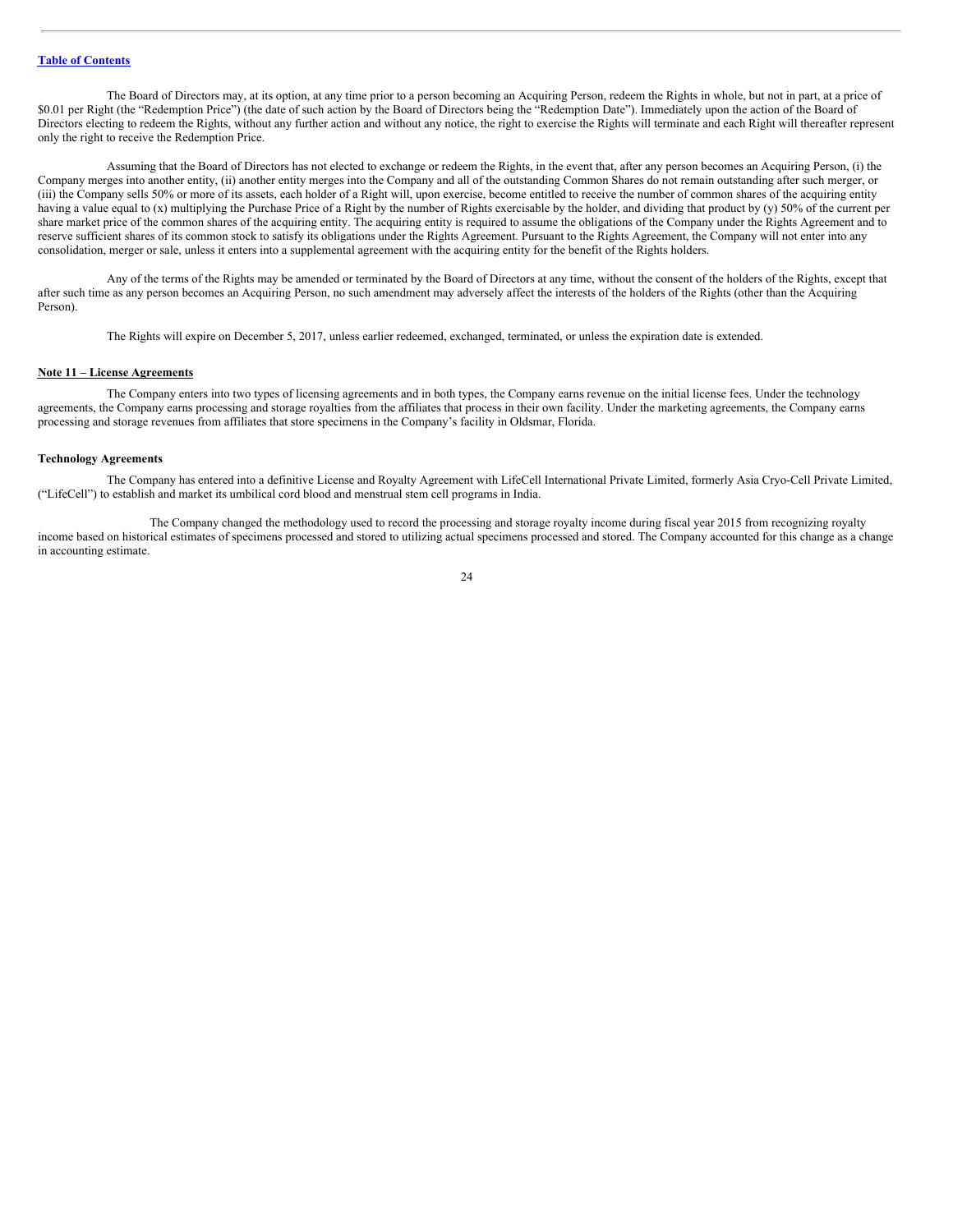Per the License and Royalty Agreement with Lifecell, there is a \$1 Million cap on the amount of royalties due to the Company per year and a \$10 Million cap on the amount of royalties due to the Company for the term of the License and Royalty Agreement. The cap(s) are calculated based on Lifecell's fiscal year end, March 31st. As of the end of the Company's fiscal year ended November 30, 2015, Lifecell had reached the \$1 Million cap and paid the Company in full for Lifecell's fiscal year ended March 31, 2016. As of May 31, 2016, Lifecell has paid the Company \$4.1 Million for royalties due under the terms of the License and Royalty Agreement.

#### **Marketing Agreements**

The Company has definitive license agreements to market the Company's umbilical cord blood stem cell programs in Costa Rica, El Salvador, Guatemala, Honduras, Nicaragua, Panama and Pakistan. In October 2012, the Company sent a notice of termination to the Company's Venezuelan affiliate for failure to meet its payment obligation in accordance with the contract. Subsequent to the notice of termination, payment was received for outstanding processing and storage fees due from Venezuela. The Company is in the process of discussing a new agreement. The Company continues to accept umbilical cord blood stem cell specimens to be processed and stored during the negotiations. In December 2012, the Company sent a notice of termination to the Company's affiliate in Ecuador for failure to meet its payment obligation in accordance with the contract. Subsequent to the notice of termination, payment was received for outstanding processing and storage fees due from Ecuador. In August 2013, the Company was notified that its affiliate in Ecuador was closed by the National Institute of Organic Donation (INDOT). As a result, the Company recorded an allowance for uncollectible receivables for the \$150,000 processing and storage fee receivable due from Ecuador in the third quarter of fiscal 2013. During the fourth quarter of fiscal 2013, the Company began to bill the Ecuadorian clients directly for cord blood specimens that are stored at the Company's facility in Oldsmar, Florida.

The following table details the initial license fees for the technology and marketing agreements and processing and storage royalties earned under the technology agreements for the three and six months ended May 31, 2016 and May 31, 2015. The initial license fees and processing and storage royalties are reflected in licensee and royalty income in the accompanying consolidated statements of operations.

#### Processing and Storage Royalties

|       | Three Months Ended<br>May 31, 2016 | Six Months Ended<br>May 31, 2016 |
|-------|------------------------------------|----------------------------------|
| India | 356,932                            | 356,932                          |
| Total | 356,932                            | 356,932                          |
|       | Three Months Ended<br>May 31, 2015 | Six Months Ended<br>May 31, 2015 |
| India | 169.412                            | 338,824                          |
| Total | 169.412                            | 338,824                          |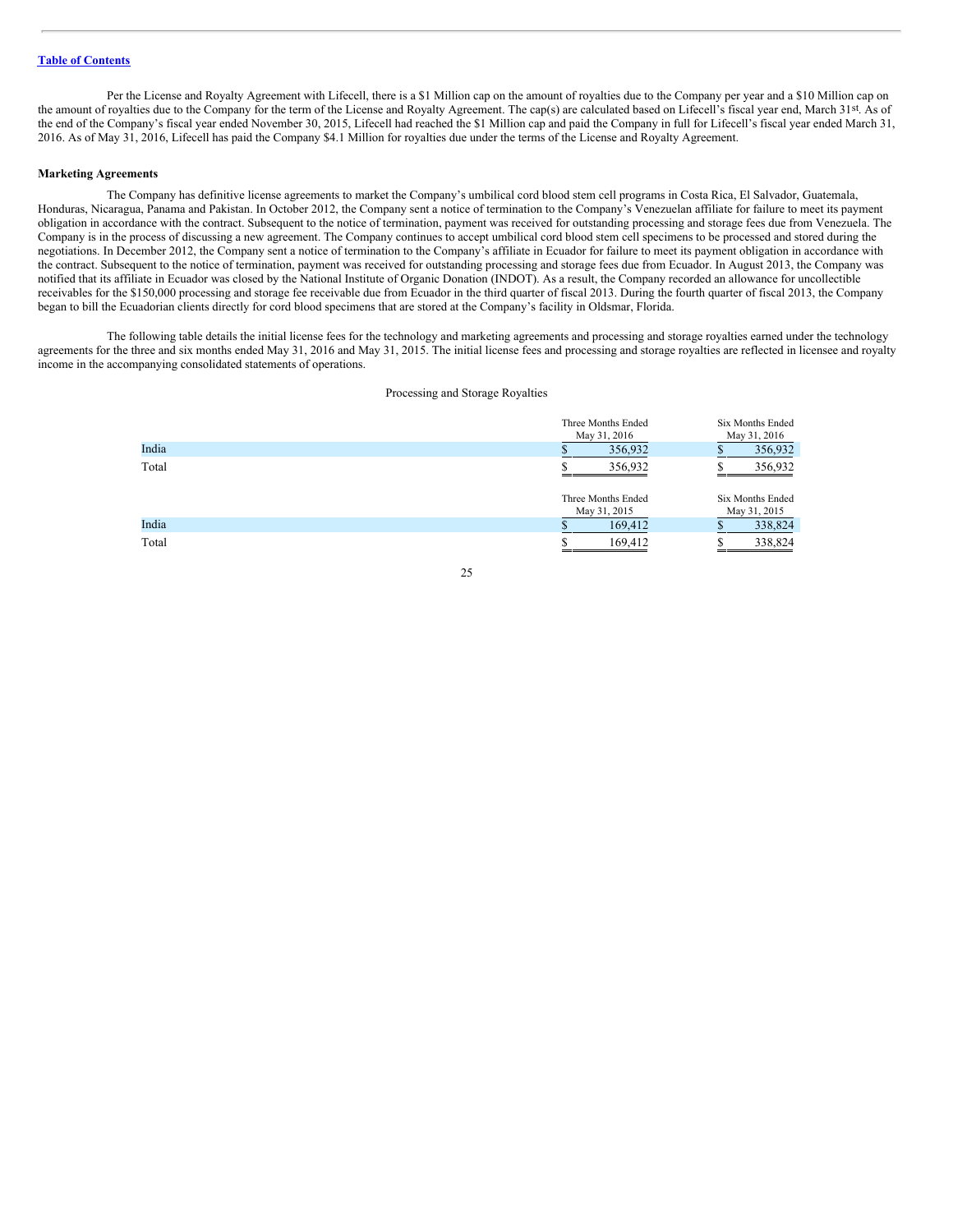#### **Note 12 – Legal Proceedings**

On December 3, 2015, a complaint styled Gary T. Brotherson, M.D., et al. v. Cryo-Cell International, Inc., Case No. 15-007461-CI, Circuit Court, Sixth Judicial Circuit, Pinellas County, Florida, was served on the Company, naming it as defendant and alleging, among other things, that the Company breached certain agreements with plaintiffs and seeking damages in excess of \$15,000, the jurisdictional amount of the court in which the action is pending. On January 12, 2016, the Company served its answer, affirmative defenses, and counterclaim against the plaintiffs. The Company believes the plaintiffs' claims are without merit and it intends to contest the action vigorously. At this time, it is not possible for the Company to estimate the loss or the range of possible loss in the event of an unfavorable outcome, as the ultimate resolution of the complaint is uncertain at this time. No amounts have been accrued as of May 31, 2016.

On January 20, 2016, a class action complaint was filed in the Court of the Chancery of the State of Delaware against the Company and certain current officers and directors of the Company (Case No. 11915-VCG). The complaint alleges breaches of fiduciary duties and is seeking appropriate injunctive relief and a declaratory judgment against defendants that a certain provision of the Company's Amended and Restated Bylaws, as amended through September 22, 2014 is in violation of Section 141(k) of the Delaware General Corporation Law. The Company believes the litigation is without merit and intends to defend the litigation vigorously. The Company's maximum deductible under its Directors and Officers insurance policy for this claim is \$500,000.

On February 24, 2016, a complaint styled Charles D. Nyberg and Mary J. Nyberg and as trustees of the CDMJNyberg Family Trust v. Cryo-Cell International, *Inc.,* Case No. 8:16CV408t30, United States District Court, Middle District of Florida, Hillsborough County, Florida, was served on the Company, naming it as defendant and alleging, among other things, that the Company breached certain agreements with plaintiffs and seeking damages in excess of \$75,000, the jurisdictional amount of the court in which the action is pending. The Company believes the plaintiffs' claims are without merit and it intends to contest the action vigorously. At this time, it is not possible for the Company to estimate the loss or the range of possible loss in the event of an unfavorable outcome, as the ultimate resolution of the complaint is uncertain at this time. No amounts have been accrued as of May 31, 2016.

In addition, from time to time the Company is subject to proceedings, lawsuits, contract disputes and other claims in the normal course of its business. The Company believes that the ultimate resolution of current matters should not have a material adverse effect on the Company's business, consolidated financial position or results of operations. It is possible, however, that there could be an unfavorable ultimate outcome for or resolution which could be material to the Company's results of operations for a particular quarterly reporting period. Litigation is inherently uncertain and there can be no assurance that the Company will prevail. The Company does not include an estimate of legal fees and other related defense costs in its estimate of loss contingencies.

#### **Note 13 – Share Repurchase Plan**

In December 2011, the Company's Board of Directors authorized management at its discretion to repurchase up to one million (1,000,000) shares of the Company's outstanding common stock. On June 6, 2012, the Board of Directors of the Company increased the number of shares of the Company's outstanding common stock that management is authorized to repurchase to up to three million (3,000,000) shares. On April 8, 2015, the Board of Directors of the Company increased the number of shares of the Company's outstanding common stock that management is authorized to repurchase to up to six million (6,000,000) shares. The repurchases must be effectuated through open market purchases, privately negotiated block trades, unsolicited negotiated transactions, and/or pursuant to any trading plan that may be adopted in accordance with Rule 10b5-1 of the Securities and Exchange Commission or in such other manner as will comply with the provisions of the Securities Exchange Act of 1934.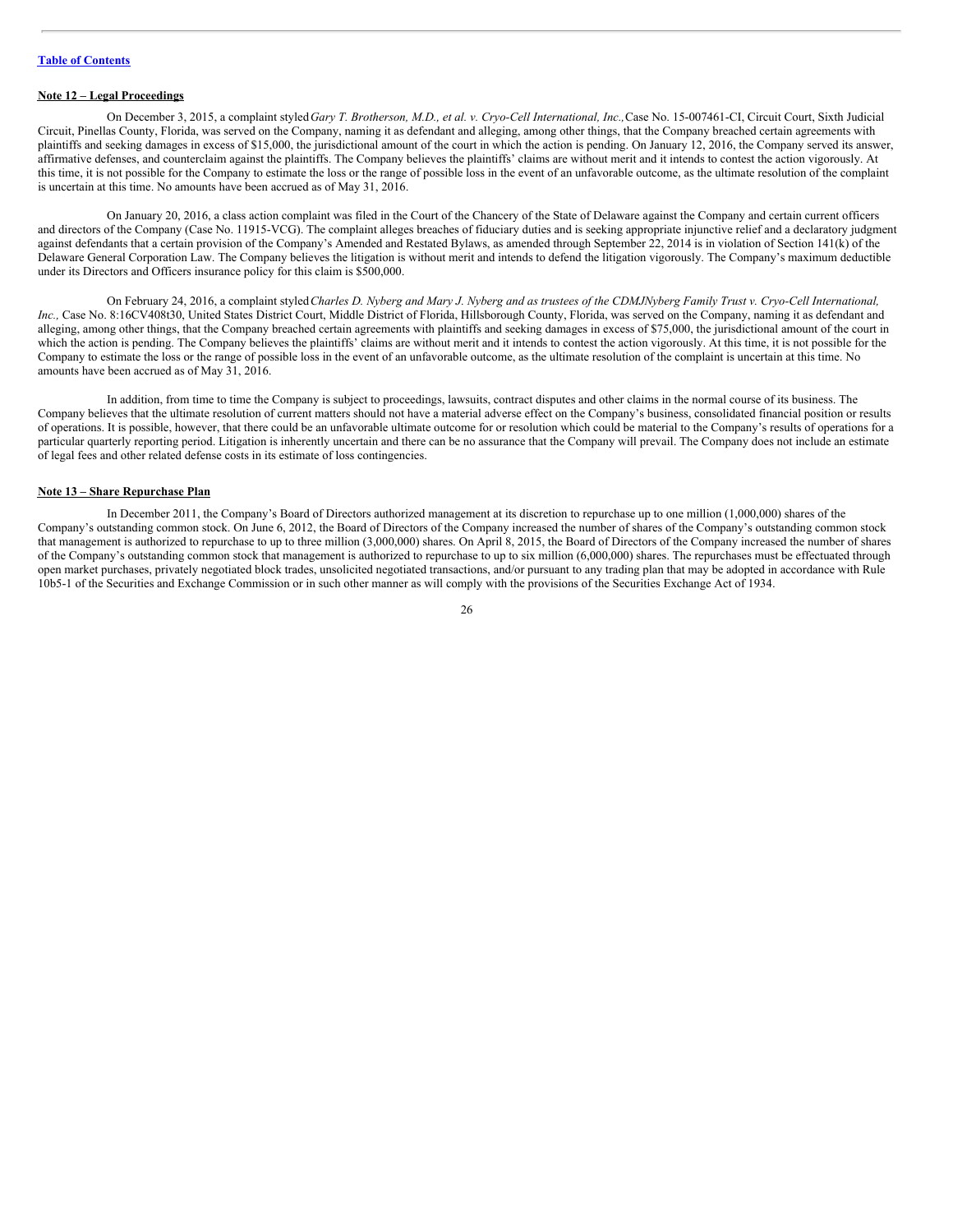On June 30, 2015, the Company commenced a partial tender offer to purchase up to 750,000 shares of its common stock, at a price of \$3.25 per share. The maximum number of shares proposed to be purchased in the tender offer represented 7.76% of Cryo-Cell's outstanding common shares (including shares of unvested restricted stock) as of June 30, 2015. On June 29, 2015, the last trading day prior to the commencement of the tender offer, the last sale price of Cryo-Cell's shares reported on the OTCBB was \$2.29 per share. The tender offer expired on July 28, 2015. Cryo-Cell accepted for purchase 557,805 shares of its common stock, including all "odd lots" properly tendered, at a purchase price of \$3.25 per share, for an aggregate cost of \$1,812,866 excluding fees and expenses relating to the tender offer.

As of May 31, 2016, the Company had repurchased a total of 3,393,114 shares of the Company's common stock at an average price of \$2.58 per share through open market and privately negotiated transactions. The Company purchased 143,793 and 344,026 shares of the Company's common stock during the six months ended May 31, 2016 and May 31, 2015, respectively, at an average price of \$3.08 per share and \$2.77 per share, respectively.

The repurchased shares will be held as treasury stock and have been removed from common shares outstanding as of May 31, 2016 and November 30, 2015. As of May 31, 2016 and November 30, 2015, 3,393,114 and 3,249,790 shares, respectively, were held as treasury stock.

On June 20, 2016, subsequent to the balance sheet date, the Company entered into a repurchase agreement of 2,179,068 Shares from Ki Yong Choi and 13,416 Shares from Michael Cho for \$4.50 per share, \$9,866,178 in the aggregate, which was funded in part through the occurrence of a term loan for \$8.0 million in senior credit facilities and working capital of the Company (see Note 14).

#### **Note 14 – Term Loans**

On May 20, 2016, the Company entered into a Credit Agreement ("Agreement") with Texas Capital Bank, National Association ("TCB") for a term loan of \$8.0 million in senior credit facilities. The proceeds of the term loan will be used by the Company to fund continued repurchases of the Company's common stock. Subject to the terms of the Agreement, on May 20, 2016, TCB advanced the Company \$100.00. On July 1, 2016, TCB advanced the remaining principal amount of \$7,999,900 per a promissory note dated May 20, 2016 between the Company and TCB, at a rate of 3.75% per annum plus LIBOR, payable monthly with a maturity date of July 2021.

On May 20, 2016, the Company also entered into a Subordination Agreement with TCB and CrowdOut Capital LLC ("CrowdOut") for a subordinated loan of the principal amount of \$650,000, which amount CrowdOut advanced to the Company on May 20, 2016. The proceeds of the subordinated loan will be used by the Company to fund continued repurchases of the Company's common stock. Per a promissory note dated May 20, 2016 between the Company and CrowdOut, interest at 12% per annum on the principal sum of \$650,000 is payable monthly with a maturity date of July 2021, at which time, the principal amount of \$650,000 is payable.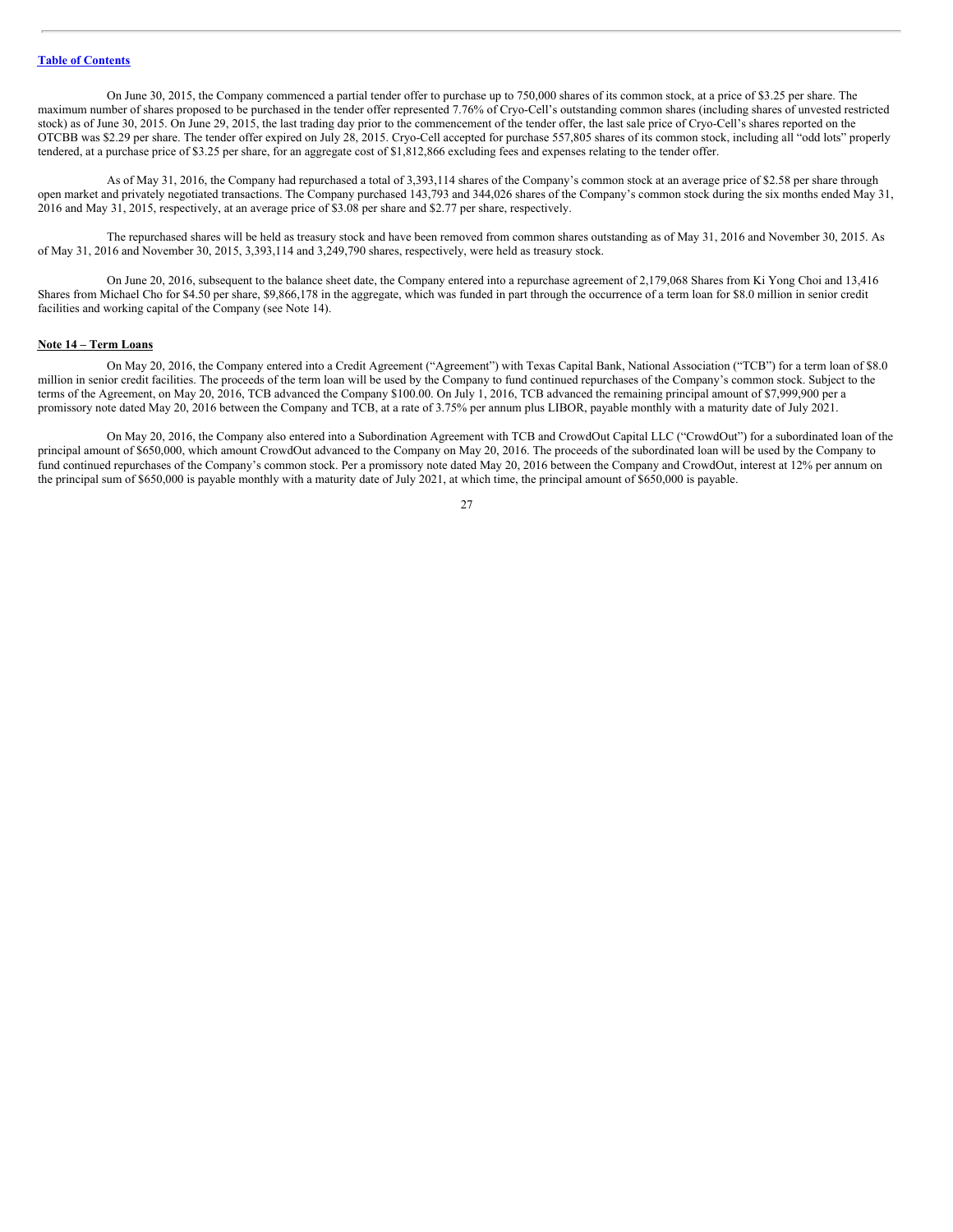#### **Table of [Contents](#page-1-0)**

#### <span id="page-27-0"></span>**Item 2. Management's Discussion and Analysis of Financial Condition and Results of Operations.**

#### **Forward Looking Statements**

This Form 10-Q, press releases and certain information provided periodically in writing or orally by the Company's officers or its agents may contain statements which constitute "forward-looking statements". The terms "Cryo-Cell International, Inc.," "Cryo-Cell," "Company," "we," "our" and "us" refer to Cryo-Cell International, Inc. The words "expect," "anticipate," "believe," "goal," "strategy," "plan," "intend," "estimate" and similar expressions and variations thereof, if used, are intended to specifically identify forward-looking statements. Those statements appear in a number of places in this Form10-Q and in other places, and include statements regarding the intent, belief or current expectations of the Company, its directors or its officers with respect to, among other things:

- (i) our future performance and operating results;
- (ii) our future operating plans;
- (iii) our liquidity and capital resources; and
- (iv) our financial condition, accounting policies and management judgments.

Investors and prospective investors are cautioned that any such forward-looking statements are not guarantees of future performance and involve risks and uncertainties, and that actual results may differ materially from those projected in the forward-looking statements as a result of various factors. The factors that might cause such differences include:

- (i) any adverse effect or limitations caused by recent increases in government regulation of stem cell storage facilities;
- (ii) any increased competition in our business including increasing competition from public cord blood banks particularly in overseas markets but also in the U.S.;
- (iii) any decrease or slowdown in the number of people seeking to store umbilical cord blood stem cells or decrease in the number of people paying annual storage fees;
- (iv) any new services relating to other types of stem cells that have not yet been offered commercially, and there is no assurance that other stem cell services will be launched or will gain market acceptance;
- (v) any adverse impacts on revenue or operating margins due to the costs associated with increased growth in our business, including the possibility of unanticipated costs relating to the operation of our facility and costs relating to the commercial launch of new types of stem cells;
- (vi) any unique risks posed by our international activities, including but not limited to local business laws or practices that diminish our affiliates' ability to effectively compete in their local markets;
- (vii) any technological or medical breakthroughs that would render our business of stem cell preservation obsolete;
- (viii) any material failure or malfunction in our storage facilities; or any natural disaster or act of terrorism that adversely affects stored specimens;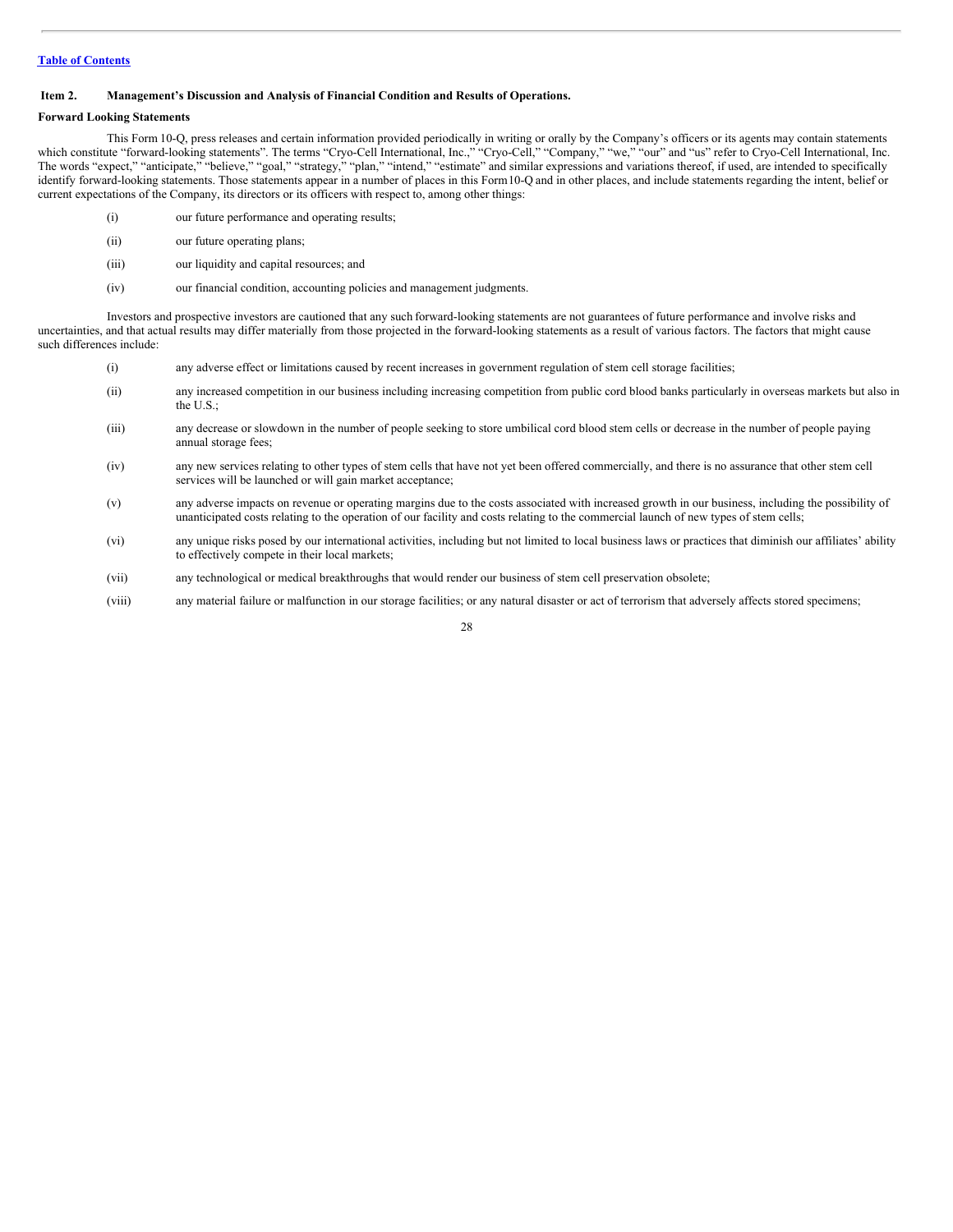#### **Table of [Contents](#page-1-0)**

- (ix) any adverse results to our prospects, financial condition or reputation arising from any material failure or compromise of our information systems; (x) the costs associated with defending or prosecuting litigation matters, particularly including litigation related to intellectual property, and any material adverse result from such matters; (xi) the success of our licensing agreements and their ability to provide us with royalty fees; (xii) any difficulties and increased expense in enforcing our international licensing agreements; (xiii) any adverse performance by or relations with any of our licensees; (xiv) any inability to enter into new licensing arrangements including arrangements with non-refundable upfront fees; (xv) any inability to realize cost savings as a result of recent acquisitions; (xvi) any inability to realize a return on an investment; (xvii) any increased U.S. income tax expense as a result of inability to utilize or exhaustion of net operating losses; (xviii) any adverse impact on our revenues and operating margins as a result of discounting of our services in order to generate new business in tough economic times where consumers are selective with discretionary spending; (xix) the success of our global expansion initiatives; (xx) our actual future ownership stake in future therapies emerging from our collaborative research partnerships; (xxi) our ability to minimize our future costs related to R&D initiatives and collaborations and the success of such initiatives and collaborations; (xxii) any inability to successfully identify and consummate strategic acquisitions; (xxiii) any inability to realize benefits from any strategic acquisitions; (xxiv) the Company's ability to realize a profit on the acquisition of Prepacyte-CB; (xxv) the costs associated with proxy contests and its impact on our business and
- (xxvi) other factors many of which are beyond our control.

We undertake no obligation to publicly update or revise the forward-looking statements made in this Form10-Q to reflect events or circumstances after the date of this Form 10-Q or to reflect the occurrence of unanticipated events.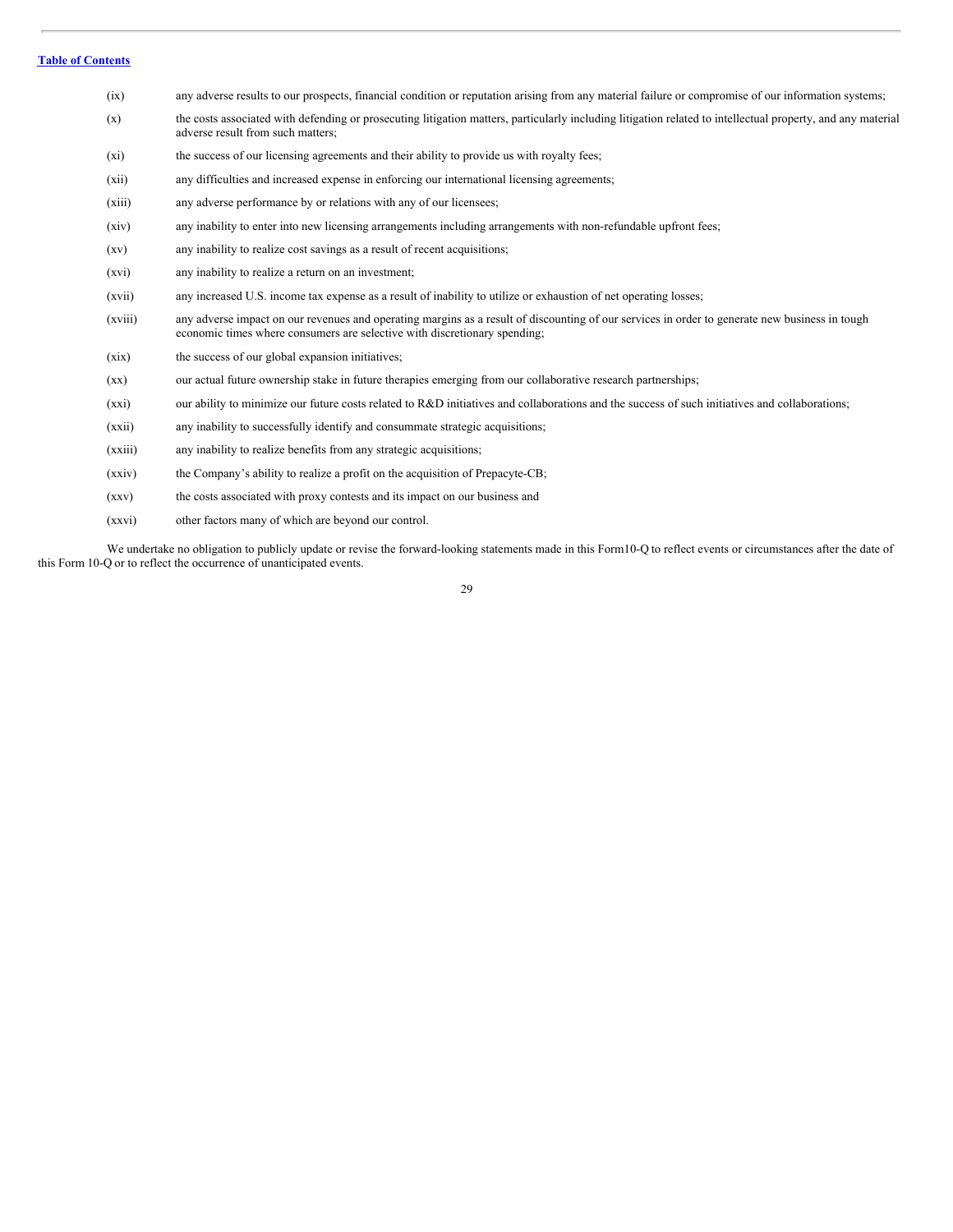Readers are cautioned not to place undue reliance on these forward-looking statements, which reflect management's analysis only as of the date hereof. Cryo-Cell International, Inc. undertakes no obligation to publicly revise these forward-looking statements to reflect events or circumstances that arise after the date hereof. Readers should carefully review the risk factors described in other documents the Company files from time to time with the Securities and Exchange Commission, including the Annual Report on Form 10-K filed by the Company and any Current Reports on Form 8-K filed by the Company.

#### **Overview**

The Company's principal sources of revenues are service fees for cord blood processing and preservation for new customers and recurring annual storage fees. Effective July 2015, the Company offers two pricing models, a standard plan and premium plan. The Company charges fees of \$1,400 for the standard plan and \$1,950 for the premium plan to new clients for the collection kit, processing, testing and return medical courier service, with discounts in the case of multiple children from the same family and in other circumstances. The Company charges an annual storage fee of \$150 for new clients that enroll in the standard and premium plans; storage fees for existing customers depend on the contracts with such customers. The Company continues to offer a one-time payment plan for 21 years of storage and a life-time payment plan, pursuant to which the client is charged \$3,799 for the standard plan and \$4,249 for the premium plan and \$6,000 for the standard plan and \$7,000 for the premium plan, respectively, less discounts in the case of multiple children from the same family and in other circumstances. The one-time plan includes the collection kit, processing and testing, return medical courier service and 21 years of pre-paid storage fees. The life-time plan includes the collection kit, processing and testing, return medical courier service and pre-paid storage fees for the life of the client. The Company also receives other income from licensing fees and royalties from global affiliates.

On June 11, 2015, the Company entered into an Asset Purchase Agreement (the "Asset Purchase Agreement") with CytoMedical Design Group LLC ("CytoMedical"), for the purchase of certain assets and assumption of certain liabilities and contracts that CytoMedical used in the operation of its cord blood business. The Prepacyte-CB Processing System is used in cell processing laboratories to process and store stem cells from umbilical cord blood. The purchase price was \$2,400,000, plus the value of inventory, comprised of \$1,553,272 in cash and assumed liabilities less any prepayment made by the Company to CytoMedical (\$966,597 at closing and \$586,675 on or before September 30, 2015) and a note payable to the seller in the amount of \$1,300,000. The closing was effective on June 30, 2015. On April 22, 2016 the Company paid \$778,287 which constituted payment in full of the Company's payment obligations to CMDG pursuant to the terms of the original APA and Promissory Note, as well as pursuant to the terms of the Loan/Promissory Note Sale Agreement and Mutual Release executed by the Company and CMDG on April 22, 2016. The difference between the remaining principal balance and the final payment made on April 22, 2016 was \$300,593 which was recorded as a gain on extinguishment of debt for the three and six months ended May 31, 2016 on the accompanying consolidated statements of comprehensive income.

During the six months ended May 31, 2016, total revenue increased 11% as compared to the same period in 2015. The Company reported net income of approximately \$514,000 or \$0.06 per basic common share for the six months ended May 31, 2016 compared to net income of approximately \$496,000 or \$0.05 per basic common share for the same period in 2015. The increase in net income for the six months ended May 31, 2016 principally resulted from the 11% increase in total revenues and the \$300,593 gain on extinguishment of debt as a result of the early payoff of the loan with CMDG, as described above. This was partially offset by a 5% increase in cost of sales and an 18% increase in selling, general and administrative expenses.

At May 31, 2016, the Company had cash and cash equivalents of \$4,516,162. The Company's cash increased by \$364,000 during the first six months of fiscal 2016, primarily as a result of \$1.3 million of cash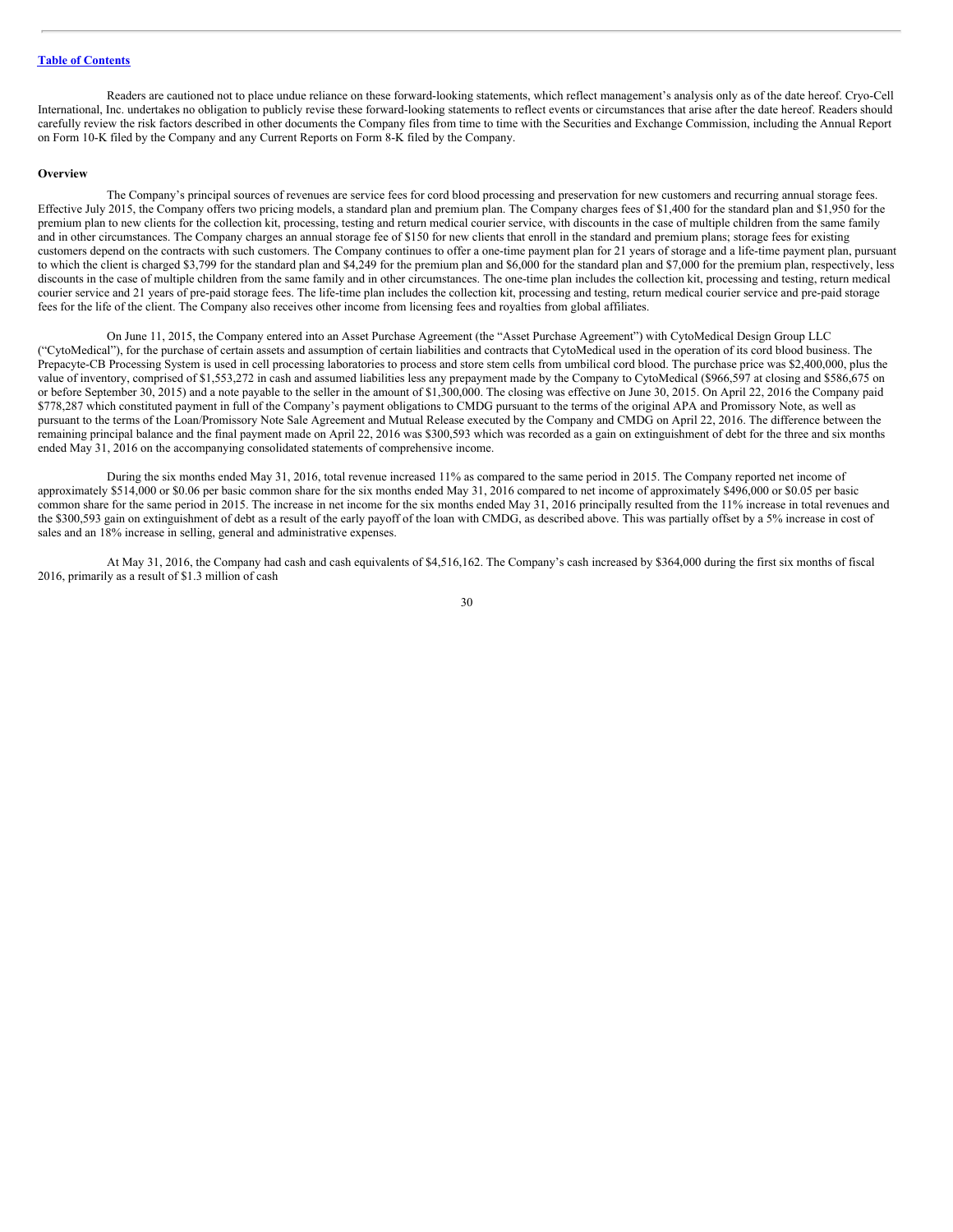provided by operations offset by \$516,000 of cash used to purchase property and equipment and marketable securities, \$204,000 of cash provided by the redemption of a Certificate of Deposit, approximately \$443,000 used for stock repurchases and approximately \$876,000 used for the repayment of the Promissory Note to CMDG. On May 20, 2016, the Company entered into a Subordination Agreement with Texas Capital Bank and CrowdOut Capital LLC ("CrowdOut") for a subordinated loan of the principal amount of \$650,000, which amount CrowdOut advanced to the Company on May 20, 2016. The proceeds of the subordinated loan will be used by the Company to fund continued repurchases of the Company's common stock.

Consistent with its fiduciary duties, the board of directors and management has reviewed and will continue to review strategic options and opportunities for the Company, in order to maximize shareholder value. These options may include, but are not limited to, strategic mergers or acquisitions, investments in other public and/or private companies, repurchases of RSA interests, a deregistration of the Company's common stock under the Securities Exchange Act of 1934 or a going-private transaction. In order to undertake any of the aforementioned activities, the Company may take on substantial debt or equity capital which could increase the risk of investment in the Company.

#### Results of Operations - Six Month Period Ended May 31, 2016 Compared to the Six Month Period Ended May 31, 2015

*Revenues.* Revenues for the six months ended May 31, 2016 were \$10,925,254 as compared to \$9,857,270 for the same period in 2015, an 11% increase. The increase in revenue was primarily attributable to a 9% increase in processing and storage fees.

*Processing and Storage Fees.* The increase in processing and storage fee revenue is attributable to a 1% increase in domestic recurring annual storage fee revenue and a 9% increase in the number of new cord blood specimens processed in the first six months of fiscal 2016 versus the same period in 2015.

*Product Revenue*. On June 11, 2015, the Company entered into an Asset Purchase Agreement as described in Note 2 of the Company's financial statements. For the six months ended May 31, 2016, revenue from the product sales was \$198,118 compared to \$0 for the six months ended May 31, 2015.

*Licensee and Royalty Income.* Licensee and royalty income for the six months ended May 31, 2016, was \$356,932 as compared to \$338,824 for the 2015 period. Licensee and royalty income for the six months ended May 31, 2016 and May 31, 2015 consists of royalty income earned on the processing and storage of specimens in India where the Company has a definitive License and Royalty Agreement.

The Company changed the methodology used to record the processing and storage royalty income during the fourth quarter of fiscal year 2015 from recognizing royalty income based on historical estimates of specimens processed and stored to utilizing actual specimens processed and stored. The Company accounted for this change as a change in accounting estimate.

Per the License and Royalty Agreement with Lifecell, there is a \$1,000,000 cap on the amount of royalties due to the Company per year and a \$10,000,000 cap on the amount of royalties due to the Company for the term of the License and Royalty Agreement. The cap(s) are calculated based on Lifecell's fiscal year end, March 31st. As of the end of the Company's fiscal year ended November 30, 2015, Lifecell had reached the \$1 Million cap and paid the Company in full for Lifecell's fiscal year ended March 31, 2016. As of May 31, 2016, Lifecell has paid the Company \$4,100,000 for royalties due under the terms of the License and Royalty Agreement.

Cost of Sales. Cost of sales for the six months ended May 31, 2016 was \$2,779,391 as compared to \$2,651,374 for the same period in 2015, representing a 5% increase. Cost of sales was 25% of revenues for the six months ended May 31, 2016 and 27% for the six months ended May 31, 2015. Cost of sales includes wages and supplies associated with process enhancements to the existing production procedures and quality systems in the processing of cord blood specimens at the Company's facility in Oldsmar, Florida and depreciation expense of approximately \$64,000 and \$79,000 for the six months ended May 31, 2016 and 2015, respectively. Also, included in Cost of sales is \$188,998 and \$0 related to the costs associated with production of the Prepacyte®-CB processing and storage system for the six months ended May 31, 2016 and May 31, 2015, respectively. The increase in cost of sales for the six months ended May 31, 2016 versus May 31, 2015 is mainly due to the costs associated with Prepacyte®-CB.

*Selling, General and Administrative Expenses.* Selling, general and administrative expenses for the six months ended May 31, 2016 were \$7,002,965 as compared to \$5,920,752 for the 2015 period representing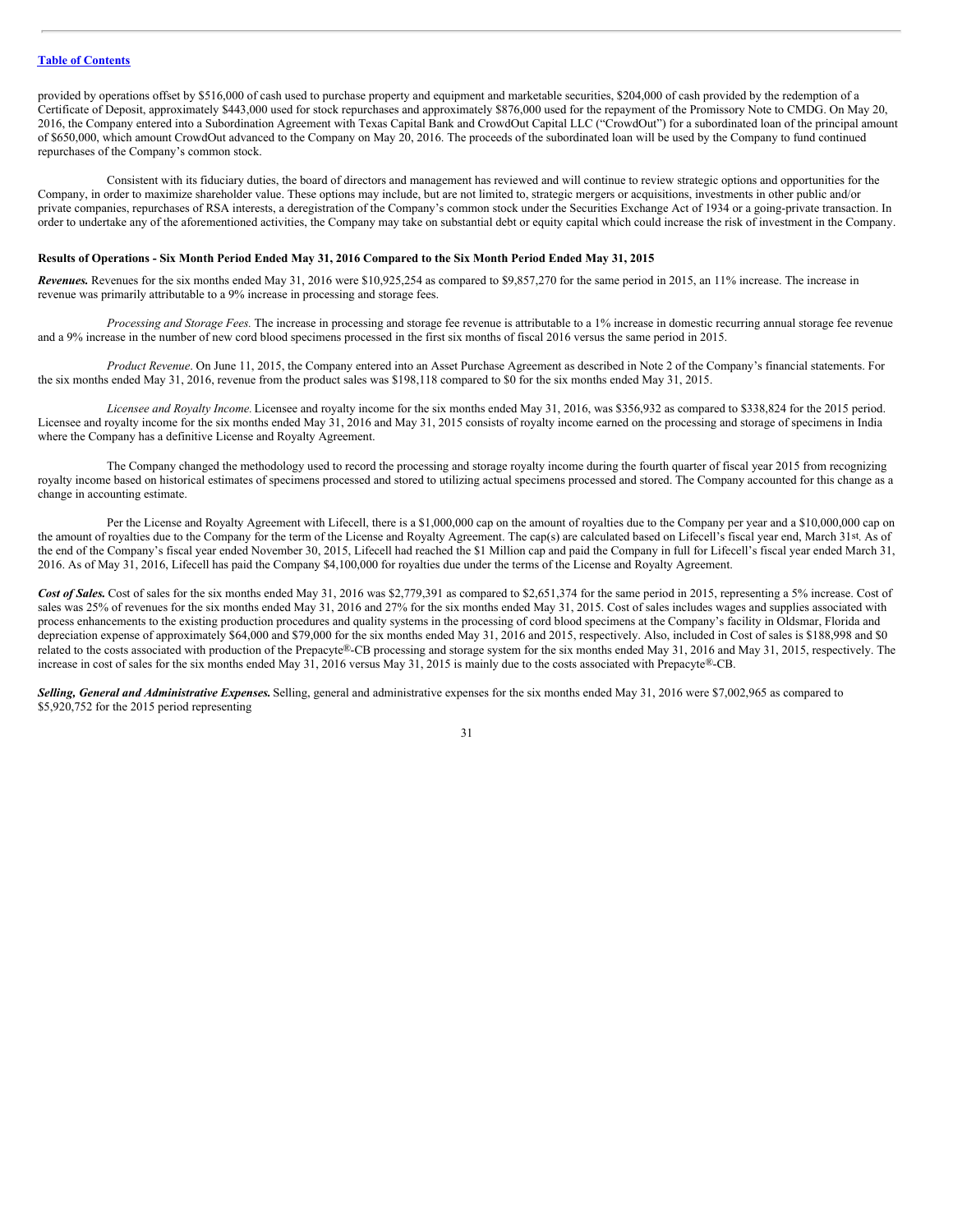#### **Table of [Contents](#page-1-0)**

an 18% increase. These expenses are primarily comprised of selling and marketing expenses, salaries and wages for personnel and professional fees. The increase in selling, general and administrative expenses is primarily due to approximately \$413,000 or 16% increase in selling and marketing expenses of which \$250,000 is related to the implementation of a new consumer marketing campaign and an increase of approximately \$341,000 in professional fees.

*Research, Development and Related Engineering Expenses.*Research, development and related engineering expenses for the six months ended May 31, 2016 were \$20,672 as compared to \$22,519 for the 2015 period. The expenses for each period primarily relate to the Company's cord tissue service.

*Depreciation and Amortization*. Depreciation and amortization (not included in Cost of Sales) for the six months ended May 31, 2016 was \$83,420 compared to \$35,343 for the 2015 period.

*Interest Expense.* Interest expense during the six months ended May 31, 2016, was \$604,797 compared to \$671,087 during the comparable period in 2015. Interest expense for the six months ended May 31, 2016 consists of \$22,265 related to the repayment of the note payable as a result of the Asset Purchase Agreement (Note 2 and Note 6). The remaining interest expense is mainly comprised of amounts due to the parties to the Company's revenue sharing agreements ("RSAs") based on the Company's storage revenue collected. Interest expense for the six months ended May 31, 2015 is mainly comprised of amounts due to the parties to the Company's RSAs based on the Company's storage revenue. The Company changed the methodology used to calculate the RSA payments owed to the RSA holders during the fourth quarter of fiscal year 2015 from calculating on the amount billed to customers to the amount collected from customers as noted per the RSA contracts. The Company accounted for this change as a change in accounting estimate.

*Equity in Losses of Affiliate.* Equity in losses of affiliate was \$0 for the six months ended May 31, 2016, compared to \$16,496 for the 2015 period. Equity in losses of affiliate for the six months ended May 31, 2016 and May 31, 2015, is related to compensation expense for stock option awards that were granted by Saneron to certain consultants and employees.

*Gain on extinguishment of Debt.* Gain on extinguishment of debt was \$300,593 for the six months ended May 31, 2016 which is the difference between the remaining principal balance and the payment made on April 22, 2016 constituting payment in full of the Company's payment obligations to CMDG pursuant to the terms of the original APA and Promissory Note, as well as pursuant to the terms of the Loan/Promissory Note Sale Agreement and Mutual Release executed by the Company and CMDG (see Note 6) on April 22, 2016.

*Income Taxes*. Deferred tax assets and liabilities are measured using enacted tax rates expected to be recovered or settled. The ultimate realization of our deferred tax assets depends upon generating sufficient future taxable income prior to the expiration of the tax attributes. In assessing the need for a valuation allowance, we must project future levels of taxable income. This assessment requires significant judgment. We examine the evidence related to the recent history of tax losses, the economic conditions in which we operate and our forecasts and projections to make that determination.

The Company records foreign income taxes withheld from installment payments of non-refundable up-front license fees and royalty income earned on the processing and storage of cord blood stem cell specimens in geographic areas where the Company has license agreements. The Company recorded \$53,540 and \$50,824 for the six months ended May 31, 2016 and May 31, 2015, respectively, of foreign income tax expense, which is included in income tax expense in the accompanying consolidated statements of comprehensive income.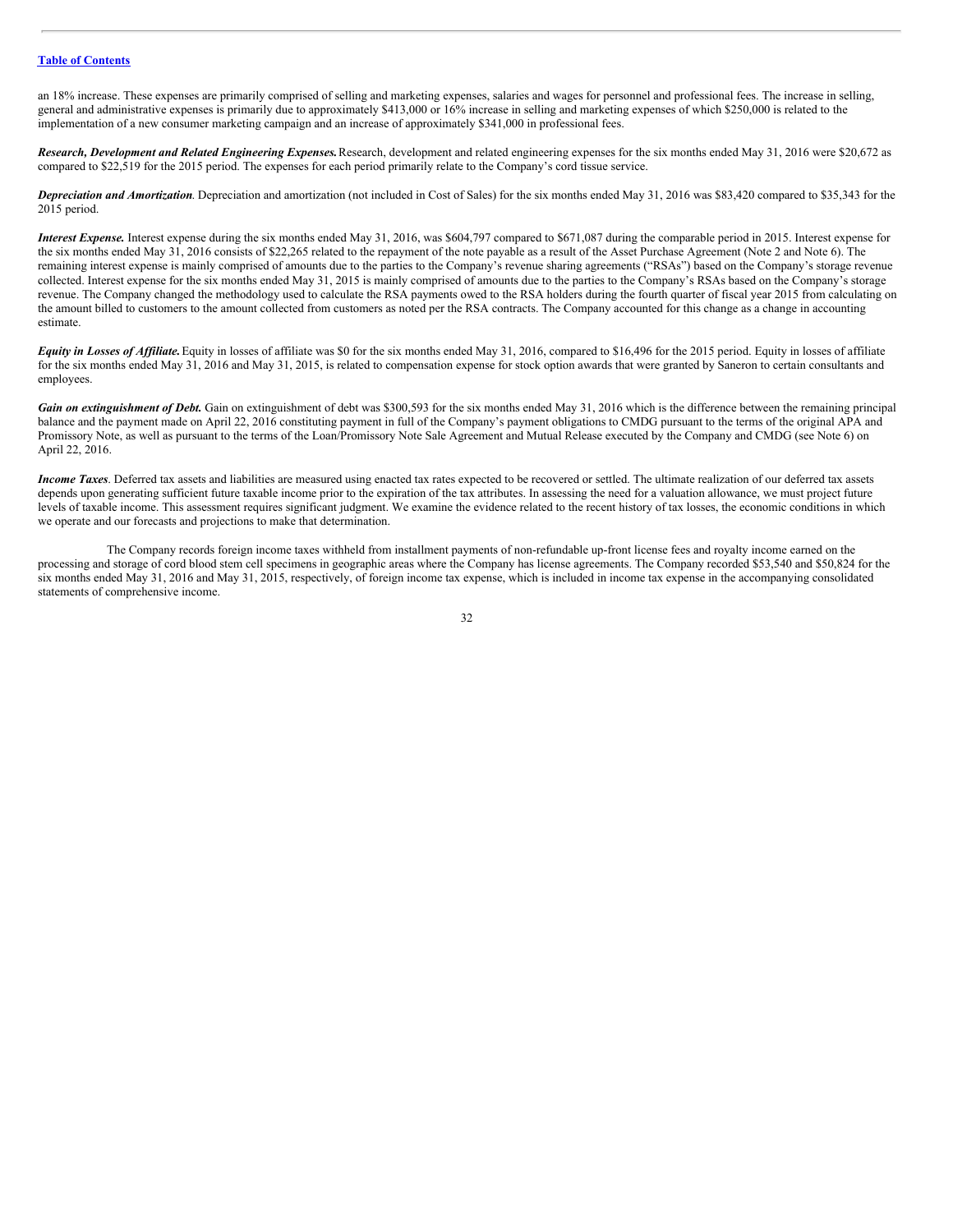U.S. income tax expense for the six months ended May 31, 2016 was \$148,195. There was no U.S. income tax expense for the six months ended May 31, 2015 due to the utilization of net operating losses and foreign tax credit carryforwards, which were not previously benefited in the Company's financial statements.

## Results of Operations - Three Month Period Ended May 31, 2016 Compared to the Three Month Period Ended May 31, 2015

*Revenues.* Revenues for the three months ended May 31, 2016 were \$5,773,056 as compared to \$5,013,889 for the same period in 2015. The increase in revenue was primarily attributable to a 10% increase in processing and storage fees and a 111% increase in license and royalty income.

*Processing and Storage Fees.* The increase in processing and storage fee revenue is primarily attributable to a 14% increase in the number of new cord blood specimens processed for three months ended May 31, 2016 versus the same period in 2015.

*Product Revenue*. On June 11, 2015, the Company entered into an Asset Purchase Agreement as described in Note 2 of the Company's financial statements. For the three months ended May 31, 2016, revenue from the product sales was \$66,379 compared to \$0 for the three months ended May 31, 2015.

*Licensee and Royalty Income.* Licensee and royalty income for the three months ended May 31, 2016, was \$356,932 as compared to \$169,412 for the 2015 period. Licensee and royalty income for the three months ended May 31, 2016 and May 31, 2015 consisted of royalty income earned on the processing and storage of cord blood stem cell specimens in India where the Company has a definitive license agreement.

The Company changed the methodology used to record the processing and storage royalty income during the fourth quarter of fiscal year 2015 from recognizing royalty income based on historical estimates of specimens processed and stored to utilizing actual specimens processed and stored. The Company accounted for this change as a change in accounting estimate.

Per the License and Royalty Agreement with Lifecell, there is a \$1,000,000 cap on the amount of royalties due to the Company per year and a \$10,000,000 cap on the amount of royalties due to the Company for the term of the License and Royalty Agreement. The cap(s) are calculated based on Lifecell's fiscal year end, March 31st. As of the end of the Company's fiscal year ended November 30, 2015, Lifecell had reached the \$1 Million cap and paid the Company in full for Lifecell's fiscal year ended March 31, 2016. As of May 31, 2016, Lifecell has paid the Company \$4,100,000 for royalties due under the terms of the License and Royalty Agreement.

Cost of Sales. Cost of sales for the three months ended May 31, 2016 was \$1,431,000 as compared to \$1,377,387 for the same period in 2015, representing an 4% increase. Cost of sales was 25% of revenues for the three months ended May 31, 2016 and 27% for the three months ended May 31, 2015. Cost of sales includes wages and supplies associated with process enhancements to the existing production procedures and quality systems in the processing of cord blood specimens at the Company's facility in Oldsmar, Florida and depreciation expense of approximately \$31,000 and \$38,000 for the three months ended May 31, 2016 and 2015, respectively. Also, included in Cost of Sales is \$85,730 and \$0 related to the costs associated with production of the Prepacyte®-CB processing and storage system for the three months ended May 31, 2016 and May 31, 2015, respectively.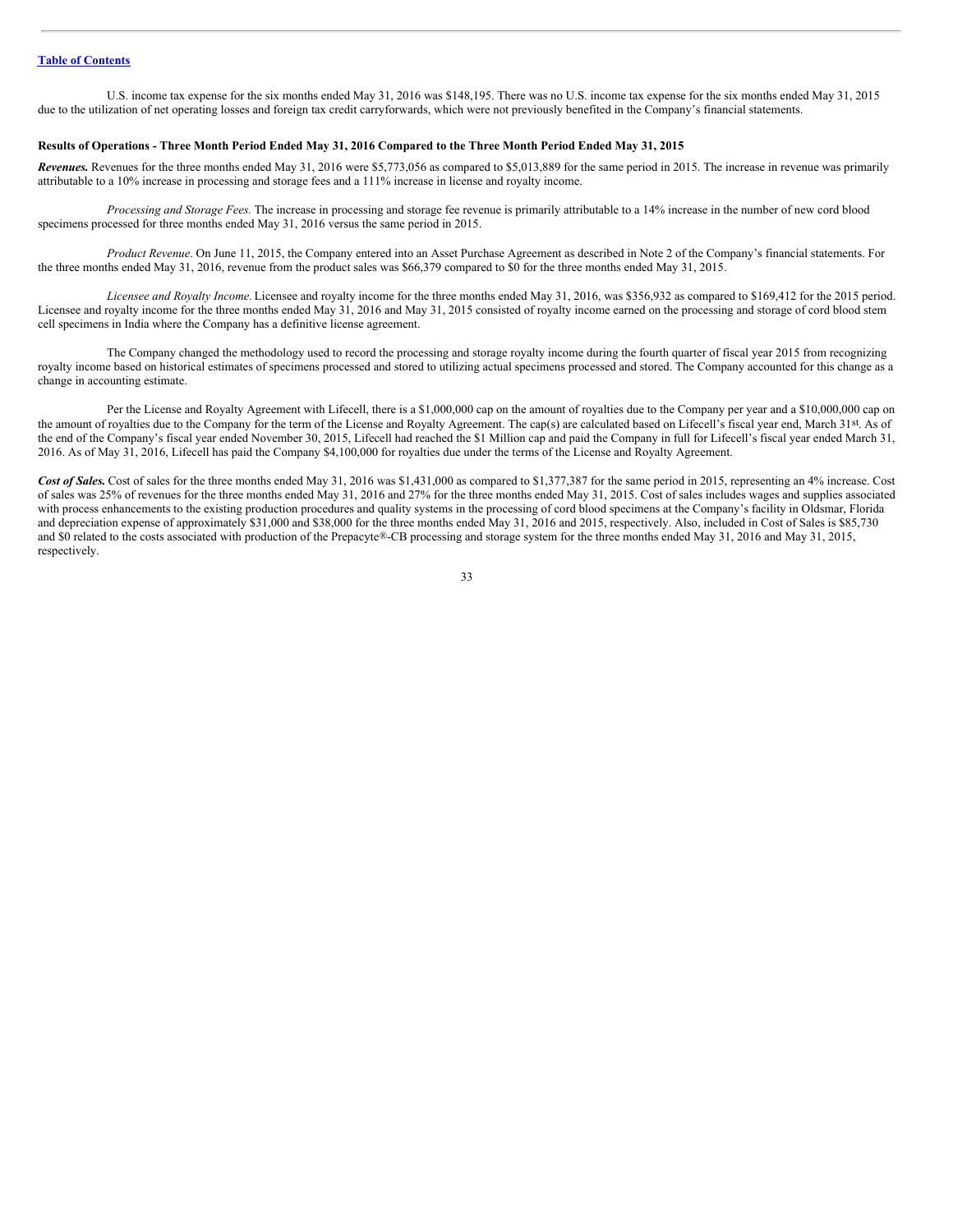#### **Table of [Contents](#page-1-0)**

*Selling, General and Administrative Expenses.* Selling, general and administrative expenses for the three months ended May 31, 2016 were \$3,405,712 as compared to \$3,006,779 for the 2015 period representing a 13% increase. Selling, general and administrative expenses is primarily comprised of expenses for selling and marketing expenses, salaries and wages for personnel and professional fees. The increase in selling, general and administrative expenses is primarily due to approximately \$193,000 or 87% increase in professional fees, \$134,000 or 12% increase in salaries and wages and \$81,000 or 150% increase in compensation expense related to issuances of stock options.

*Research, Development and Related Engineering Expenses.*Research, development and related engineering expenses for the three months ended May 31, 2016 were \$11,988 as compared to \$10,531 for the 2015 period.

*Depreciation and Amortization*. Depreciation and amortization (not included in Cost of Sales) for the three months ended May 31, 2016 was \$41,872 compared to \$17,101 for the 2015 period.

*Interest Expense.* Interest expense during the three months ended May 31, 2016, was \$343,463 compared to \$369,801 during the comparable period in 2015. Interest expense for the three months ended May 31, 2016 consists of \$7,874 related to the repayment of the note payable as a result of the Asset Purchase Agreement (Note 2 and Note 6). The remaining interest expense is mainly comprised of amounts due to the parties to the Company's revenue sharing agreements ("RSAs") based on the Company's storage revenue collected. Interest expense for the three months ended May 31, 2015 is mainly comprised of amounts due to the parties to the Company's RSAs based on the Company's storage revenue. The Company changed the methodology used to calculate the RSA payments owed to the RSA holders during the fourth quarter of fiscal year 2015 from calculating on the amount billed to customers to the amount collected from customers as noted per the RSA contracts. The Company accounted for this change as a change in accounting estimate.

*Equity in Losses of Af iliate.*Equity in losses of affiliate was \$0 for the three months ended May 31, 2016, compared to \$8,248 for the 2015 period. Equity in losses of affiliate for the three months ended May 31, 2016 and May 31, 2015 related solely to compensation expense for stock option awards that were granted by Saneron to certain consultants and employees.

*Gain on Extinguishment of Debt.* Gain on extinguishment of debt was \$300,593 for the three months ended May 31, 2016 which is the difference between the remaining principal balance and the payment made on April 22, 2016 constituting payment in full of the Company's payment obligations to CMDG pursuant to the terms of the original APA and Promissory Note, as well as pursuant to the terms of the Loan/Promissory Note Sale Agreement and Mutual Release executed by the Company and CMDG (see Note 6) on April 22, 2016.

*Income Taxes*. Deferred tax assets and liabilities are measured using enacted tax rates expected to be recovered or settled. The ultimate realization of our deferred tax assets depends upon generating sufficient future taxable income prior to the expiration of the tax attributes. In assessing the need for a valuation allowance, we must project future levels of taxable income. This assessment requires significant judgment. We examine the evidence related to the recent history of tax losses, the economic conditions in which we operate and our forecasts and projections to make that determination.

The Company records foreign income taxes withheld from installment payments of non-refundable up-front license fees and royalty income earned on the processing and storage of cord blood stem cell specimens in geographic areas where the Company has license agreements. The Company recorded \$53,540 and \$25,412 for the three months ended May 31, 2016 and 2015, respectively, of foreign income tax expense, which is included in income tax expense in the accompanying consolidated statements of comprehensive income.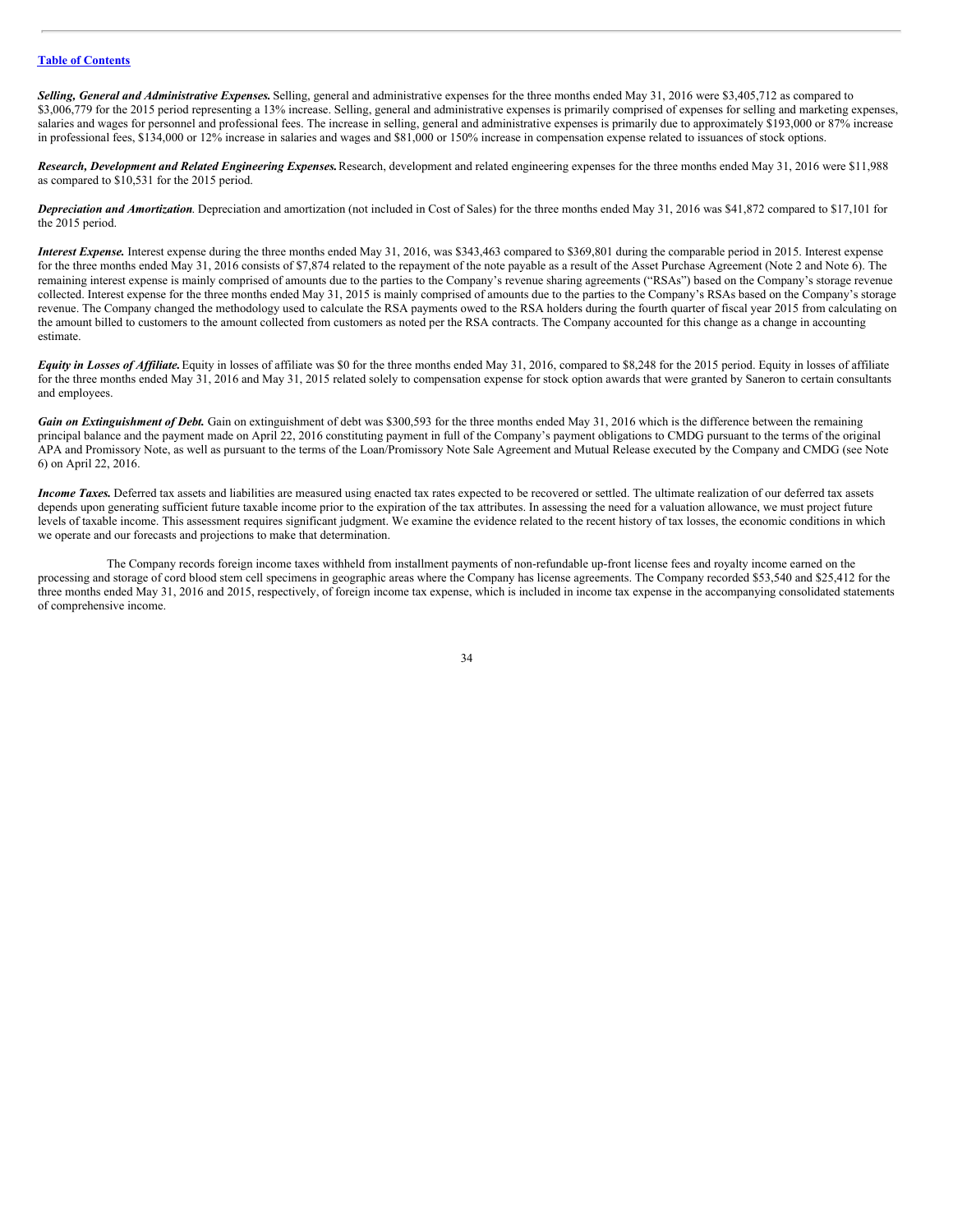U.S. income tax expense for the three months ended May 31, 2016 was \$148,195. There was no U.S. income tax expense for the three months ended May 31, 2015 due to the utilization of net operating losses and foreign tax credit carryforwards, which were not previously benefited in the Company's financial statements.

#### **Liquidity and Capital Resources**

On May 20, 2016, the Company entered into a Subordination Agreement with Texas Capital Bank and CrowdOut Capital LLC ("CrowdOut") for a subordinated loan of the principal amount of \$650,000, which amount CrowdOut advanced to the Company on May 20, 2016. The proceeds of the subordinated loan will be used by the Company to fund continued repurchases of the Company's common stock. Per a promissory note dated May 20, 2016 between the Company and CrowdOut, interest at 12% per annum on the principal sum of \$650,000 is payable monthly with a maturity date of July 2021, at which time, the principal amount of \$650,000 is payable.

Prior to the loan, the Company's principal source of cash has been from sales of its umbilical cord blood program to customers and royalties from licensees.

At May 31, 2016, the Company had cash and cash equivalents of \$4,516,162 as compared to \$4,152,162 at November 30, 2015. The increase in cash and cash equivalents during the six months ended May 31, 2016 was primarily attributable to the following:

Net cash provided by operating activities for the six months ended May 31, 2016 was \$1,344,826, which was primarily attributable to the Company's operating results.

Net cash provided by operating activities for the six months ended May 31, 2015 was \$1,831,689 principally due to an increase in the Company's new clients choosing the prepaid storage plans versus the annual storage fee plan and a 6% decrease in cost of sales.

Net cash used in investing activities for the six months ended May 31, 2016 was \$311,945, which was primarily attributable to the purchases of property and equipment in the amount of \$292,242 and sales and purchases of marketable securities and other investments in the amount of \$224,047 which were partially offset by the redemption of a Certificate of Deposit in the amount of \$204,344.

Net cash used in investing activities for the six months ended May 31, 2015 was \$244,472, which was primarily attributable the sales and purchases of marketable securities and other investments of \$203,419.

Net cash used in financing activities for the six months ended May 31, 2016 was \$668,881, which was primarily attributable to the stock repurchase plan pursuant to which the Company has repurchased 143,793 shares of the Company's common stock for \$443,207 and the repayments of the note payable with CMDG for \$875,774 which was partially offset by the subordinated loan in the amount of \$650,000.

Net cash used in financing activities for the six months ended May 31, 2015 was \$952,463, which was primarily attributable the stock repurchase plan pursuant to which the Company has repurchased 344,026 shares of the Company's common stock.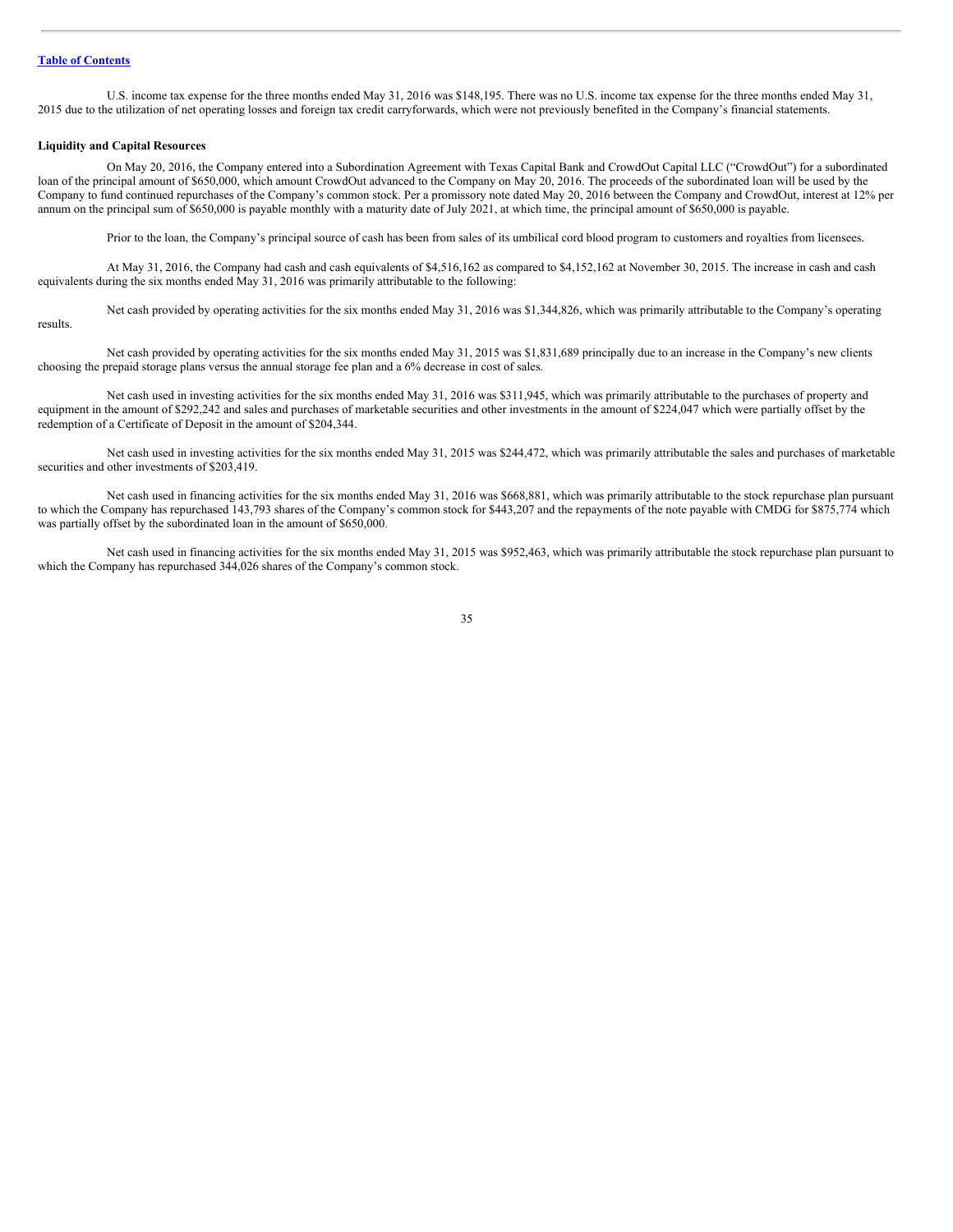#### The Company does not have a line of credit.

The Company anticipates making discretionary capital expenditures of approximately \$500,000 over the next twelve months for software enhancements and purchases of property and equipment. The Company anticipates funding future property and equipment purchases with cash-on-hand and cash flows from future operations.

On June 20, 2016, subsequent to the balance sheet date, the Company entered into a repurchase agreement of 2,179,068 shares from Ki Yong Choi and 13,416 shares from Michael Cho for \$4.50 per share, \$9,866,178 in the aggregate, which was funded in part with the \$8.0 million term loan advanced by TCB. On May 20, 2016, TCB advanced the Company \$100.00 and on July 1, 2016, TCB advanced the remaining principal amount of \$7,999,900.

The subordinated loan of \$650,000 received in May 2016, will also be used by the Company to fund continued repurchases of the Company's common stock.

The Company anticipates that its cash and cash equivalents, marketable securities and cash flows from future operations will be sufficient to fund its known cash needs for at least the next 12 months. Cash flows from operations will depend primarily upon increasing revenues from sales of its umbilical cord blood and cord tissue cellular storage services and managing discretionary expenses. If expected increases in revenues are not realized, or if expenses are higher than anticipated, the Company may be required to reduce or defer cash expenditures or otherwise manage its cash resources during the next 12 months so that they are sufficient to meet the Company's cash needs for that period. In addition, the Company may consider seeking equity or debt financing if deemed appropriate for its plan of operations, and if such financing can be obtained on acceptable terms. There is no assurance that any reductions in expenditures, if necessary, will not have an adverse effect on the Company's business operations, including sales activities and the development of new services and technology.

#### **Critical Accounting Policies**

This discussion and analysis of our financial condition and results of operations is based on our consolidated financial statements, which have been prepared in accordance with U.S. generally accepted accounting principles. The preparation of these financial statements requires us to make judgments, estimates, and assumptions that affect the reported amounts of assets, liabilities, revenues, expenses and disclosures of contingent assets and liabilities. For a full discussion of our accounting policies please refer to Note 1 to the Consolidated Financial Statements included in our 2015 Annual Report on Form 10-K filed with the SEC. Our most critical accounting policies and estimates include: recognition of revenue and the related allowance for doubtful accounts, stock-based compensation, income taxes and license and revenue sharing agreements. We continually evaluate our judgments, estimates and assumptions. We base our estimates on the terms of underlying agreements, historical experience and other factors that we believe are reasonable based on the circumstances, the results of which form our management's basis for making judgments about the carrying value of assets and liabilities that are not readily apparent from other sources. Actual results may differ from these estimates. There have been no material changes to our critical accounting policies and estimates from the information provided in Item 7, Management's Discussion and Analysis of Financial Condition and Results of Operations included in our 2015 Annual Report on Form 10-K.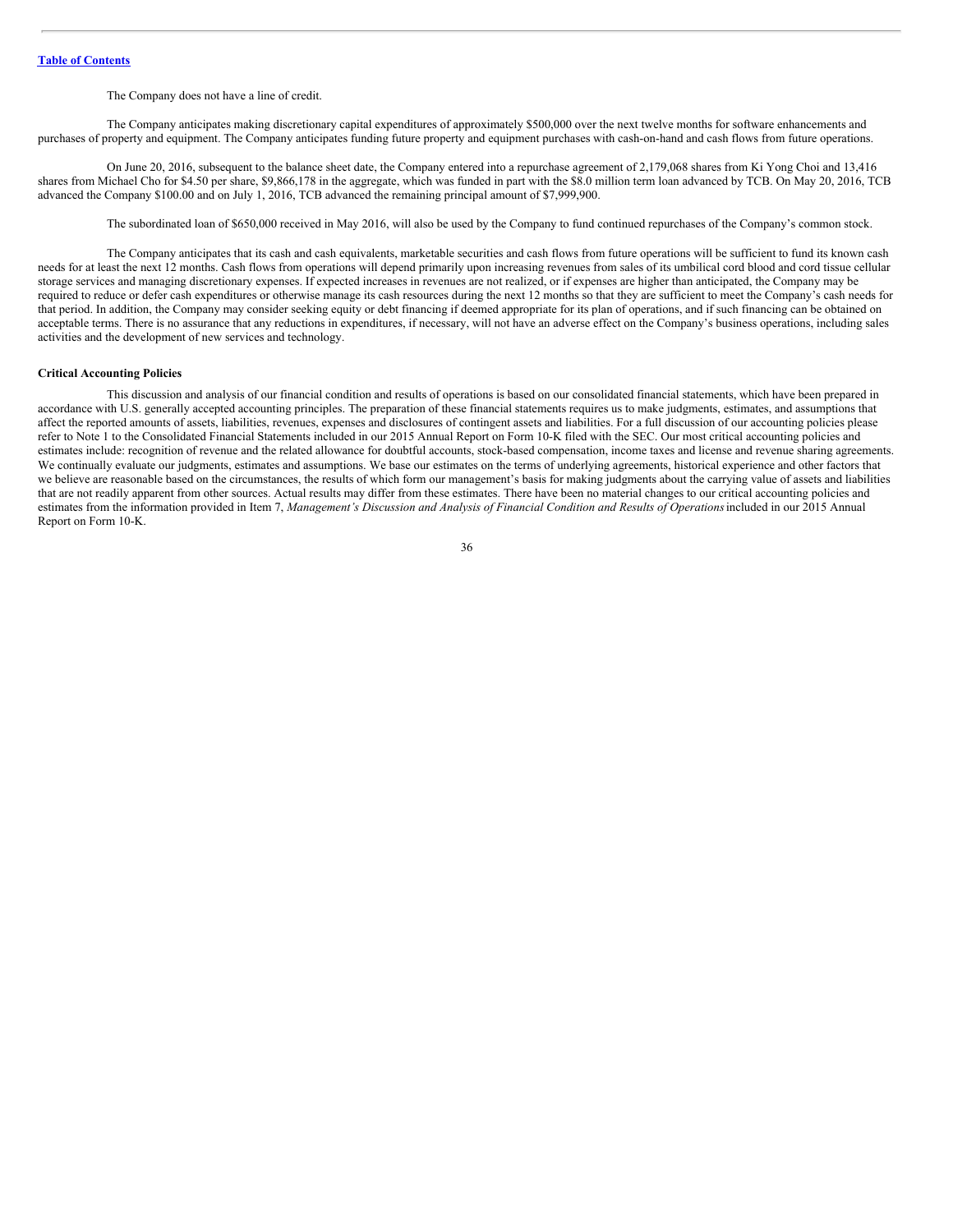#### **Recently Issued Accounting Pronouncements**

See Note 1 to the Consolidated Financial Statements.

#### **Off-Balance Sheet Arrangements**

The Company has no off-balance sheet arrangements that have or are reasonably likely to have a current or future effect on its financial condition, changes in financial condition, revenues or expenses, results of operations, liquidity, capital expenditures or capital resources that is material to investors.

#### <span id="page-36-0"></span>**Item 3. Quantitative and Qualitative Disclosures About Market Risk.**

Not applicable.

#### <span id="page-36-1"></span>**Item 4. Controls and Procedures**

#### **Evaluation of Disclosure Controls and Procedures**

Based on their most recent review, as of the end of the period covered by this report, the Company's principal executive officer and principal financial officer have concluded that the Company's disclosure controls and procedures were not effective, and that information required to be disclosed by the Company in the reports that it files or submits under the Securities Exchange Act of 1934, as amended, is accumulated and communicated to the Company's management, including its principal executive officer and principal financial officer, as appropriate to allow timely decisions regarding required disclosure and are ineffective to ensure that such information is recorded, processed, summarized and reported within the time periods specified in the SEC's rules and forms.

As previously disclosed in the Company's 10-K filed February 29, 2016 and the Company's 10-Q filed April 14, 2016, the Company's principal executive officers and principal financial officer concluded that the Company's disclosure controls and procedures and internal controls over financial reporting were not effective, due to a material weakness surrounding the Company's identification and application of the appropriate accounting treatment for non-routine transactions and related documentation thereof. The Company's controls over non-routine transactions were not conducive to identify certain items with sufficient precision. Management has undertaken steps to design and implement more effective internal controls, including the implementation of a review process of non-routine transactions and has engaged qualified consultants to assist the Company with the application of the appropriate accounting treatment of non-routine transactions when necessary. During the quarter ended November 30, 2015, the Company's principal executive officers and principal financial officer concluded that the Company's disclosure controls and procedures and internal controls over financial reporting were not effective, due to a material weakness surrounding manual controls related to storage revenue for customers that are on a payment plan. The Company's control over the manual process was not conducive to identify the timeliness of recording the revenue. Management has undertaken steps to design and implement more effective internal controls, including the implementation of a more comprehensive review process of manual invoicing procedures. Management will address in the Company's third quarter Form 10-Q.

The Company has not made an amended 8-K filing with respect to the Current Reports on Form 8-K that was filed on July 16, 2015 to announce the acquisition of Prepacyte. Accordingly, the Company is not deemed a timely filer. Management intends to subsequently make this amended 8-K filing to include the required pre-acquisition financial statements of Prepacyte as well as the required pro forma financial information.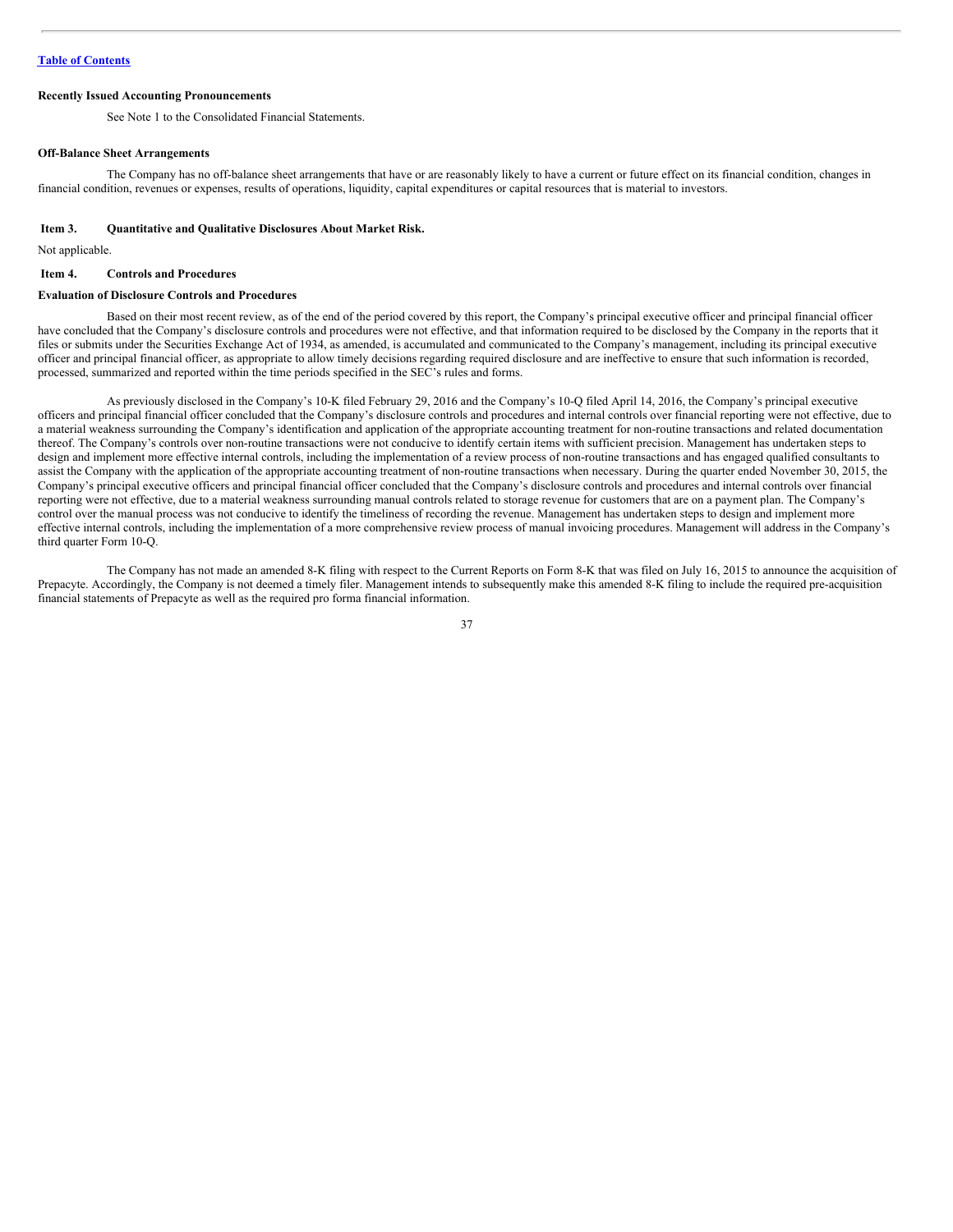#### **Changes in Internal Control Over Financial Reporting**

The changes in the Company's internal control over financial reporting described in the previous paragraph were implemented during the quarter ended November 30, 2015 and continued to be remediated during the quarter ended May 31, 2016.

There were no other changes in the Company's internal controls over financial reporting during the six months ended May 31, 2016 that have materially affected, or are reasonably likely to materially affect, the Company's internal control over financial reporting.

#### **Limitations on the Effectiveness of Controls**

Our management, including our co-CEOs and CFO, does not expect that our disclosure controls and internal controls will prevent all error and all fraud. A control system, no matter how well conceived and operated, can provide only reasonable, not absolute, assurance that the objectives of the control system are met. Further, the design of a control system must reflect the fact that there are resource constraints, and the benefits of controls must be considered relative to their costs. Because of the inherent limitations in all control systems, no evaluation of controls can provide absolute assurance that all control issues and instances of fraud, if any, within the company have been detected. These inherent limitations include the realities that judgments in decision-making can be faulty, and that breakdowns can occur because of simple error or mistake. Additionally, controls can be circumvented by the individual acts of some persons, by collusion of two or more people, or by management or board override of the control.

The design of any system of controls also is based in part upon certain assumptions about the likelihood of future events, and there can be no assurance that any design will succeed in achieving its stated goals under all potential future conditions; over time, controls may become inadequate because of changes in conditions, or the degree of compliance with the policies or procedures may deteriorate. Because of the inherent limitations in a cost-effective control system, misstatements due to error or fraud may occur and not be detected.

#### **CEO and CFO Certifications**

Appearing as exhibits 31.1, 31.2 and 31.3 to this report there are Certifications of the Co-CEOs and the CFO. The Certifications are required in accordance with Section 302 of the Sarbanes-Oxley Act of 2002 (the Section 302 Certifications). This Item of this report is the information concerning the evaluation referred to in the Section 302 Certifications and this information should be read in conjunction with the Section 302 Certifications for a more complete understanding of the topics presented.

#### <span id="page-37-0"></span>**PART II - OTHER INFORMATION**

#### <span id="page-37-1"></span>**ITEM 1. LEGAL PROCEEDINGS**

On December 3, 2015, a complaint styled Gary T. Brotherson, M.D., et al. v. Cryo-Cell International, Inc., Case No. 15-007461-CI, Circuit Court, Sixth Judicial Circuit, Pinellas County, Florida, was served on the Company, naming it as defendant and alleging, among other things, that the Company breached certain agreements with plaintiffs and seeking damages in excess of \$15,000, the jurisdictional amount of the court in which the action is pending. On January 12, 2016, the Company served its answer, affirmative defenses, and counterclaim against the plaintiffs. The Company believes the plaintiffs' claims are without merit and it intends to contest the action vigorously. At this time, it is not possible for the Company to estimate the loss or the range of possible loss in the event of an unfavorable outcome, as the ultimate resolution of the complaint is uncertain at this time. No amounts have been accrued as of May 31, 2016.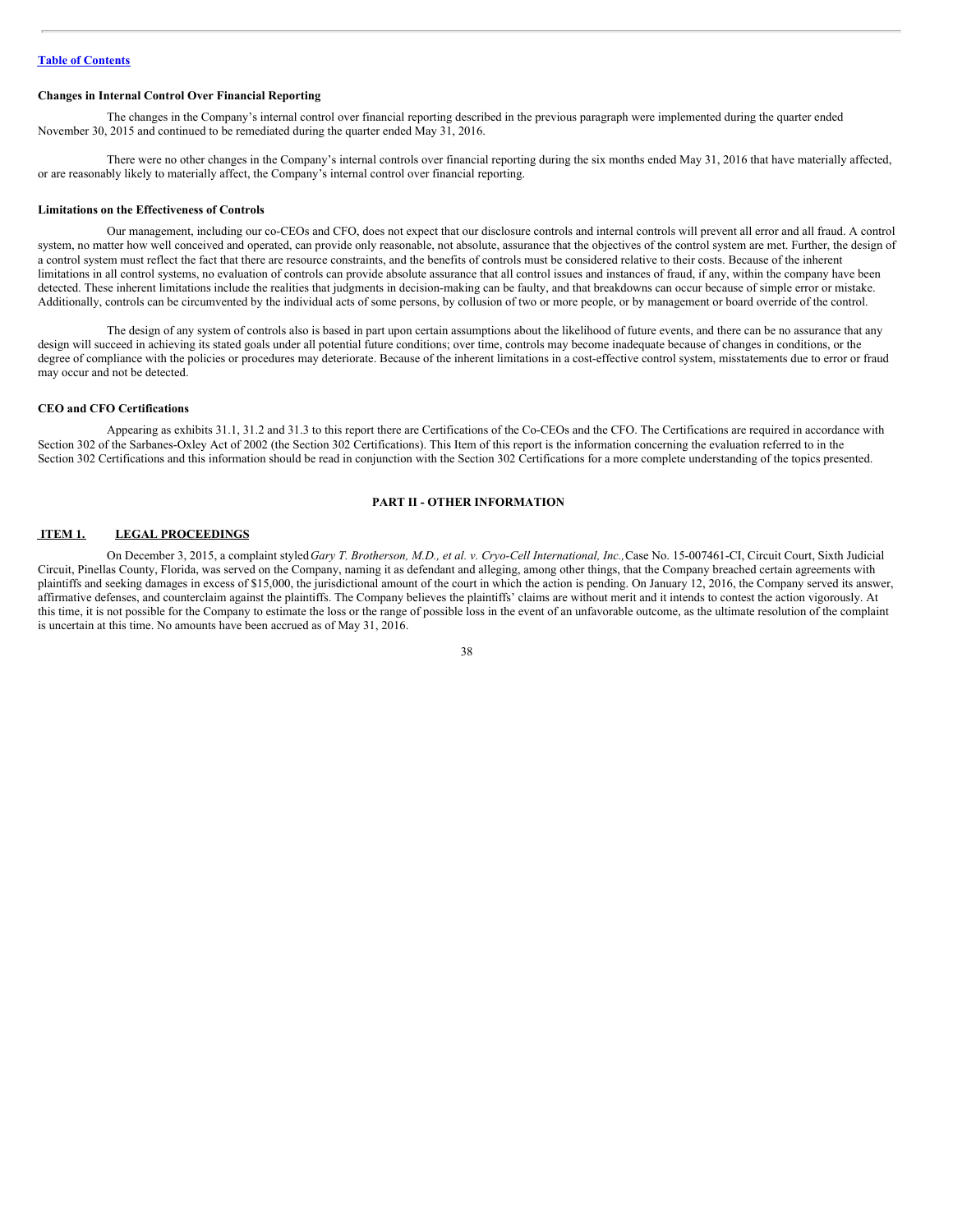On January 20, 2016, a class action complaint was filed in the Court of the Chancery of the State of Delaware against the Company and certain current officers and directors of the Company (Case No. 11915-VCG). The complaint alleges breaches of fiduciary duties and is seeking appropriate injunctive relief and a declaratory judgment against defendants that a certain provision of the Company's Amended and Restated Bylaws, as amended through September 22, 2014 is in violation of Section 141(k) of the Delaware General Corporation Law. The Company believes the litigation is without merit and intends to defend the litigation vigorously. The Company's maximum deductible under its Directors and Officers insurance policy for this claim is \$500,000.

On February 24, 2016, a complaint styled Charles D. Nyberg and Mary J. Nyberg and as trustees of the CDMJNyberg Family Trust v. Cryo-Cell International, *Inc.,* Case No. 8:16CV408t30, United States District Court, Middle District of Florida, Hillsborough County, Florida, was served on the Company, naming it as defendant and alleging, among other things, that the Company breached certain agreements with plaintiffs and seeking damages in excess of \$75,000, the jurisdictional amount of the court in which the action is pending. The Company believes the plaintiffs' claims are without merit and it intends to contest the action vigorously. At this time, it is not possible for the Company to estimate the loss or the range of possible loss in the event of an unfavorable outcome, as the ultimate resolution of the complaint is uncertain at this time. No amounts have been accrued as of May 31, 2016.

In addition, from time to time the Company is subject to proceedings, lawsuits, contract disputes and other claims in the normal course of its business. The Company believes that the ultimate resolution of current matters should not have a material adverse effect on the Company's business, consolidated financial position or results of operations. It is possible, however, that there could be an unfavorable ultimate outcome for or resolution which could be material to the Company's results of operations for a particular quarterly reporting period. Litigation is inherently uncertain and there can be no assurance that the Company will prevail. The Company does not include an estimate of legal fees and other related defense costs in its estimate of loss contingencies.

#### <span id="page-38-0"></span>**ITEM 1A. RISK FACTORS**

Not applicable.

# <span id="page-38-1"></span>**ITEM 2. UNREGISTERED SALES OF EQUITY SECURITIES AND USE OF PROCEEDS**

## **ISSUER PURCHASE OF EQUITY SECURITIES**

| Number (or                                                                       |
|----------------------------------------------------------------------------------|
|                                                                                  |
| Approximate                                                                      |
| Total Number of<br>Dollar Value) of                                              |
| <b>Shares Purchased</b><br>Shares that May                                       |
| as Part of Publicly<br>Yet Be Purchased                                          |
| Total Number of<br>Average Price<br><b>Announced Plans</b><br>Under the Plans or |
| Period<br>Paid per Share<br>Shares Purchased<br>or Programs<br>Programs          |
| March $1 - 31$ , 2016<br>10.218<br>10,218<br>2,606,886<br>3.41<br>Φ              |
| April $1 - 30$ , 2016<br>2,606,886<br>0.00<br>_<br>$\overline{\phantom{a}}$<br>D |
| 0.00<br>2,606,886<br>May $1 - 31$ , 2016<br>D                                    |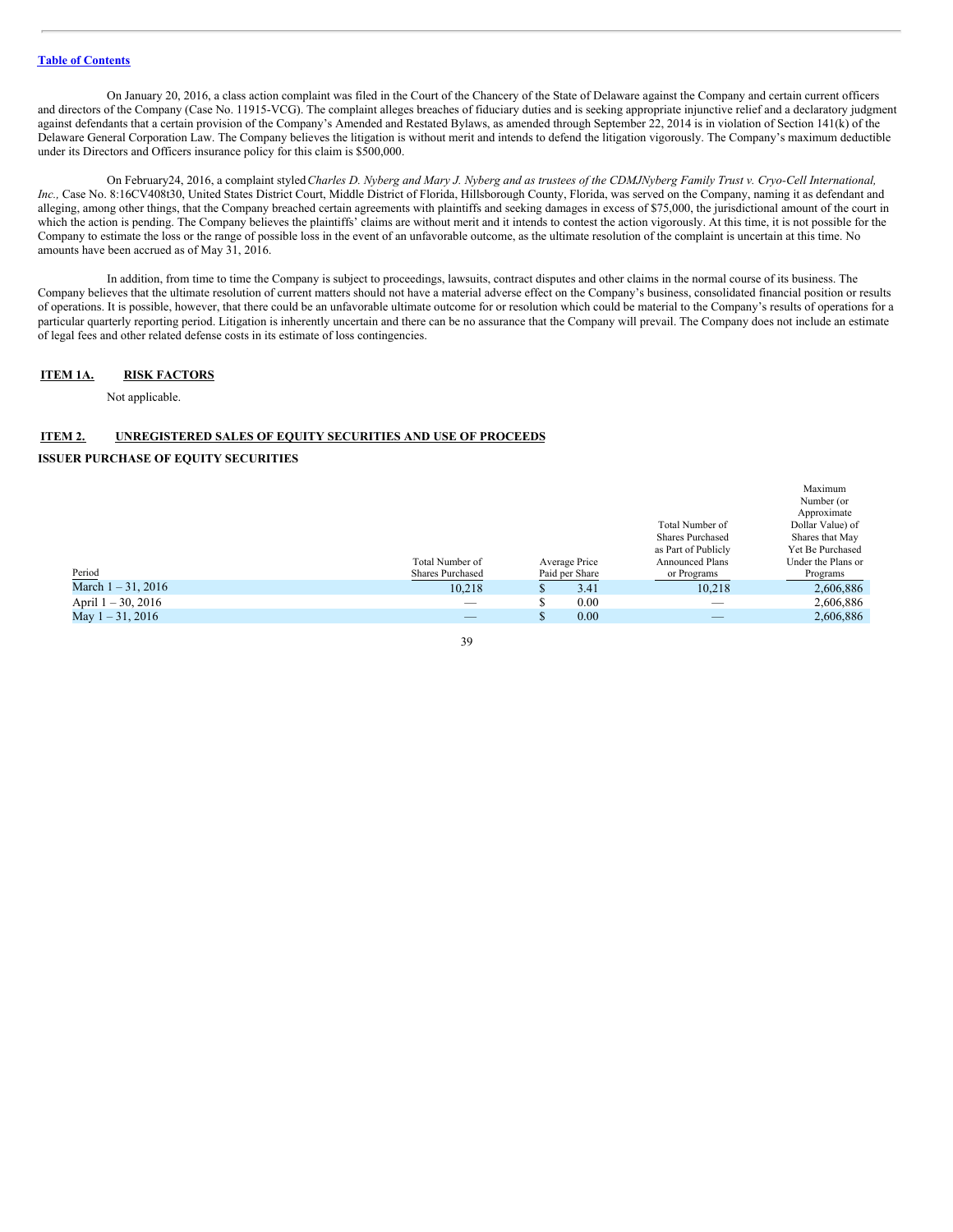# **Table of [Contents](#page-1-0)**

# <span id="page-39-0"></span>**ITEM 3. DEFAULTS UPON SENIOR SECURITIES**

None.

# <span id="page-39-1"></span>**ITEM 4. MINE SAFETY DISCLOSURES**

Not applicable.

# <span id="page-39-2"></span>**ITEM 5. OTHER INFORMATION**

None.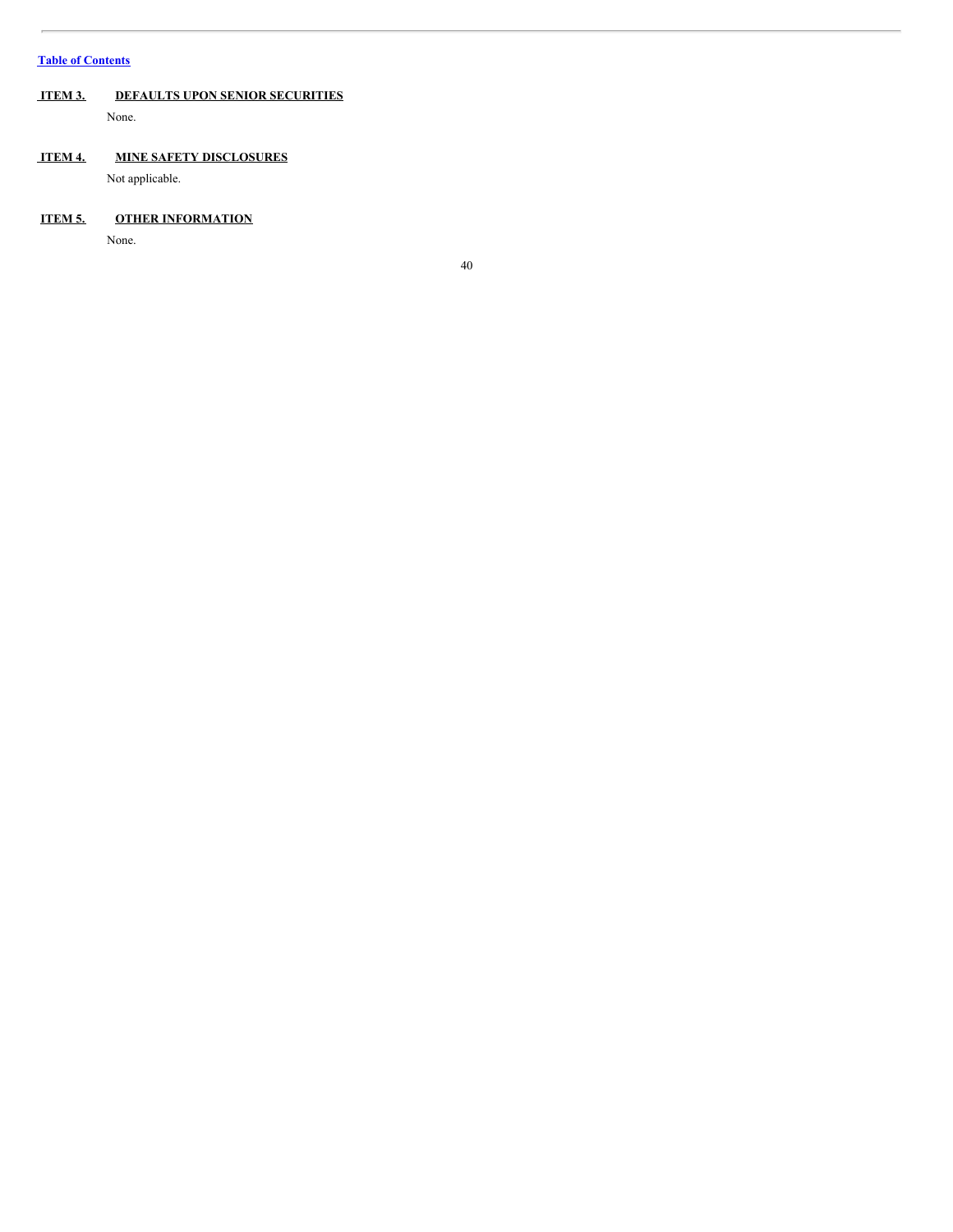# **Table of [Contents](#page-1-0)**

<span id="page-40-0"></span>

| ITEM 6. | <b>EXHIBITS</b> |                                                                                                                         |
|---------|-----------------|-------------------------------------------------------------------------------------------------------------------------|
| (a)     | Exhibits        |                                                                                                                         |
|         | 31.1            | Certification of Co-CEO Pursuant to Section 302 of the Sarbanes-Oxley Act of 2002 (filed herewith).                     |
|         | 31.2            | Certification of Co-CEO Pursuant to Section 302 of the Sarbanes-Oxley Act of 2002 (filed herewith).                     |
|         | 31.3            | Certification of CFO Pursuant to Section 302 of the Sarbanes-Oxley Act of 2002 (filed herewith).                        |
|         | 32.1            | Certification Pursuant to 18 U.S.C. Section 1350, as Adopted Pursuant to Section 906 of the Sarbanes-Oxley Act of 2002. |
|         | 101.INS         | <b>XBRL Instance Document</b>                                                                                           |
|         | 101.SCH         | <b>XBRL Taxonomy Extension Schema Document</b>                                                                          |
|         | 101.CAL         | <b>XBRL Taxonomy Extension Calculation Linkbase Document</b>                                                            |
|         | 101.DEF         | <b>XBRL Taxonomy Extension Definition Linkbase Document</b>                                                             |
|         | 101.LAB         | XBRL Taxonomy Extension Label Linkbase Document                                                                         |
|         | 101.PRE         | XBRL Taxonomy Extension Presentation Linkbase Document                                                                  |
|         |                 |                                                                                                                         |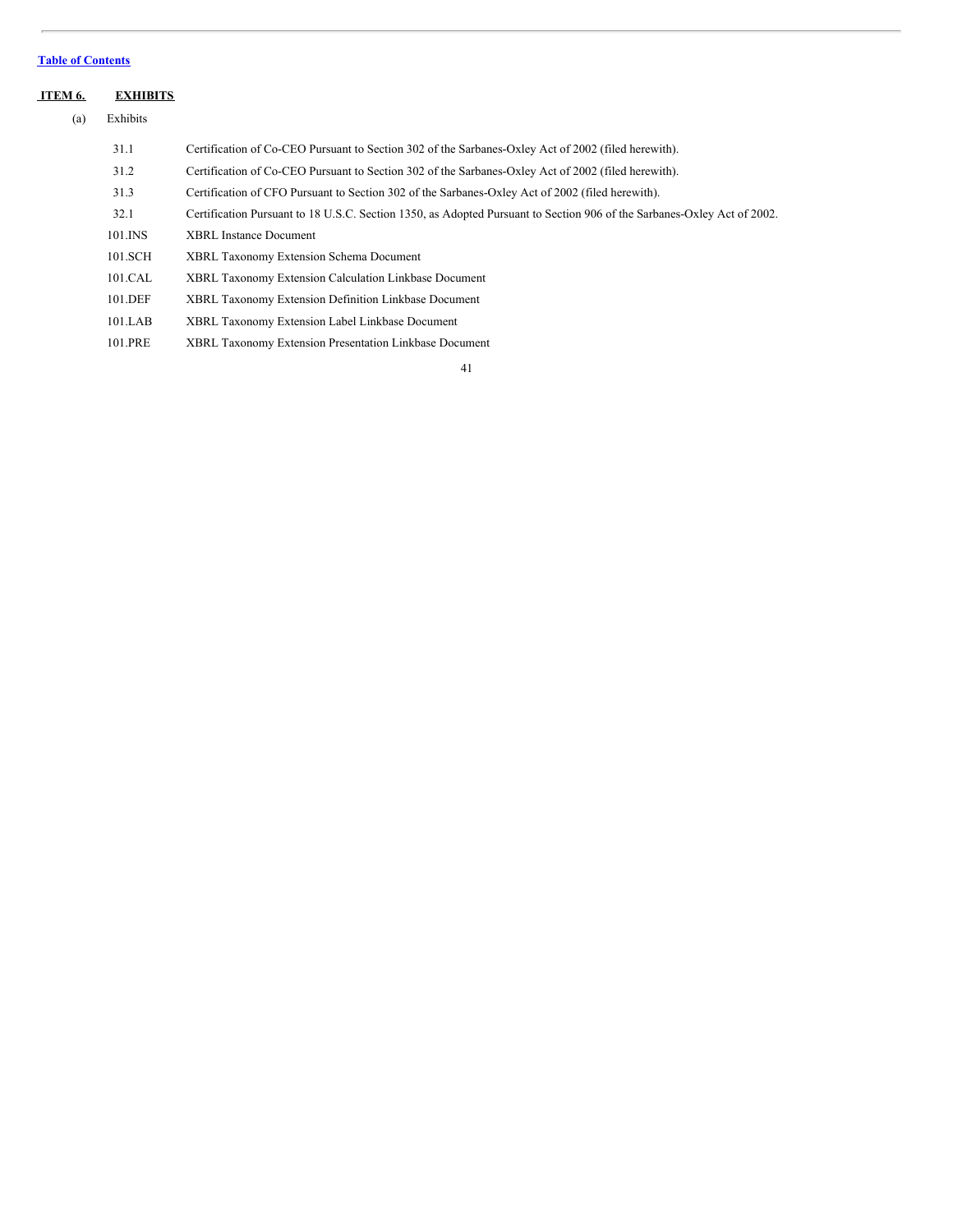#### <span id="page-41-0"></span>**SIGNATURES**

In accordance with Section 13 or 15(d) of the Securities Exchange Act of 1934, the registrant has duly caused this report to be signed on its behalf by the undersigned thereunto duly authorized.

Cryo-Cell International, Inc.

# /s/ DAVID PORTNOY

David Portnoy Co-Chief Executive Officer

Cryo-Cell International, Inc.

/s/ MARK PORTNOY

Mark Portnoy Co-Chief Executive Officer

Cryo-Cell International, Inc.

/s/ JILL TAYMANS

Jill M. Taymans Vice President, Finance

Date: July 11, 2016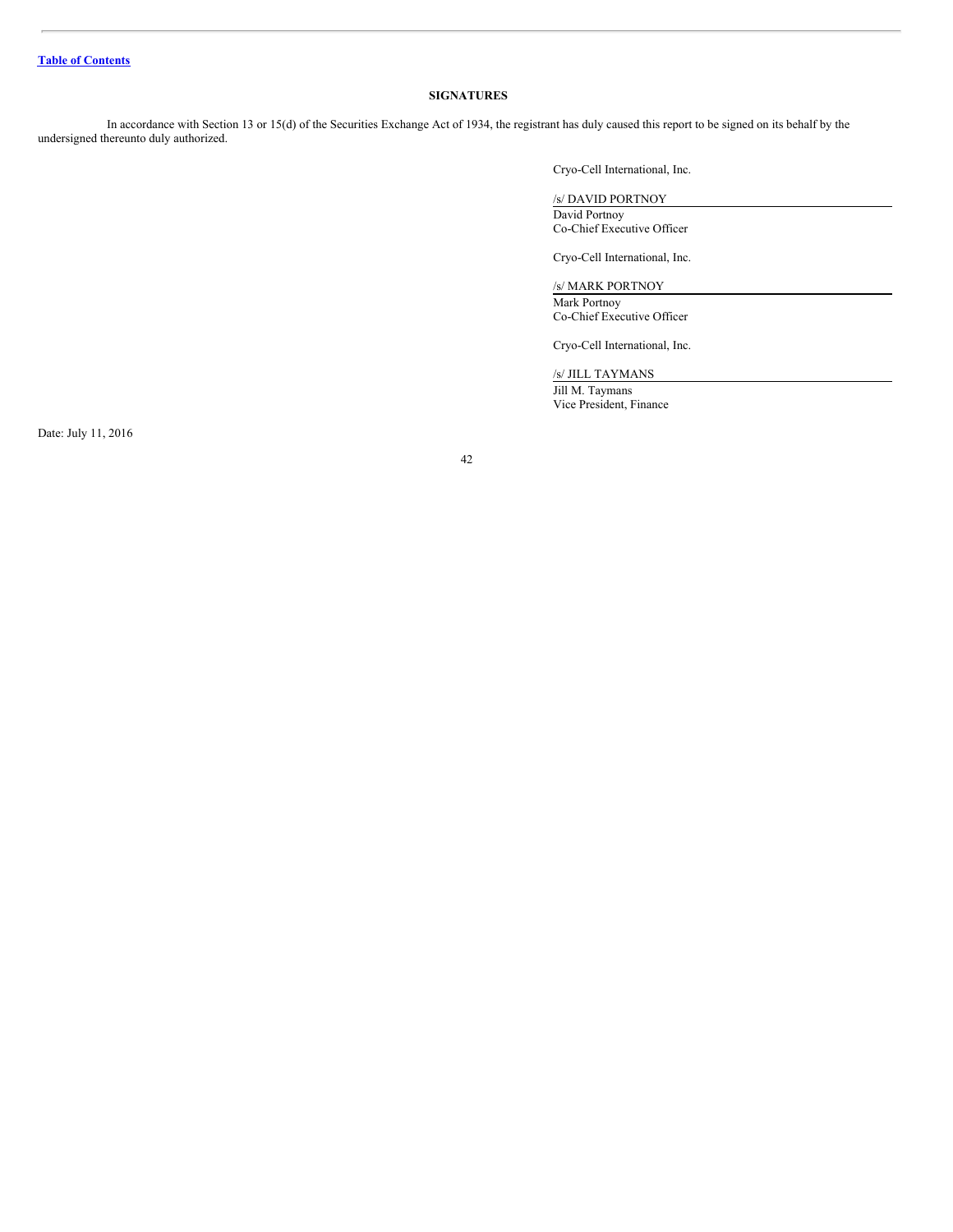#### CERTIFICATION OF CO-CHIEF EXECUTIVE OFFICER

I, David Portnoy, certify that:

- 1. I have reviewed this quarterly report on Form 10-Q of Cryo-Cell International, Inc. (the "Registrant");
- 2. Based on my knowledge, this report does not contain any untrue statement of a material fact or omit to state a material fact necessary to make the statements made, in light of the circumstances under which such statements were made, not misleading with respect to the period covered by this report;
- 3. Based on my knowledge, the financial statements, and other financial information included in this report, fairly present in all material respects the financial condition, results of operations and cash flows of the registrant as of, and for, the periods presented in this report;
- 4. The Registrant's other certifying officer(s) and I are responsible for establishing and maintaining disclosure controls and procedures (as defined in Exchange Act Rules 13a-15(e) and 15d-15(e)) and internal control over financial reporting (as defined in Exchange Act Rules 13a-15(f) for the Registrant and have:
- (a) Designed such disclosure controls and procedures, or caused such disclosure controls and procedures to be designed under our supervision, to ensure that material information relating to the Registrant, including its consolidated subsidiaries, is made known to us by others within those entities, particularly during the period in which this quarterly report is being prepared;
- (b) Designed such internal control over financial reporting, or caused such internal control over financial reporting to be designed under our supervision, to provide reasonable assurance regarding the reliability of financial reporting and the preparation of financial statements for external purposes in accordance with generally accepted accounting principles;
- (c) Evaluated the effectiveness of the Registrant's disclosure controls and procedures and presented in this report our conclusions about the effectiveness of the disclosure controls and procedures, as of the end of the period covered by this report based on such evaluation; and
- (d) disclosed in this report any change in the Registrant's internal control over financial reporting that occurred during the Registrant's most recent fiscal quarter that has materially affected, or is reasonably likely to materially affect, the Registrant's internal control over financial reporting;
- 5. The Registrant's other certifying officer(s) and I have disclosed, based on our most recent evaluation of internal control over financial reporting, to the Registrant's auditors and the audit committee of the Registrant's board of directors (or persons performing the equivalent functions):
- (a) All significant deficiencies and material weaknesses in the design or operation of internal control over financial reporting which are reasonably likely to adversely affect the Registrant's ability to record, process, summarize and report financial information; and
- (b) Any fraud, whether or not material, that involves management or other employees who have a significant role in the Registrant's internal control over financial reporting.

Dated: July 11, 2016 /s/ David Portnoy

David Portnoy Co-Chief Executive Officer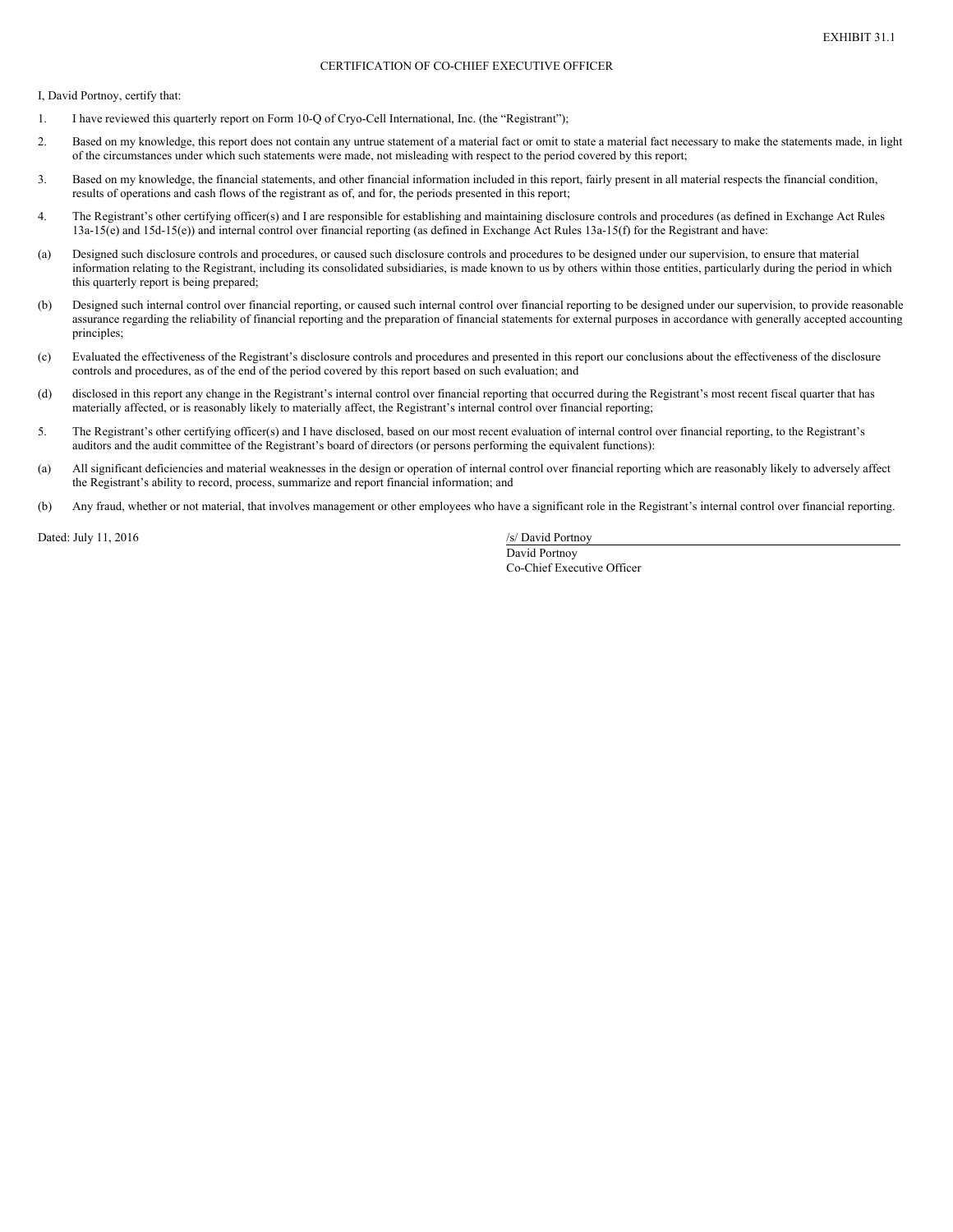#### CERTIFICATION OF CO-CHIEF EXECUTIVE OFFICER

I, Mark Portnoy, certify that:

- 1. I have reviewed this quarterly report on Form 10-Q of Cryo-Cell International, Inc. (the "Registrant");
- 2. Based on my knowledge, this report does not contain any untrue statement of a material fact or omit to state a material fact necessary to make the statements made, in light of the circumstances under which such statements were made, not misleading with respect to the period covered by this report;
- 3. Based on my knowledge, the financial statements, and other financial information included in this report, fairly present in all material respects the financial condition, results of operations and cash flows of the registrant as of, and for, the periods presented in this report;
- 4. The Registrant's other certifying officer(s) and I are responsible for establishing and maintaining disclosure controls and procedures (as defined in Exchange Act Rules 13a-15(e) and 15d-15(e)) and internal control over financial reporting (as defined in Exchange Act Rules 13a-15(f) for the Registrant and have:
- (a) Designed such disclosure controls and procedures, or caused such disclosure controls and procedures to be designed under our supervision, to ensure that material information relating to the Registrant, including its consolidated subsidiaries, is made known to us by others within those entities, particularly during the period in which this quarterly report is being prepared;
- (b) Designed such internal control over financial reporting, or caused such internal control over financial reporting to be designed under our supervision, to provide reasonable assurance regarding the reliability of financial reporting and the preparation of financial statements for external purposes in accordance with generally accepted accounting principles;
- (c) Evaluated the effectiveness of the Registrant's disclosure controls and procedures and presented in this report our conclusions about the effectiveness of the disclosure controls and procedures, as of the end of the period covered by this report based on such evaluation; and
- (d) disclosed in this report any change in the Registrant's internal control over financial reporting that occurred during the Registrant's most recent fiscal quarter that has materially affected, or is reasonably likely to materially affect, the Registrant's internal control over financial reporting;
- 5. The Registrant's other certifying officer(s) and I have disclosed, based on our most recent evaluation of internal control over financial reporting, to the Registrant's auditors and the audit committee of the Registrant's board of directors (or persons performing the equivalent functions):
- (a) All significant deficiencies and material weaknesses in the design or operation of internal control over financial reporting which are reasonably likely to adversely affect the Registrant's ability to record, process, summarize and report financial information; and
- (b) Any fraud, whether or not material, that involves management or other employees who have a significant role in the Registrant's internal control over financial reporting.

Dated: July 11, 2016 /s/ Mark Portnoy

Mark Portnoy Co-Chief Executive Officer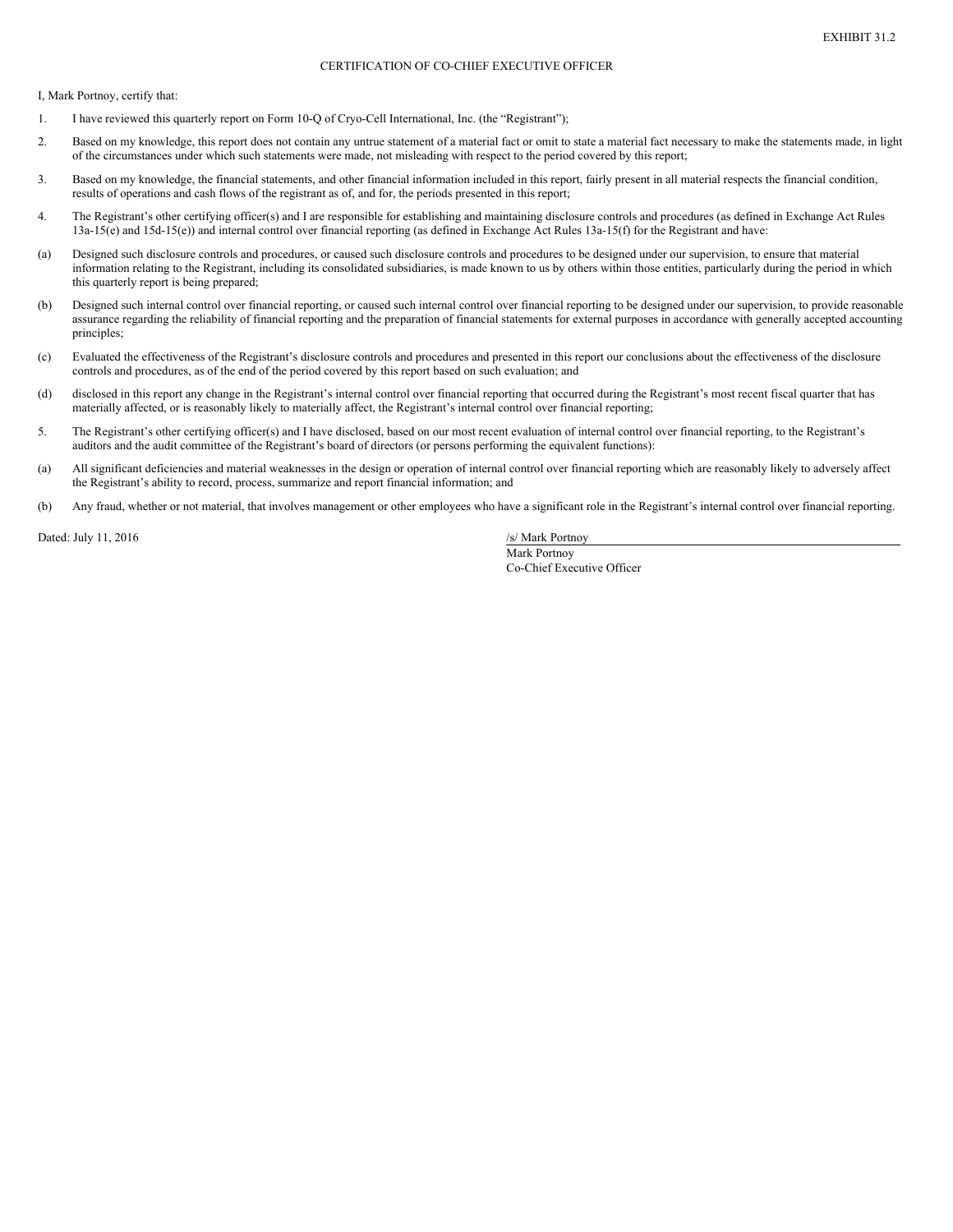#### CERTIFICATION OF CHIEF FINANCIAL OFFICER

I, Jill M. Taymans, certify that:

- 1. I have reviewed this quarterly report on Form 10-Q of Cryo-Cell International, Inc. (the "Registrant");
- 2. Based on my knowledge, this report does not contain any untrue statement of a material fact or omit to state a material fact necessary to make the statements made, in light of the circumstances under which such statements were made, not misleading with respect to the period covered by this report;
- 3. Based on my knowledge, the financial statements, and other financial information included in this report, fairly present in all material respects the financial condition, results of operations and cash flows of the registrant as of, and for, the periods presented in this report;
- 4. The Registrant's other certifying officer(s) and I are responsible for establishing and maintaining disclosure controls and procedures (as defined in Exchange Act Rules 13a-15(e) and 15d-15(e)) for the Registrant and have:

(a) Designed such disclosure controls and procedures, or caused such disclosure controls and procedures to be designed under our supervision, to ensure that material information relating to the Registrant, including its consolidated subsidiaries, is made known to us by others within those entities, particularly during the period in which this quarterly report is being prepared;

(b) Designed such internal control over financial reporting, or caused such internal control over financial reporting to be designed under our supervision, to provide reasonable assurance regarding the reliability of financial reporting and the preparation of financial statements for external purposes in accordance with generally accepted accounting principles;

(c) Evaluated the effectiveness of the Registrant's disclosure controls and procedures and presented in this report our conclusions about the effectiveness of the disclosure controls and procedures, as of the end of the period covered by this report based on such evaluation; and

(d) disclosed in this report any change in the Registrant's internal control over financial reporting that occurred during the Registrant's most recent fiscal quarter that has materially affected, or is reasonably likely to materially affect, the Registrant's internal control over financial reporting;

5. The Registrant's other certifying officer(s) and I have disclosed, based on our most recent evaluation of internal control over financial reporting, to the Registrant's auditors and the audit committee of the Registrant's board of directors (or persons performing the equivalent functions):

(a) All significant deficiencies and material weaknesses in the design or operation of internal control over financial reporting which are reasonably likely to adversely affect the Registrant's ability to record, process, summarize and report financial information; and

(b) Any fraud, whether or not material, that involves management or other employees who have a significant role in the Registrant's internal control over financial reporting.

Dated: July 11, 2016 /s/ Jill M. Taymans

Jill M. Taymans Vice President, Finance